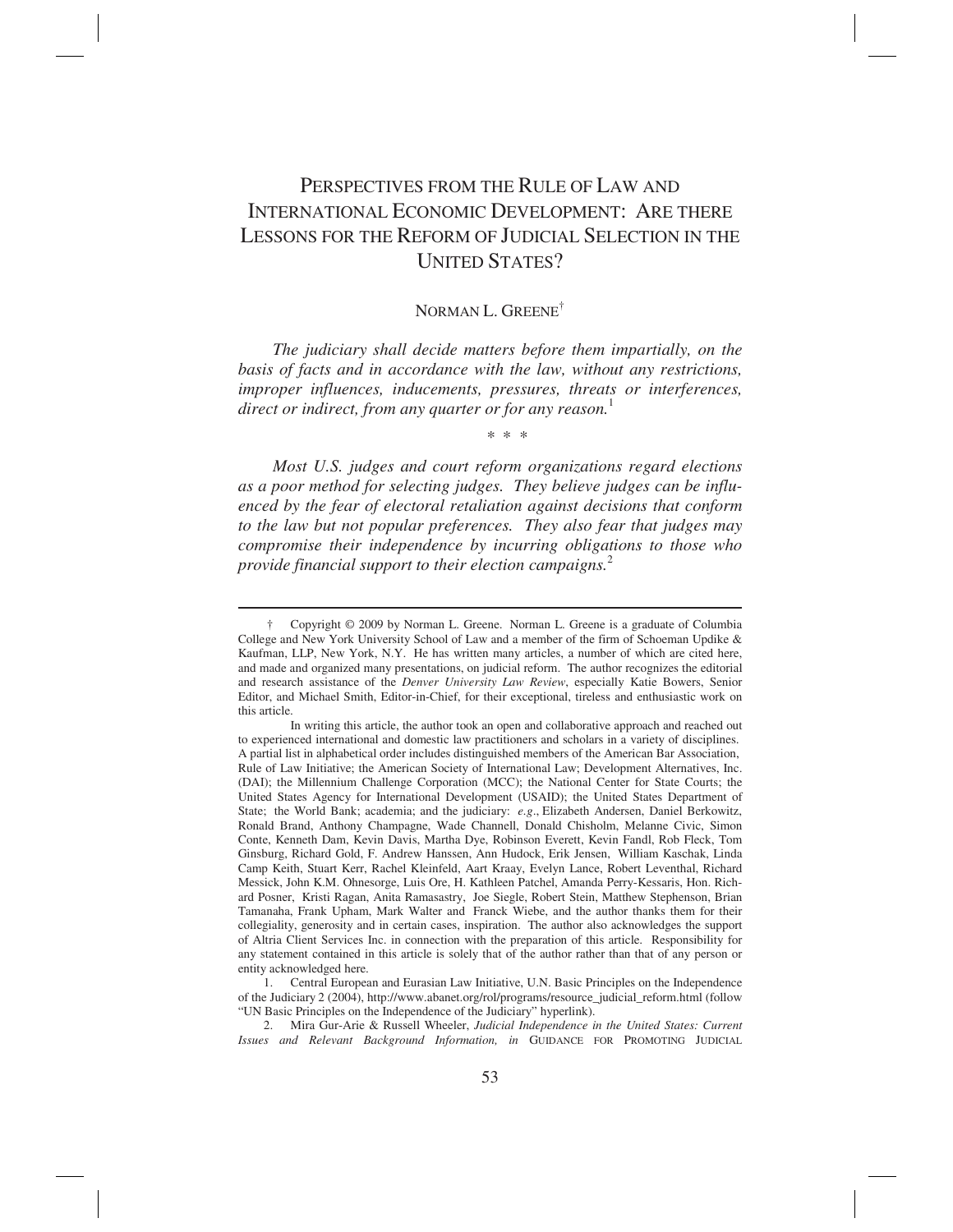#### **INTRODUCTION**

I have learned through multiple conversations and extensive study that American writers on domestic judiciaries and American writers on foreign judiciaries seem to be on separate paths. They often publish in different places, and if they read each other's work, it is not obvious from some or perhaps much of what I have read. Not too long ago, I was on one of those separate paths myself (the domestic one) until I was told, in substance, by a friend who was on the other one (the international and rule of law one) that "the issues on both paths are really the same, don't you know?" This simple but perceptive thought gave me an entirely new perspective. The objectives of this article include joining the two paths, applying to the domestic sphere perspectives from the field of rule of law and international economic development, inspiring further scholarship, and starting on the road toward positive change.

This article will consider whether a relationship exists between good business and a fair and impartial judiciary; if so, whether a compelling domestic economic rationale for American judicial reform may be identified; and if so, how it may be achieved. It will begin by focusing on the international principles of rule of law originating in work sponsored by international financial institutions and other governmental and non-governmental organizations, which have disbursed billions of dollars to improve judicial systems in developing countries. These principles include key components of the rule of law, such as judicial impartiality, independence, $3$  competence, and accountability; $4$  and they are applicable

INDEPENDENCE AND IMPARTIALITY 133, 140 (rev. ed., USAID Office of Democracy and Governance 2002), *available at* http://www.usaid.gov/our\_work/democracy\_and\_governance/publications/pdfs/ pnacm007.pdf.

 <sup>3</sup>*. See* MICHAEL J. TREBILCOCK & RONALD J. DANIELS, RULE OF LAW REFORM AND DEVELOPMENT 61-63 (2008); Pamela S. Karlan, *Judicial Independences*, 95 GEO. L.J. 1041, 1042-43 (2007); *see also* Suleimanu Kumo, *The Rule of Law and Independence of the Judiciary Under the Sharia*, 8 J. ISLAMIC & COMP. L. 100, 103 (1978) ("The principle of the rule of law is inextricably mixed with the principle of independence of the judiciary. The latter principle means, in effect, that judges shall enjoy immunity from interference by the government and [be free] to decide issues before them only in accordance with the law without fear of adverse repercussions. This is secured in modern constitutions, by provisions laying down well defined procedures for appointments to the higher judicial offices, charging judicial salaries on the consolidated fund thus giving them fixed salaries and excluding these from parliamentary debates and by the procedure for their removal from office."); Sam Rugege, *Judicial Independence in Rwanda*, 19 PAC. MCGEORGE GLOBAL BUS. & DEV. L.J. 411, 411, 415 (2007) (noting the relationship between the rule of law and judicial independence as well as economic progress: "Judicial independence is a universally recognized principle in democratic societies. It is a prerequisite for a society to operate on the basis of the rule of law," and citing the Asian Development Bank for the following proposition:

The cornerstone of successful reform is the effective independence of the judiciary. That is a prerequisite for an impartial, efficient and reliable judicial system. Without judicial independence, there can be no rule of law, and without the rule of law the conditions are not in place for the efficient operation of an open economy, so as to ensure conditions of legal security and foreseeability.)

*See also* Evelyn Lance, Commentary, *Emerging Democracies Get Help from Isles*, HONOLULU ADVERTISER, May 2, 2005 at 1, *available at* http://www.courts.state.hi.us/attachment/7337E1F0797A8F54EB5741B062/edghfi050205.pdf (noting that "many [emerging democra-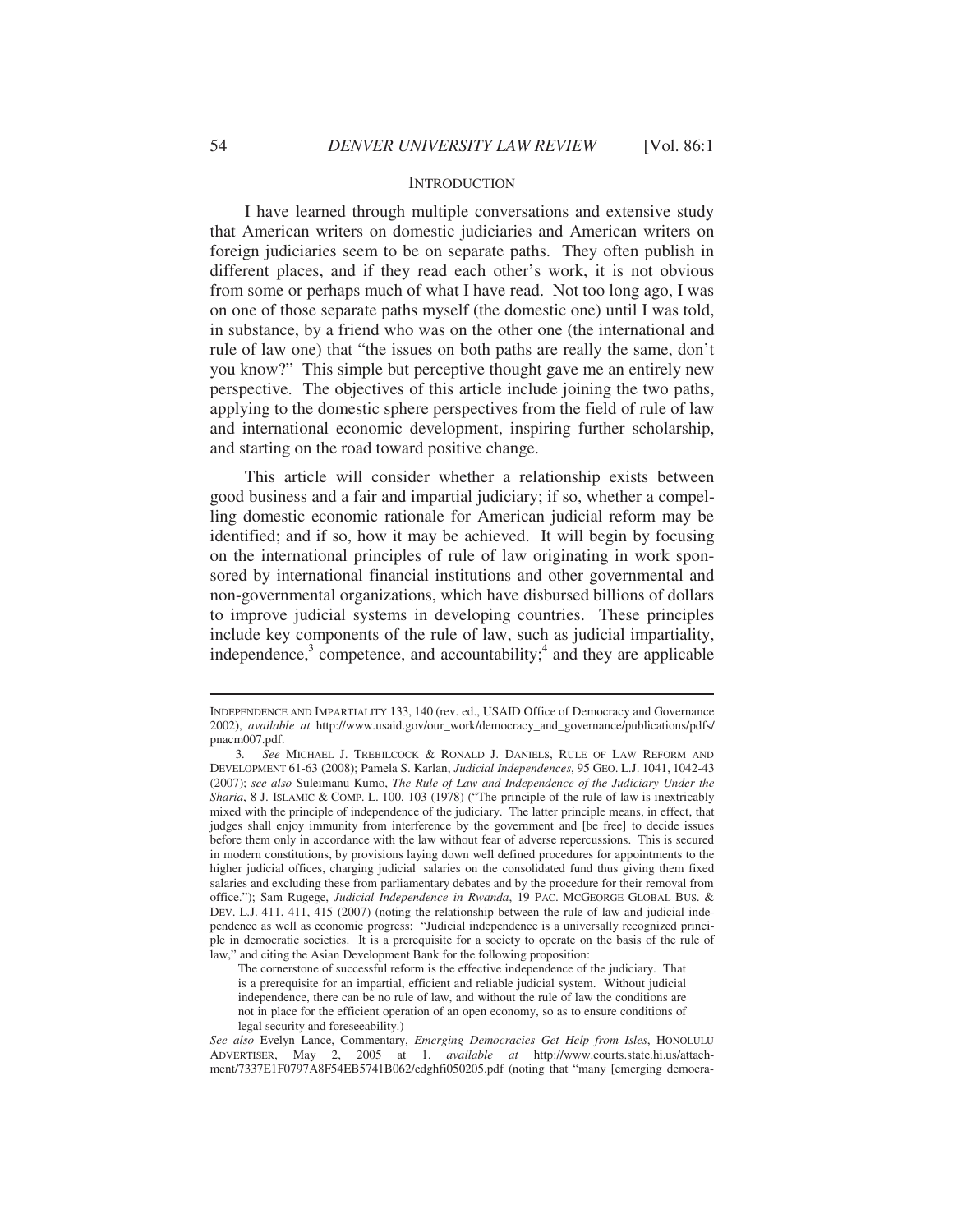to the United States as well as to other countries.<sup>5</sup> This article will also consider the basis for linking the rule of law and economic development, various causation controversies affecting the linkage, and the likely economic consequences of rule of law violations. It will then assess state court judicial elections in the United States in light of the rule of law, whether the American practice of judicial elections is consistent with the rule of law, and the potential economic implications.

The article concludes that a sufficient connection between the rule of law and sustainable economic progress (whether called development or growth) has been demonstrated to warrant the concern of governmental and nongovernmental policymakers, both at home and abroad; that the principles of the rule of law and economic development apply domestically as well as internationally; that state court judicial elections create or appear to create rule of law violations in the United States; and that Americans most concerned about the welfare of our economy should work for the elimination of state court elections in the United States.

I. THE RULE OF LAW AND INTERNATIONAL ECONOMIC DEVELOPMENT

#### *A. The Enormous International Commitment to Promoting Rule of Law*

The notion that the rule of law promotes economic development is built on various factors, including common sense, practical assumptions, logic, and to some extent, empirical studies.<sup>6</sup> Based on this level of knowledge, policymakers have made decisions and taken action, includ-

 $\overline{a}$ 

*Id.* at 10-11. *See also id.* at 27 (Voigt recommends further research to test his article's theories).

cies] . . . recognize that a strong, independent and professional judiciary . . . is an essential element of a free, orderly and economically vital society").

 <sup>4</sup>*. See* TREBILCOCK & DANIELS, *supra* note 3, at 63-65; *see also* Stefan Voigt, *The Economic Effects of Judicial Accountability: Some Preliminary Insights*, 27 (Int'l Ctr. for Econ. Research, Working Paper No. 19, 2005) (considering the relationship between the rule of law and judicial accountability as well as economic progress):

In this paper, the hypothesis that judicial independence and judicial accountability are not necessarily competing ends but can be complementary means toward achieving impartiality and, in turn, the rule of law is presented. It is argued that judicial accountability can increase economic growth through various channels[,] one of which is the reduction of corruption. *Id.*

<sup>. . .</sup> Independent judges who are not accountable and do not incur any cost for such behavior, will prevent the judiciary from unfolding its potentially beneficial consequences. A low degree of [judicial accountability] can thus increase uncertainty with regard to the status of the promises made by the legislature [*i.e.,* the laws passed by the legislature, with reference to private property]. Higher levels of uncertainty are expected to induce lower aggregate investment and thus lower levels of economic growth.

 <sup>5.</sup> The general applicability of the principles of judicial impartiality, independence, competence, and accountability to the United States judiciary is self-evident. In support of the general applicability of the rule of law to the United States, see, for example, World Justice Project, Domestic Mainstreaming of the Rule of Law, http://www.worldjusticeproject.org/domestic-mainstreaming (last visited Nov. 4, 2008). *See also* Symposium, *Is the Rule of Law Waning in America?*, 56 DEPAUL L. REV. 223 (2007).

 <sup>6.</sup> *See generally* John K.M. Ohnesorge, *The Rule of Law*, 3 ANN. REV. OF L. & SOC. SCI. 99, 100 (2007).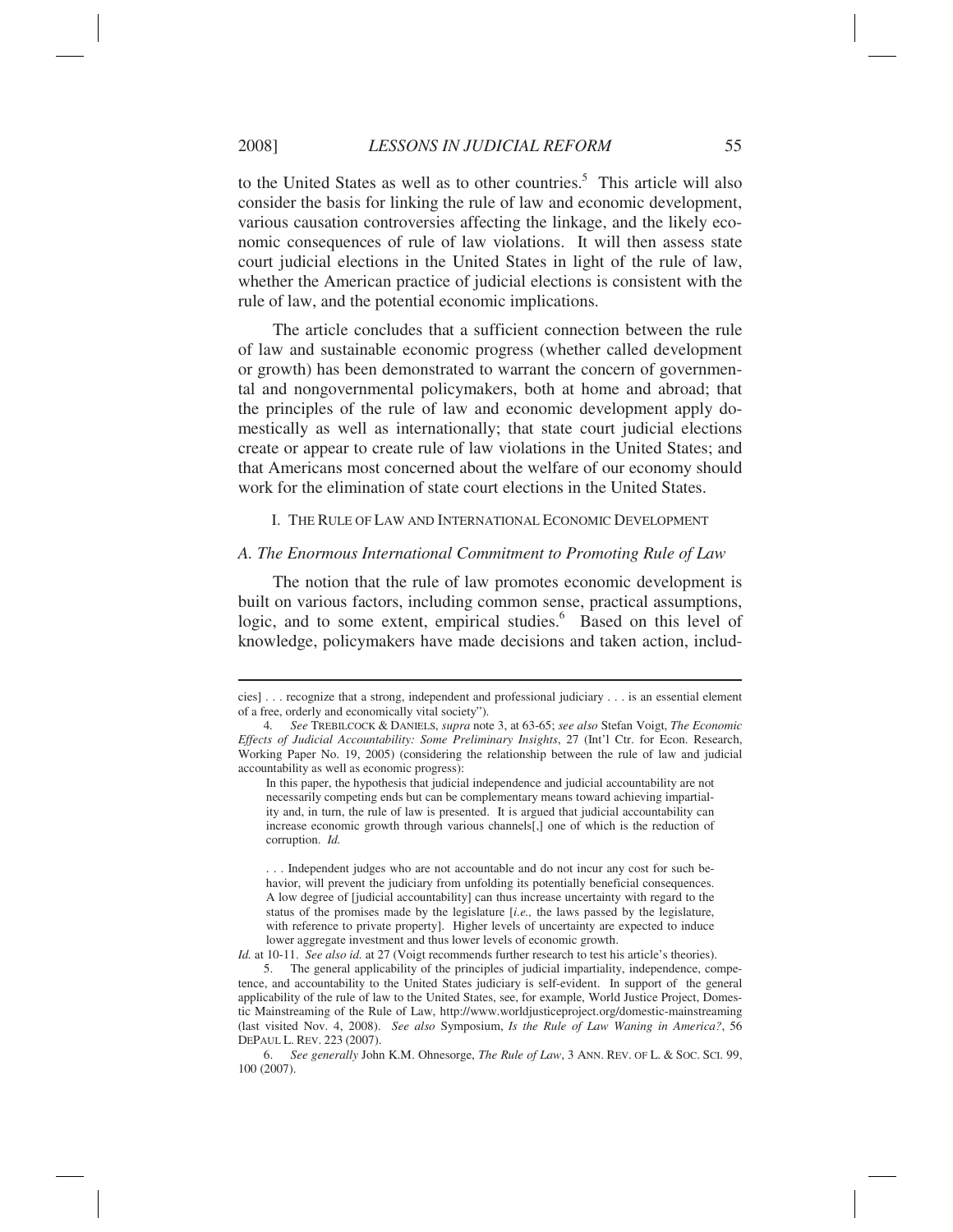ing disbursing extraordinary sums of money to promote the rule of law as a key component of international assistance to developing countries.<sup>7</sup> Policymakers are on a timetable: they need to make decisions now on the basis of the knowledge that they have to try to improve or not improve foreign legal systems. If they decide to take action, they must decide what kind of action to take and where.

At the same time, an academic debate proceeds over what we know about the subject, including: what is the rule of law; what is economic development; do improvements to the rule of law promote economic development; what is the measure of each; does economic development in turn bring about a demand for the rule of law; does it do so everywhere; are there exceptions; what caused the exceptions; do they matter; and how do we know and prove the connection between the rule of law and economic development. Is the connection just an association, perhaps a correlation, or is there demonstrated causation? Is there empirical evidence of this; if so, how much; and how much is necessary? If not, what evidence should we obtain and how should we obtain it? The academic discourse is divided, sometimes tentative, other times assertive, and often calls for further research, but it forms a vast literature.

 The effort in the "field of law and economic development . . . has been lead [sic] by the international financial institutions (IFIs)—the World Bank, the International Monetary Fund (IMF), the Asian Development Bank, etc.—by the aid and development arms of the U.S. government and the European Union, and to a lesser extent by NGOs. . . . In this context, the Rule of Law is understood as being related to economic development and the workings of a market economy, rather than as a set of normative political commitments."8 These and other organizations, such as and including the Inter-American Development Bank, the United States Agency for International Development (USAID), and the American Bar Association (ABA) through its Rule of Law Initiative (ABA  $ROLI$ <sup>9</sup> and its diverse activities, have disbursed or overseen the disbursement of billions of dollars.<sup>10</sup> The many activities of ABA ROLI

 <sup>7.</sup> *See, e.g.*, TREBILCOCK & DANIELS, *supra* note 3, at 2.

 <sup>8.</sup> Ohnesorge, *supra* note 6, at 100.

 <sup>9</sup>*. See* American Bar Association, *About the ABA Rule of Law Initiative*, http://www.abanet.org/rol/about.shtml (last visited Oct. 17, 2008) ("The Rule of Law Initiative (ABA ROLI) is a mission driven, non-profit organization with an annual budget of over \$30 million. The Rule of Law Initiative's primary funders are the United Agency for International Development (USAID), the Department of State, and the Department of Justice. It also receives funding from foundations, private individuals, law firms and corporations.").

 <sup>10.</sup> Richard E. Messick, *Judicial Reform and Economic Development: A Survey of the Issues*, 14 WORLD BANK RES. OBSERVER 117, 117 (1999); Richard E. Messick, *Judicial Reform: The Why, the What, and the How* 1 (Mar. 15-17, 2002), http://www.pogar.org/publications/judiciary /messick/reform.pdf. The work of some of the involved organizations includes: for ABA ROLI's judicial reform program, *see* American Bar Association, *Judicial Reform Programs*, http://www.abanet.org/rol/programs/judicial-reform.html (last visited Oct. 17, 2008); for the World Bank, *see* The World Bank, *Judicial Reform,* http://tinyurl.com/59njp9 (last visited Oct. 17, 2008); for the Inter-American Development Bank, *see* Inter-American Development Bank, *A Decade of*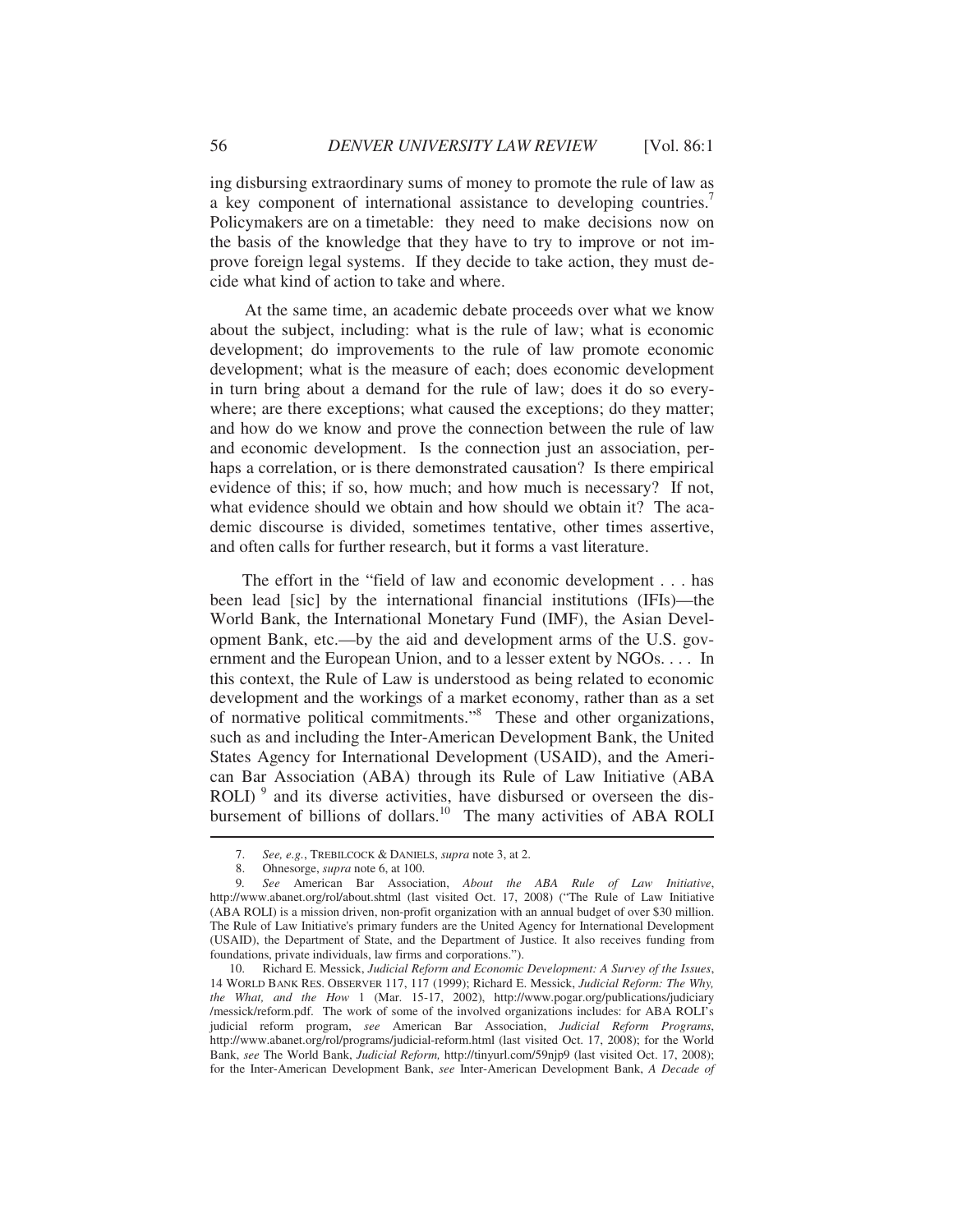$\overline{a}$ 

appear on its website and are too extensive to catalog, but cover numerous countries and projects in the area of legal reform, including gender equality projects.<sup>11</sup>

*Judicial Reform*, http://www.iadb.org/news/articledetail.cfm?language\_EN&artid=2127 (last visited Oct. 17, 2008) ("The reform of Latin America's judicial systems, once considered a specialized concern of judges and lawyers, is now at the center of the region's development agenda, IDB President Enrique V. Iglesias said at a recent conference."); for USAID, *see* USAID, *Strengthening the Rule of Law & Respect for Human Rights*, http://www.usaid.gov/our\_work/democracy\_and\_governance/rol.html, (last visited Oct. 17, 2008) ("[C]ivil and commercial codes that respect private property and contracts are key ingredients for the development of market-based economies. USAID's efforts to strengthen legal systems fall under three inter-connected priority areas: supporting legal reform, improving the administration of justice, and increasing citizens' access to justice."); for the Asian Development Bank, *see* Eveline N. Fischer, Deputy Gen. Counsel, Asian Dev. Bank, *Lessons Learned from Judicial Reform: The ADB Experience* (Oct. 20, 2006) ("Since 1995, international donors have invested more than US\$1.0 billion in legal and judicial reform work—for good reason. Strong rules-based institutions promote economic growth. A fair, independent and efficient judiciary supports equitable development."), independent and efficient judiciary supports equitable development."), http://www.adb.org/Media/Articles/2006/10829-speech-Eveline-Fischer/; and for the IMF, *see, e.g.*, Press Release, International Monetary Fund, *IMF Executive Board Approves Three-Year US \$75.8 Million Stand-By Arrangement for Macedonia* (Sept. 15, 2005) ("Comprehensive judicial reform, to be implemented over several years, will create a fairer and more predictable framework for business activity by increasing the independence and professionalism of judges, eliminating court delays, and removing misdemeanors and administrative cases from the regular courts."), http://www.imf.org/external/np/sec/pr/2005/pr05196.htm.

 Although not an aid-dispensing organization, Transparency International "raises awareness and diminishes apathy and tolerance of corruption, and devises and implements practical actions to address it." Transparency International, *About Transparency International*, http://www.transparency.org/about\_us (last visited Oct.17, 2008). It has likewise recognized a connection between judicial reform—specifically, eradication of corruption, economic progress and other societal needs. *See* Transparency International, *Other Thematic Issues*, http://www.transparency.org/global\_priorities /other\_thematic\_issues/judiciary (last visited Oct. 17, 2008) ("It is difficult to overstate the negative impact of a corrupt judiciary: it erodes the ability of the international community to tackle transnational crime and terrorism; it diminishes trade, economic growth and human development; and most importantly, it denies citizens impartial settlement of disputes with neighbors or the authorities."); Mary Noel Pepys, *Corruption within the judiciary: causes and remedies*, *in* TRANSPARENCY INTERNATIONAL, GLOBAL CORRUPTION REPORT 2007 3 (Cambridge Univ. Press 2007), *available at* http://www.transparency.org/publications/gcr/download\_gcr/download\_gcr\_2007#download; *see also* Rachel Kleinfeld, *Competing Definitions of the Rule of Law*, *in* PROMOTING THE RULE OF LAW ABROAD: IN SEARCH OF KNOWLEDGE 39 (Thomas Carothers ed., Carnegie Endowment for Int'l Peace 2006) [hereinafter PROMOTING]("Real equality before the law requires courts that are strong and independent enough to enforce it. It also depends particularly on a lack of corruption within the judiciary, because the rich can use bribes to escape equal justice.").

 See also the United States Institute for Peace (USIP) Rule of Law program, which seeks to advance "peace through the development of democratic legal and governmental systems." United States Institute of Peace, http://www.usip.org/specialists/bios/current/kritz.html (last visited Oct. 28, 2008). Also, the "USIP's Rule of Law Program works to assist institutions and processes that will best bring about law-based management of international conflict and a sense of justice. The program is based on the premise that adherence to the rule of law entails far more than the mechanical application of static legal technicalities; it requires an evolutionary search for those institutions and processes that will best bring about authentic stability through justice." http://www.usip.org/ ruleoflaw/about.html (last visited October 28, 2008). For general information about USIP, see http://www.usip.org/aboutus/index.html (last visited Oct. 28, 2008).

 11. Specifically, the ABA's Rule of Law Initiative is involved in the following substantive areas: anti-corruption, criminal law reform and human trafficking, gender issues, human rights and conflict mitigation, judicial reform, legal education reform and legal profession reform. *See* American Bar Association, *supra* note 10. Also, it is involved in over forty countries in Africa (including North Africa), Asia, Europe and Eurasia, Latin America, the Caribbean, and the Middle East. *Id.* Among the many efforts of the Rule of Law Initiative has been the Arab Women's Legal Network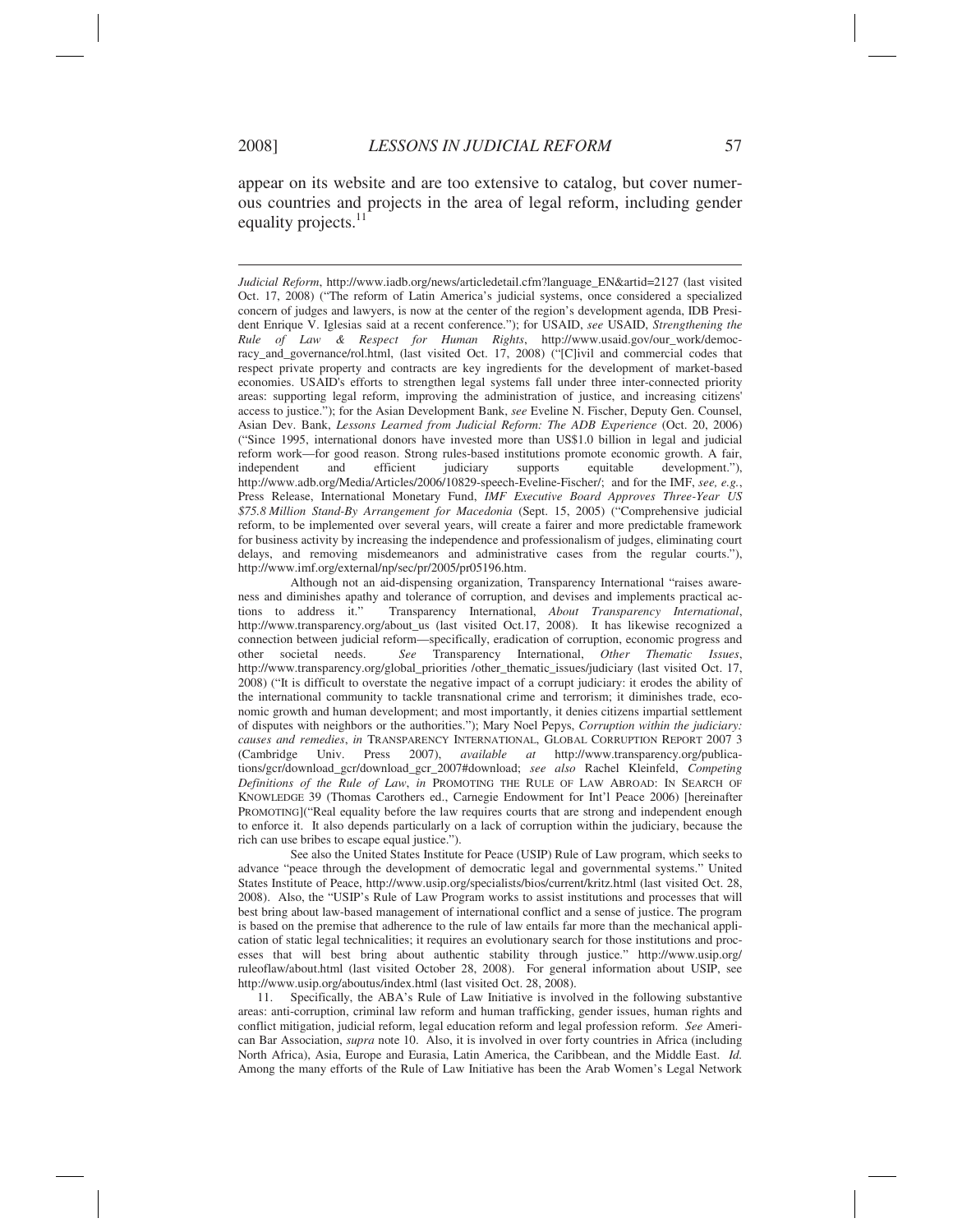For example, according to a 2002 report:

The World Bank, the Interamerican [sic] Development Bank, and the Asian Development Bank have extended over \$800 million in loans for judicial reform. . . . [T]he United Nations Development Program, the European Union and its member states, and the American, Australian, Canadian, and Japanese governments have provided significant grant aid to help developing nations improve the operation of the judicial branch of government. $^{12}$ 

The World Bank reports having lent \$273.2 million in 2002, \$530.9 million in 2003, \$503.4 million in 2004, \$303.8 million in 2005, \$757.6 million in 2006, and  $$424.5$  million in 2007 on rule of law initiatives.<sup>13</sup> As one commentator noted, there has been a "massive surge in development assistance for law reform projects in developing and transition economies involving investments of many billions of dollars. The World Bank alone reports that it has supported 330 'rule of law' projects and spent \$2.9 billion on this sector since 1990."<sup>14</sup>

*Id.* Research has not disclosed an updated study by the General Accounting Office.

 13. THE WORLD BANK, SUMMARY OF FISCAL YEAR ACTIVITIES 55 (2007), http://siteresources.worldbank.org/EXTANNREP2K7/Resources/AR07Section3.pdf.

<sup>(</sup>AWLN), for which the ABA has provided "technical assistance and capacity-building support." *See Arab Women's Legal Network Holds General Meeting in Amman*, ABA RULE OF LAW INITIATIVE, July 9, 2007, http://www.abanet .org/rol/news/news\_jordan\_awln\_general\_meeting.shtml. The idea of the AWLN was conceived in February 2004 at a conference in Amman, Jordan, and the network was formally launched in 2005. *See* ABA Rule of Law Initiative, *The Arab Women's Legal Network*, http://www.abanet.org/rol/mena/awln.shtml (last visited Sept. 19, 2008). The purpose of the AWLN included considering and advancing issues facing women in the legal profession and women's rights generally. *Id.*; *see also* U.S. Dep't of State, *Women and the Law—A Regional Dialogue: Conference Summary, Observations, and Conclusions* (2004 Amman conference), http://www.state.gov/p/nea/rls/31797 .htm (last visited Oct. 10, 2008).

Two of the persons acknowledged in this article were involved with the AWLN, one Evelyn Lance, in the AWLN's formative phase at the 2004 Amman conference, see, for example, Lance, *supra* note 3, and the other, Martha Dye, in managing the North African segment of the program supporting the AWLN. *See, e.g.*, A Bulletin for CEELI Staff, Volunteers and Friends Around the World, *Women Legal Professionals Come Together for ABA Training in Morocco*, May 20, 2005, *available at* http://mail.abanet.org/scripts/wa.exe?A3=ind0505&L=ROL\_ENEWS&E=quotedprintable&P=75739&B=\_%3D\_NextPart\_001\_01C55D4D.13469F2C&T=text%2Fhtml;%20charset  $=$ iso-8859-1.

 <sup>12.</sup> Messick, *Judicial Reform: The Why, the What, and the How*, *supra* note 10, at 1; *see also* U.S. GEN. ACCOUNTING OFFICE, FOREIGN ASSISTANCE RULE OF LAW FUNDING WORLDWIDE FOR FISCAL YEARS 1993-98 2-3 (1999), *available at* http://www.gao.gov/archive/1999/ns99158.pdf:

Based on the funding data that cognizant departments and agencies made available, the United States provided at least \$970 million in rule of law assistance to countries throughout the world during fiscal years 1993-98 . . . . At least 35 entities from various U.S. departments and agencies have a role in U.S. rule of law assistance programs. The Departments of State and Justice and USAID are the principal organizations providing rule of law training, technical advice, and related assistance. The Department of Defense, the U.S. Information Agency (USIA), numerous law enforcement agencies and bureaus, and other U.S. departments and agencies also have a direct role.

 <sup>14.</sup> TREBILCOCK & DANIELS, *supra* note 3, at 2; *see also Economics and the Rule of Law: Order in the Jungle*, THE ECONOMIST, Mar. 13, 2008, *available at* http://www.economist. com/displaystory.cfm?story\_id=10849115 ("Western donors have poured billions into rule-of-law projects over the past 20 years.").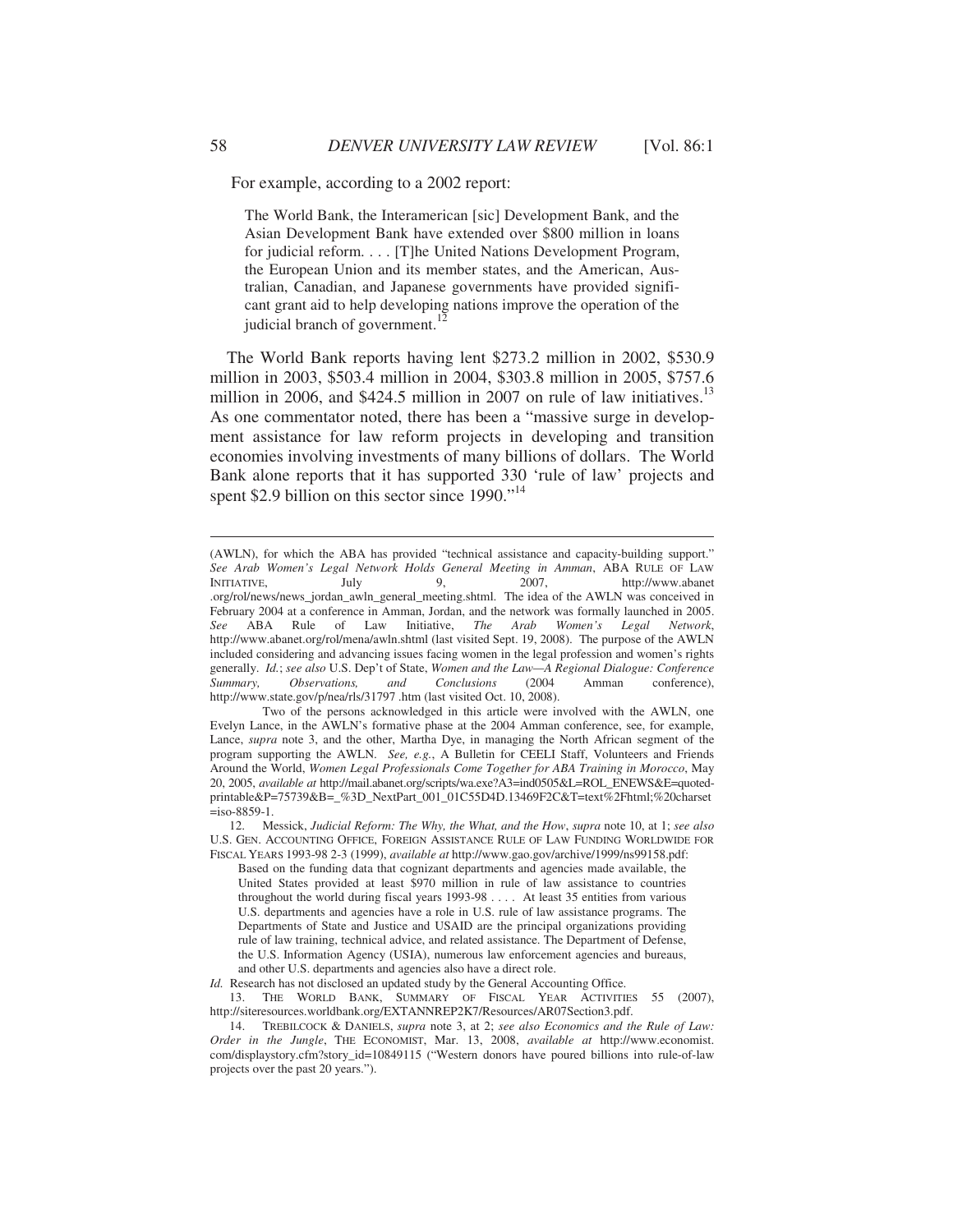The Millennium Challenge Corporation (MCC) is a United States government corporation that provides aid to countries meeting certain levels of satisfactory standards of good governance.<sup>15</sup> Founded in 2004, the "MCC is based on the principle that aid is most effective when it reinforces good governance, economic freedom and investments in people."16 Eligibility for grants depends, among other things, on whether the country meets certain thresholds in particular categories. These categories include: "Ruling Justly" indicators, consisting of "Political Rights" and "Civil Liberties" (measured by Freedom House indexes); "Control of Corruption;" "Government Effectiveness;" "Rule of Law;" and "Voice and Accountability" (measured by World Bank Institute indexes).17 Using these indicators, the MCC evaluates countries on, among other things, "public confidence in the . . . judicial system; . . . strength and impartiality of the legal system; . . . independence, effectiveness, predictability, and integrity of the judiciary; . . . [and the training of judges] in order to carry out justice in a fair and unbiased manner."<sup>18</sup> Eligibility does not require minimum scores in all indicators.<sup>19</sup> The purpose of the indicators is "to identify countries with policy environments that will allow Millennium Challenge Account funding to be effective in reducing poverty and promoting economic growth."20

Rule of law reform includes both judicial reform and overall legal reform.21 What falls into the category of judicial reform or legal reform

 Improving conditions in developing nations, of course, requires attention to sectors in addition to rule of law reform in an integrated approach. *See* Office of the Coordinator for Reconstruction and Stabilization, Western Hemisphere Planning and Development Section, *Active Response Corps Regional Deployment, Port-au-Prince, Haiti*, http://www.crs.state.gov/index.cfm?fuseaction=public.display&shortcut=4RPT (last visited Dec. 7, 2008) (mentioning security and police, judicial improvement, good governance and community building, and economic and infrastructure development).

20. Millennium Challenge Corporation, *supra* note 18, at 2.

 21*. Cf.* Kleinfeld, *supra* note 10, at 47 ("Although most legal scholars define the rule of law by its ends, most programs to build the rule of law implicitly define the rule of law by its institutional attributes. . . . Internally, most practitioner organizations rarely use the words *rule-of-law* 

 <sup>15.</sup> Carnegie Endowment for International Peace, *Fact-Sheet: The Millennium Challenge Corporation and Political Reform in the Arab World*, http://www.carnegieendowment .org/files/mccfactsheet1.pdf.

 <sup>16.</sup> Millennium Challenge Corporation, *About MCC*, http://www.mcc.gov/about/index.php (last visited Oct. 17, 2008).

 <sup>17.</sup> Carnegie Endowment for International Peace, *supra* note 15.

 <sup>18.</sup> Millennium Challenge Corporation, *Guide to the MCC Indicators and the Selection Process: Fiscal Year 2008* 16-17 (2008) http://www.mca.gov/documents/mcc-fy08-guidetoindicators andtheselectionprocess.pdf.

 <sup>19.</sup> Morocco received in August 2007 a \$698 million five-year compact, despite passing only two of the six "Ruling Justly" indicators, in light of its qualification in other categories of eligibility. Carnegie Endowment for International Peace, *supra* note 15. Some countries which might not otherwise qualify for funding from the Millennium Challenge Corporation may meet the test for threshold funding. See Press Release, U.S. Dept. of State, Millennium Challenge Corporation Board of Directors Announces 2007 Threshold Countries: Niger; Peru; and Rwanda (Nov. 8, 2008), *available at* http://www.state.gov/p/af/rls/76110.htm ("MCC's Threshold Program is designed to assist countries on the 'threshold' of Millennium Challenge Account (MCA) eligibility for Compact assistance. Threshold countries must demonstrate a commitment to reforms that will address the specific policy weaknesses identified by the MCA eligibility criteria.").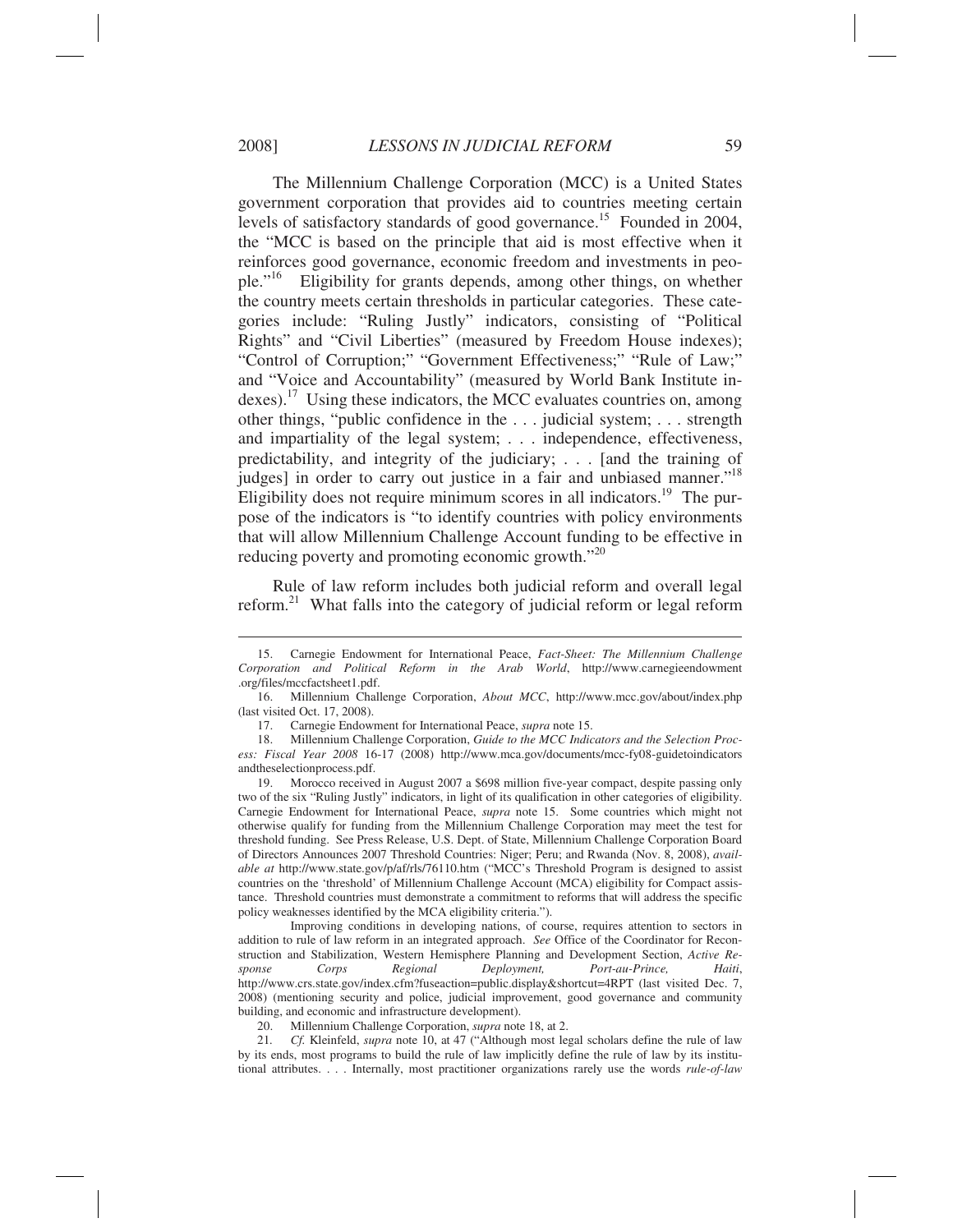"blurs at the margin," but the "core of a judicial reform program typically consists of measures to improve the operation of the judicial branch of government and related [or supporting] entities such as bar associations and law schools."22 This includes "changes in the ways in which judges are selected, evaluated, and disciplined to ensure that decisions are insulated from improper influences.<sup>523</sup> Overall legal reform may include drafting and revising legislation as well.<sup>24</sup> Increasing compensation and respect for the judiciary are also concerns.<sup>25</sup>

Reforms need not involve transplanting "complicated legal systems that work well in rich countries" to poorer countries "without significant modification."<sup>26</sup> The subject of legal transplantation—what is successful or unsuccessful and why—is one of some complexity; however, merely transplanting an institution from one place to another does not insure that the institution will be functional or effective when it arrives at its destination.27 The "'hasty transplant syndrome' is a critical problem in legal

23. Messick, *Judicial Reform: The Why, the What, and the How*, *supra* note 10, at 5.

24*. Id.* at 4.

 25. Kleinfeld, *supra* note 10, at 59 ("When judges are underpaid and underrespected, corruption can take hold, forcing difficult choices between increasing judicial independence and achieving predictable, equitable justice.").

 26. Juan Carlos Botero et al., *Judicial Reform*, 18 WORLD BANK RES. OBSERVER 61, 83 (2003). *See also id.* at 77 ("Poor countries, or countries without a developed judicial tradition, should probably concentrate on instituting simple rules and procedures that are easy to enforce. A legal system that will do perfect justice in infinite time and at infinite cost is probably a luxury that the poor can ill afford."); Richard A. Posner, *Creating a Legal Framework for Economic Development*, 13 WORLD BANK RES. OBSERVER 1, 5 (1998) (recommending simple rules "for the kind of weak judiciary that one is apt to find in a poor country" because, among other reasons, they put "fewer demands on the time and the competence of the judges" and therefore are less costly and make decision-making "more likely to be accurate.").

 27*. See* Daniel Berkowitz et al., *The Transplant Effect*, 51 AM. J. COMP. L. 163, 167 (2003) (classifying countries into those that developed their formal legal order internally ("origins") and those that received their formal legal order from other countries ("transplants")). Considering receptive and unreceptive transplants, the authors note that "[t]he most common complaint is that while the transplanted law is now on the books, the enforcement of these new laws is quite ineffective." *Id.* at 165; *see id.* at 179. *See also* Stephan Haggard et al., *The Rule of Law and Economic Development*, 11 ANNU. REV. POLIT. SCI. 205, 221 (2008) ("[I]nstitutions do not necessarily have the same effects when transplanted from one context to another. To redeploy the memorable line of former Brazilian minister Luis Carlos Bresser Pereira, 'institutions can at most be imported, never exported.'") (citation omitted); MASAHIKO AOKI, TOWARD A COMPARATIVE INSTITUTIONAL ANALYSIS 2 (MIT Press 2001) (noting that "a borrowed institution may be neither enforceable nor functional" under certain circumstances); KATHARINA PISTOR, THE STANDARDIZATION OF LAW AND ITS EFFECT ON DEVELOPING ECONOMIES 15 (United Nations Publ'n 2000), *available at* http://www.unctad.org/en/docs/pogdsmdpbg24d4.en.pdf (distinguishing between merely having "the

*reform* and instead discuss legal reform, judicial reform, and police (or law enforcement) reform."); Carothers, *The Problem of Knowledge*, *in* PROMOTING, *supra* note 10, at 20 ("[T]he terms *judicial reform* and *rule-of-law reform* [are] often used interchangeably," but "[t]he question of which institutions are most germane to the establishment of the rule of law in a country is actually quite complex and difficult.").

 <sup>22.</sup> Messick, *Judicial Reform: The Why, the What, and the How*, *supra* note 10, at 4. *See* Kleinfeld, *supra* note 10, at 48 ("As practitioners have tried to reform these primary institutions [such as the judiciary], however, they have found that they rely on the proper functioning of a large and ever-growing array of essential supporting institutions. . . . The judiciary is reliant on magistrates' schools, law schools, bar associations, clerks and administrative workers, and other supporting groups. . . . As new supporting institutions are discovered and deemed to be essential, they are added to the list of areas in need of reform.").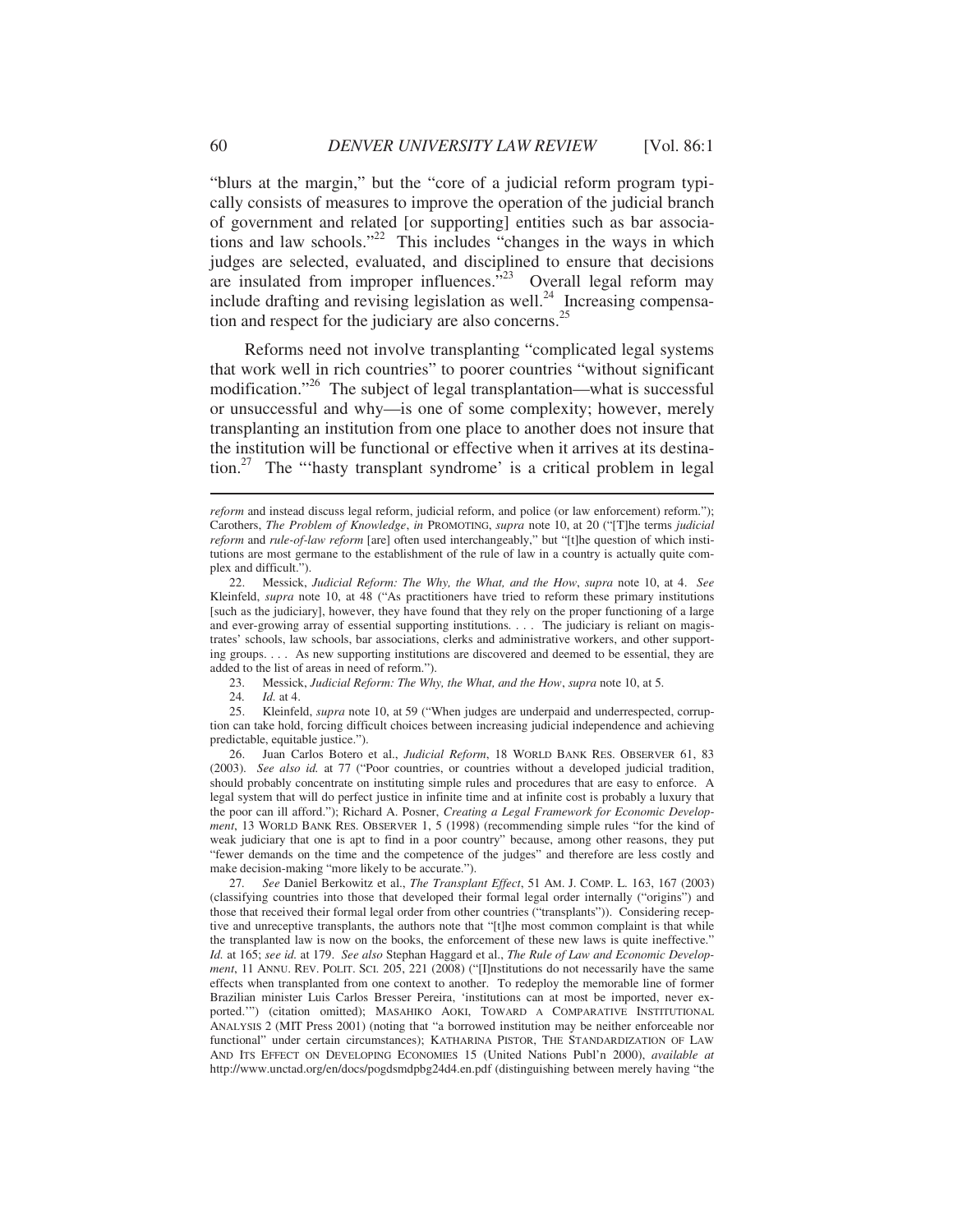$\overline{a}$ 

reform assistance, which 'involves using foreign laws as a model for a new country, without sufficient translation and adaptation of the laws into the local legal culture."<sup>28</sup>

# *B. The Linkage Between the Rule of Law and Economic Development at Home and Abroad*

## 1. Definition of the Rule of Law

The concept of the rule of law has been traced to "political theorists like Aristotle, Montesquieu and Locke, who were concerned with devising limits to the power of the government."29 In the case of Aristotle, the concept appears in the sense of "judging the case rather than the parties" and showing impartiality.<sup>30</sup> The phrase "rule of law" itself has been attributed to British jurist Albert Venn Dicey in  $1885$ <sup>31</sup>. The phrase is susceptible to varying definitions from the limited to the substantial.

For example, definitions of the rule of law have been described as broad and variable; it has been called a "notoriously plastic phrase."<sup>32</sup> The phrase "rule of law" is not a "legal term of art."<sup>33</sup> Commentators have varying views of its utility. One extreme view is that the phrase has

simply help countries adopt the laws that have been proven to support economic development, such development would follow . . . . In some sense, this approach could be compared to a hypothetical orchard development program in which analysts recognize that healthy orchards all have a certain quality of apples. The analysts then fly in apples, tie them to the local trees, and momentarily assume success because the result looks like an orchard.

 30. Richard Posner, *The Role of the Judge in the 21st Century*, 86 BOSTON U. L. REV. 1049, 1057 (2006) (internal citation omitted). *See id.* at 1057:

[A] defining . . . element of the judicial protocol is what Aristotle called corrective justice. That means judging the case rather than the parties, an aspiration given symbolic expression in statues of justice as a blindfolded goddess and in the judicial oath requiring judges to make decisions without respect to persons. It is also the essential meaning of the "rule of law."

- 32. Matthew C. Stephenson, *A Trojan Horse in China*?, *in* PROMOTING, *supra* note 10, at 196.
- 33. Ohnesorge, *supra* note 6, at 101.

best laws on the books" and "establishment of effective legal institutions," which are not necessarily the same thing). Pistor "warns against viewing legal standards as a panacea for building effective legal systems around the world." *Id.* at 17.

 <sup>28.</sup> Wade Channell, *Lessons Not Learned About Legal Reform*, *in* PROMOTING, *supra* note 10, at 139. "In some egregious cases, reformers simply translate a law from one language to another, change references to the country through search-and-replace commands, and then have the law passed by a compliant local legislature. The result is generally an ill-fitting law that does not 'take' in its new environment as evidenced by inadequate implementation." *Id.* at 139-40. The mistaken assumption is that if one would

*Id.* at 145. *See also* Kleinfeld, *supra* note 10, at 52 ("reformers tend to waste time and scarce legal resources within developing countries in efforts to make laws and institutions look like those in their own system.").

 <sup>29.</sup> Alvaro Santos, *The World Bank's Uses of the 'Rule of Law' Promise in Economic Development*, *in* THE NEW LAW AND ECONOMIC DEVELOPMENT: A CRITICAL APPRAISAL 257 (David M. Trubek & Alvaro Santos eds., 2006) (citation omitted). A history of the rule of law commencing with the ancient Greeks appears in BRIAN Z. TAMANAHA, ON THE RULE OF LAW: HISTORY, POLITICS, THEORY (Cambridge Univ. Press 2004); however, Tamanaha's book does not cover the subject of the rule of law and economic development.

 <sup>31.</sup> TREBILCOCK & DANIELS, *supra* note 3, at 15.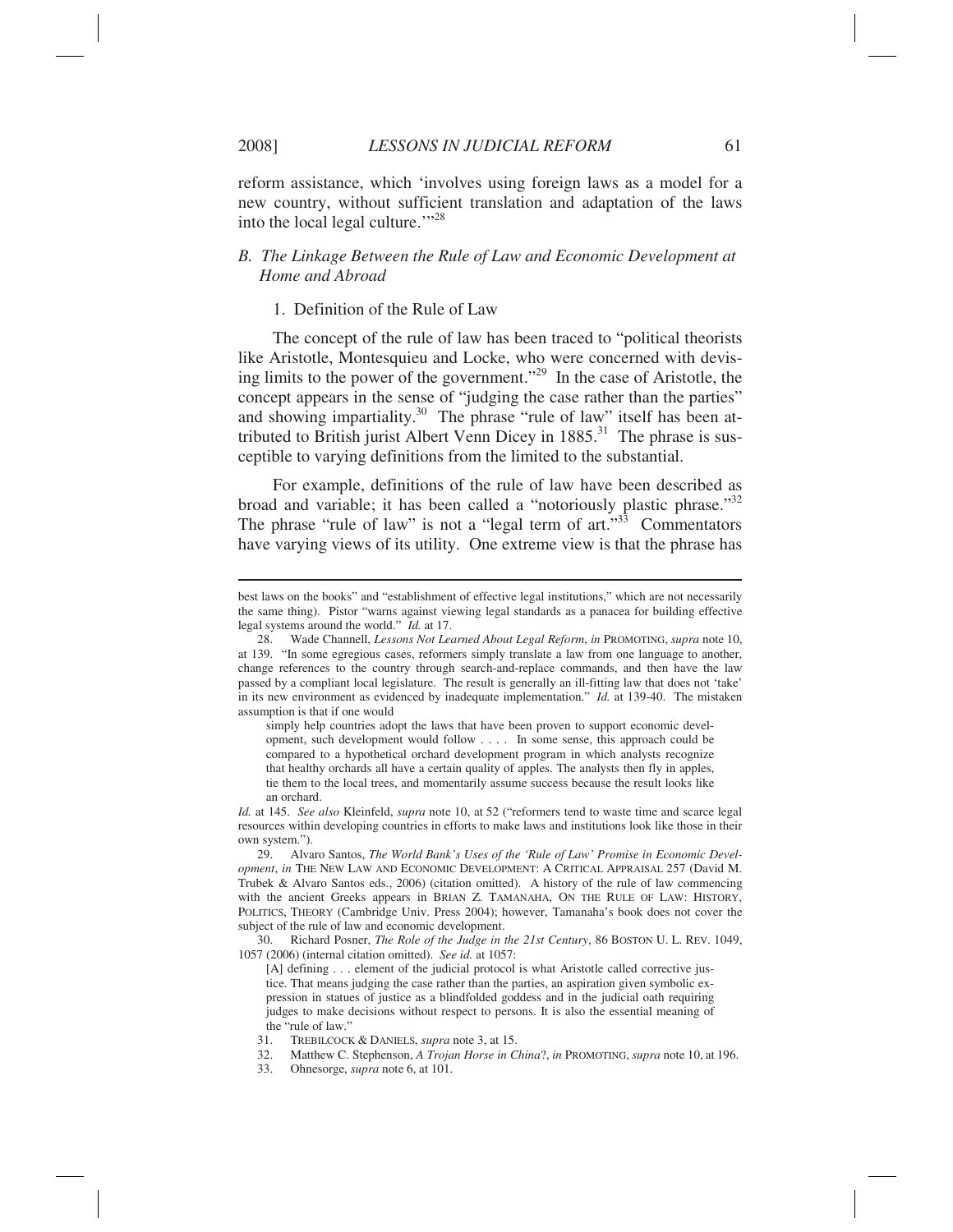no meaning: "The 'rule of law' means whatever one wants it to mean. It's an empty vessel that everyone can fill up with their own vision."<sup>34</sup> If rule of law just means the "rule of good law," the term is useless, since "'we have no need to be converted to the rule of law just in order to discover that to believe in it is to believe that good should triumph."<sup>35</sup> "Everyone uses the phrase because everyone can get behind it and it might make it easier to get funding."36 "The rule of law . . . stands in the peculiar state of being *the* preeminent legitimating political ideal in the world today, without agreement upon precisely what it means."<sup>37</sup>

One commentator observed that "[w]hen an American writes or speaks on [the rule of law] he usually begins with a confident assumption that everybody knows what the rule of law is and then devotes the rest of his time to a bold and eloquent statement in favor of it."<sup>38</sup> Another commentator noted the following:

Our tradition has produced no agreed definition of the Rule of Law, and there is no important tradition of academic analysis and explication of the term . . . . Few American law students study jurisprudence (legal philosophy), and it is safe to say that the overwhelming majority of American law students never address the Rule of Law concept in any systematic way. $39$ 

The rule of law should not be the rule of any law, regardless of its content, however. Although that may enhance predictability, such a rule of law would be "compatible with a regime of laws with inequitable or evil content"; and it "may actually strengthen the grip of an authoritarian regime by enhancing its efficiency and by according it a patina of legiti $macv.$ <sup>"40</sup>

 <sup>34.</sup> Stephenson, *supra* note 32, at 196.

 <sup>35</sup>*. Id.* (citing Joseph Raz, *The Rule of Law and its Virtue,* 93 L. Q. REV. at 195-96 (1977)). *See also* TAMANAHA, *supra* note 29, at 113 ("The rule of law cannot be about everything good that people desire from government. The persistent temptation to read it this way is a testament to the symbolic power of the rule of law, but it should not be indulged.").

 <sup>36.</sup> Stephenson, *supra* note 32, at 196.

 <sup>37.</sup> TAMANAHA, *supra* note 29, at 4. *See also id.* at 1 ("[T]here appears to be widespread agreement, traversing all fault lines, on one point, and one point alone: that the 'rule of law' is good for everyone.").

 <sup>38.</sup> Harry W. Jones, *The Rule of Law and the Welfare State*, 58 COL. L. REV. 143, 145 (1958).

 <sup>39.</sup> Ohnesorge, *supra* note 6, at 102. Minimalist or thin theories of the Rule of Law emphasize "form and procedure" rather than a set of "substantive rights or norms," and "maximalist, or thick theories" include "references to democracy and core human rights." *Id.*

 <sup>40.</sup> TAMANAHA, *supra* note 29, at 120; *id.* at 95-96 ("The rule of law in the service of an immoral legal regime would be immoral. Clarity and consistency of application with respect to pernicious laws—like legalized slavery—makes the system more evil, enhancing its draconian efficiency and malicious effect . . . . To see formal legality as moral in itself can have hazardous consequences for a populace."). *See also* Norman L. Greene, *A Perspective on Nazis in the Courtroom, Lessons from the Conduct of Lawyers and Judges Under the Laws of the Third Reich and Vichy, France*, 61 BROOK. L. REV. 1121, 1124-25 (1995); *Economics and the Rule of Law*: *Order in the Jungl*e, *supra* note 14, at 84 ("America's southern states in the Jim Crow era were governed by the rule of law on thin definitions, but not on thick.").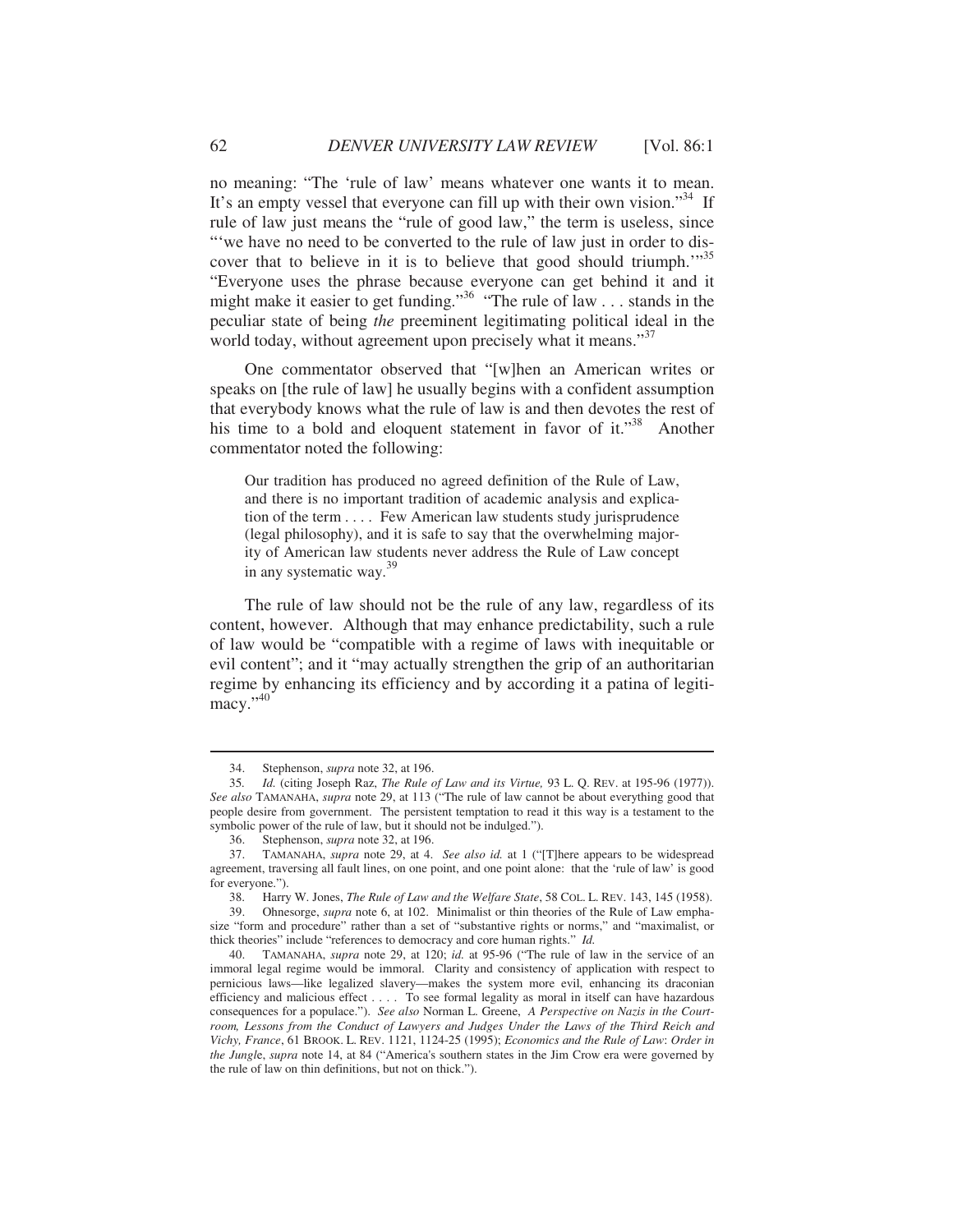2008] *LESSONS IN JUDICIAL REFORM* 63

The World Justice Project has identified four "universal" principles comprising its "working definition" of the rule of law, embodying, among other things, fairness, accountability, independence, and competence:

1. The government and its officials and agents are accountable under the law;

2. The laws are clear, publicized, stable and fair, and protect fundamental rights, including the security of persons and property;

3. The process by which the laws are enacted, administered and enforced is accessible, fair and efficient;

4. The laws are upheld, and access to justice is provided, by competent, independent, and ethical law enforcement officials, attorneys or representatives, and judges, who are of sufficient number, have adequate resources, and reflect the makeup of the communities they serve.<sup>41</sup>

Another view likewise ascribes to the rule of law three elements, which generally require that the courts should be accessible, independent, impartial and accountable:

The rule of law is a tradition of decision, a tradition embodying at least three indispensable elements: *first*, that every person whose interests will be affected by a judicial or administrative decision has the right to a meaningful "day in court"; *second*, that deciding officers shall be independent in the full sense, free from external direction by political and administrative superiors in the disposition of individual cases and inwardly free from the influence of personal gain and partisan or popular bias; and *third*, that day-to-day decisions shall be reasoned, rationally justified, in terms that take due account both of the demands of general principle and the demands of the particular situa $t$ <sub>ion.</sub> $42$ 

In turn, judicial impartiality and independence are captured by the notions that decisions "are reached on the factual and legal merits of the

 <sup>41.</sup> World Justice Project, http://www.worldjusticeproject.org/about/ (last visited Nov. 4, 2008).

 <sup>42.</sup> Jones, *supra* note 38, at 145, *cited with approval in* Ohnesorge, *supra* note 6, at 101-02. See also Carothers, *The Rule of Law Revival*, *in* PROMOTING *supra* note 10, at 4, noting that

<sup>[</sup>t]he rule of law can be defined as a system in which the laws are public knowledge, are clear in meaning, and apply equally to everyone. They enshrine and uphold the political and civil liberties that have gained status as universal human rights over the last halfcentury. In particular, anyone accused of a crime has the right to a fair, prompt hearing and is presumed innocent until proved guilty. The central institutions of the legal system, including courts, prosecutors, and police, are reasonably fair, competent, and efficient. Judges are impartial and independent, not subject to political influence or manipulation. Perhaps most important, the government is embedded in a comprehensive legal framework, its officials accept that the law will be applied to their own conduct, and the government seeks to be law-abiding.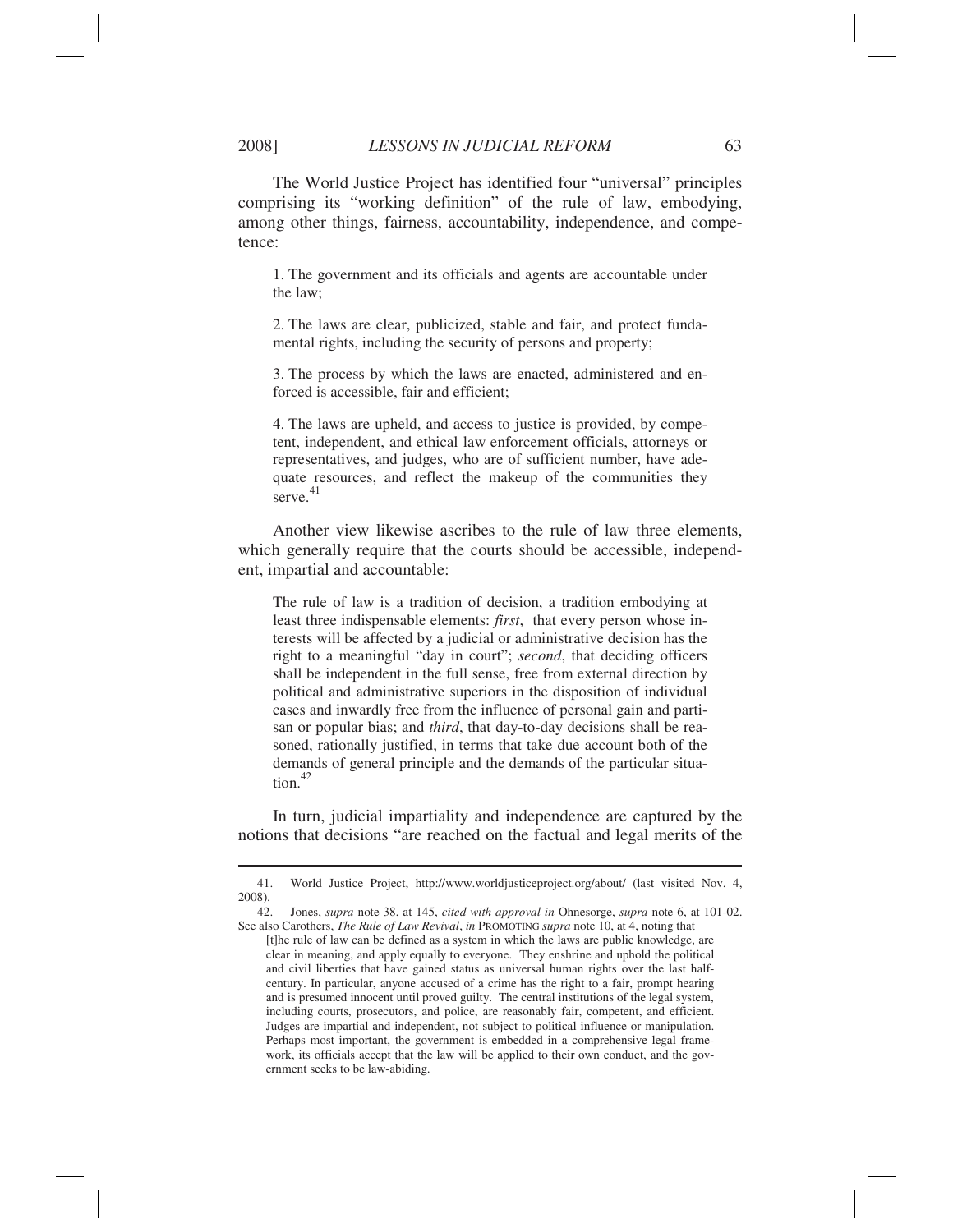issues before the court, uninfluenced by considerations that are extraneous to those merits, such as personal relations between the judge and one of the parties, corruption, cronyism, political interference or coercion in particular decisions, especially those affecting the government of the day or its officials."43 Judicial accountability, among other things, includes such matters as the quality of the decision-making process, compliance with judicial codes of conduct, and the efficiency of judicial administra- $\frac{44}{4}$ 

Different concepts of the rule of law are peculiarly referred to as "thick" or "thin," depending on the number and kinds of requirements they contain, and have been shown in a sliding scale.<sup>45</sup> The thickest versions contain individual rights, including some social welfare concepts.<sup>46</sup> For example, the World Justice Project's concept of the rule of law is not merely one of formalistic legality, but expressly includes concepts of fairness, competence, and the protection of "fundamental rights." Its definition appears to fall within the "thicker" part of the scale.

The notion of the "rule of law, not of men" has sometimes been considered an alternative view of the rule of  $law<sup>47</sup>$ . This is subject to the caveat that human participation cannot be divorced from the operation of law since laws do not apply or interpret themselves.<sup>48</sup> It is a valuable reminder that judges should "apply a relevant body of rules to a situation," rather than "do as they please . . . without regard to rules."<sup>49</sup>

 <sup>43.</sup> TREBILCOCK & DANIELS, *supra* note 3, at 31.

 <sup>44.</sup> *Id.* at 63-65. The authors elaborated on the concept of accountability as follows: For example, decisions of judges in lower courts are typically subject to a judicial appeal process to higher courts. Gross dereliction of duty, abuse of office, and other flagrant forms of judicial misconduct are typically subject to some form of judicial disciplinary process, which may be administered by the courts themselves or by a semi-independent body representing a diverse range of relevant stakeholders. Operational accountability in the efficient and appropriate expenditure of public monies is often ensured through various budgetary allocation processes and public audit mechanisms . . . .

*Id*. at 32. *See also* Stefan Voigt, *The Economic Effects of Judicial Accountability—Some Preliminary Insights* 3 (Int'l Centre for Econ. Research, Working Paper No. 19, 2005):

Of course, we do not want judges to be able to decide no matter what with regard to cases brought before them. We want them to treat the parties appearing in front of them with respect, to separate relevant from irrelevant arguments, and to decide the case within a reasonable period of time according to the letter of the law. We do not want them to let their personal preferences or their sympathy or antipathy with the parties to taint their decision. In that sense, we want judges to be accountable to the law and, at the end of the day, to the people who use the law as a means to structure their interactions.<br>45. TAMANAHA. *supra* note 29. at 91.

 <sup>45.</sup> TAMANAHA, *supra* note 29, at 91.

 <sup>46.</sup> *Id.* at 112; Erik G. Jensen, *The Rule of Law and Judicial Reform: The Political Economy of Diverse Institutional Patterns and Reformers' Responses*, in BEYOND COMMON KNOWLEDGE: EMPIRICAL APPROACHES TO THE RULE OF LAW 336, 338 (Erik G. Jensen & Thomas C. Heller eds., Stanford Univ. Press 2003) ("In Western liberal democratic discourse, *rule of law* connotes a commitment to democracy, an emphasis on law and order, limitations on the power of state action (particularly police and prosecutors), respect for legal authority, individual rights, and an effort to hold state actors up to the same rules and standards as everyone else.") (footnote omitted).

 <sup>47</sup>*. See, e.g.*, TAMANAHA, *supra* note 29, at 122.

 <sup>48.</sup> *Id.* at 123.

 <sup>49.</sup> *Id.* at 126.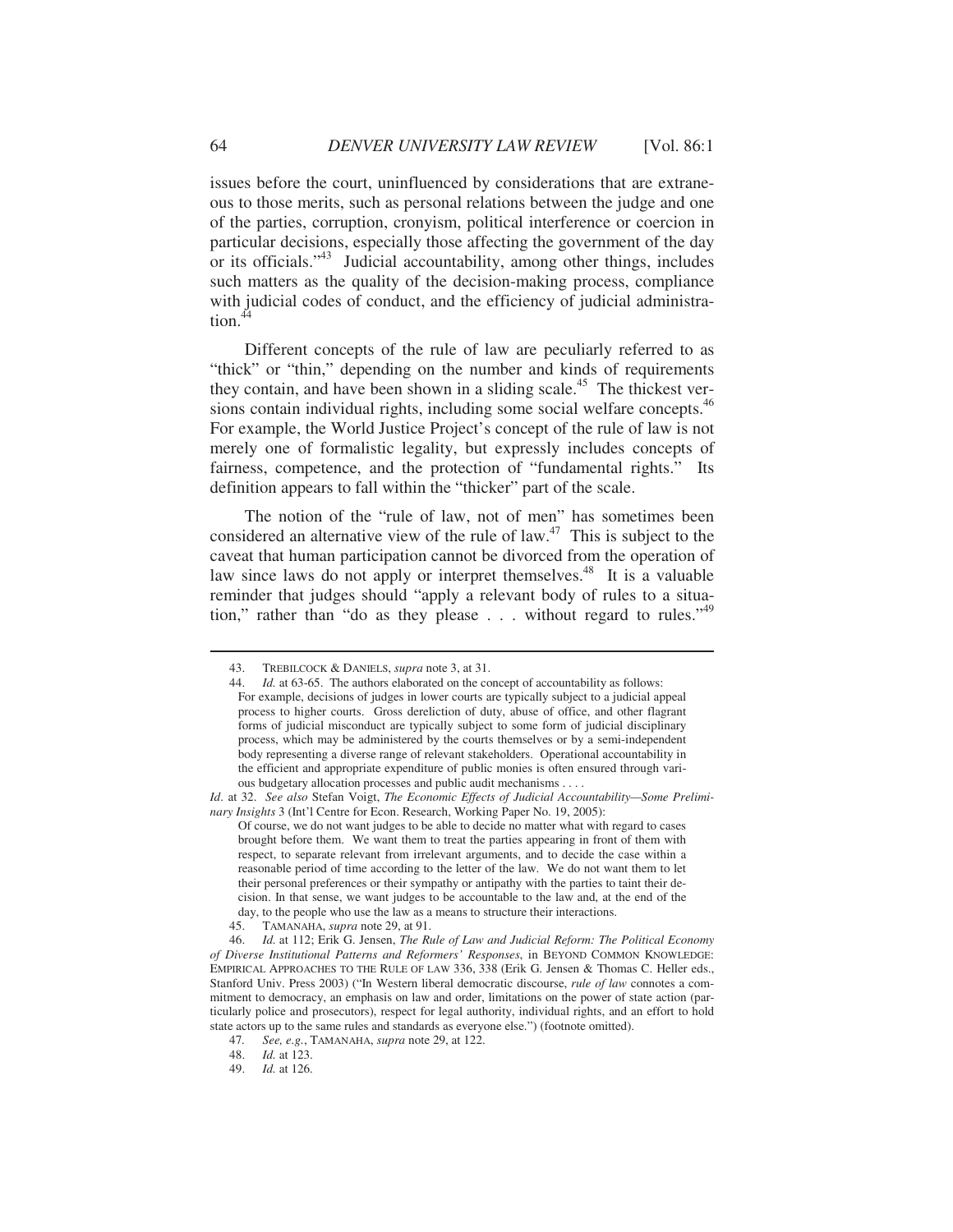Without specifying what the rules should be, the concept calls for government to "sublimate their views to the applicable laws."<sup>50</sup>

Finally, the World Justice Project recently developed a Rule of Law index that has been and will be applied to a number of countries, including the United States, to measure the extent to which a country acts in conformity with the rule of law.<sup>51</sup> A pilot study performed for the Project by the Vera Institute measured the rule of law to a limited extent in three cities outside the United States and in New York City to "gauge the extent to which all people, particularly those who are poor or otherwise marginalized, experience and benefit from the rule of law."<sup>52</sup>

. . . .

. . . .

 $\overline{a}$ 

The Rule of Law Index is the first index that examines the rule of law comprehensively. . . . Because the Index looks at the rule of law in practice and not solely as it exists on the books, the Index will be able to guide governments, civil society, NGOs and business leaders in targeting efforts to strengthen the rule of law.

The WJP has developed a robust and cost-effective methodology to measure more than 100 variables. It utilizes two main sources of new data: a general population poll, and a qualified respondent's questionnaire. In addition, existing data and data drawn from other indices are being incorporated into the analysis.

The WJP has completed field testing Version 1.0 of the Rule of Law Index in Argentina, Australia, Colombia, Spain, Sweden and the USA. The next round of testing will be conducted in Liberia and Tanzania. The WJP anticipates administering the Index in 100 countries in three years. In each country where the Index is administered, the WJP will prepare a Rule of Law Index report that describes its findings. The Index will be administered periodically to show changes in countries over time.

*See also* MARK DAVID AGRAST ET AL., THE WORLD JUSTICE PROJECT RULE OF LAW INDEX: MEASURING ADHERENCE TO THE RULE OF LAW AROUND THE WORLD 5, 8, 22, 23 (2008); *id.* at 5: The Index methodology employs a combination of data collection methods and sources of information, including a standardized general population poll, four standardized expert

surveys, and analysis and triangulation of data from existing indices and local sources. The methodology developed by the WJP [World Justice Project] team was tested in Argentina, Australia, Colombia, Spain, Sweden and the United States.

 52. JIM PARSONS ET AL., VERA INSTITUTE OF JUSTICE, DEVELOPING INDICATORS TO MEASURE THE RULE OF LAW: A GLOBAL APPROACH, A REPORT TO THE WORLD JUSTICE PROJECT 1 (2008). *See also* AGRAST, *supra* note 51, at 5 ("In addition, the Vera Institute of Justice developed for the WJP a set of new performance indicators to measure the Index, and tested indicators for the last two bands of the Index in [particular cities in] Chile, India, Nigeria and the United States."). The Vera project commenced in January 2008, and its findings were presented to the World Justice Forum in Vienna, Austria, in July 2008. PARSONS, *supra* at 1. In addition to New York City, the particular cities studied were Chandigarh, India, Lagos, Nigeria, and Santiago, Chile. *Id.* As a pilot project, the Vera report also noted lessons learned, next steps, and future challenges. *Id.* at 23-26.

 As its "baseline" definition of the rule of law, the Vera Report accepted a 2004 definition of the United Nations Secretary-General, as follows:

[The "rule of law"] refers to a principle of governance in which all persons, institutions and entities, public and private, including the State itself, are accountable to laws that are publicly promulgated, equally enforced and independently adjudicated, and which are consistent with international human rights norms and standards. It requires, as well, measures to ensure adherence to the principles of supremacy of law, equality before the law, accountability to the law, fairness in the application of the law, separation of powers, participation in decision-making, legal certainty, avoidance of arbitrariness and procedural and legal transparency.

 <sup>50.</sup> *Id.* at 140.

 <sup>51.</sup> World Justice Project, Rule of Law Index, http://www.worldjusticeproject.org/rule-oflaw-index (last visited Nov. 4, 2008):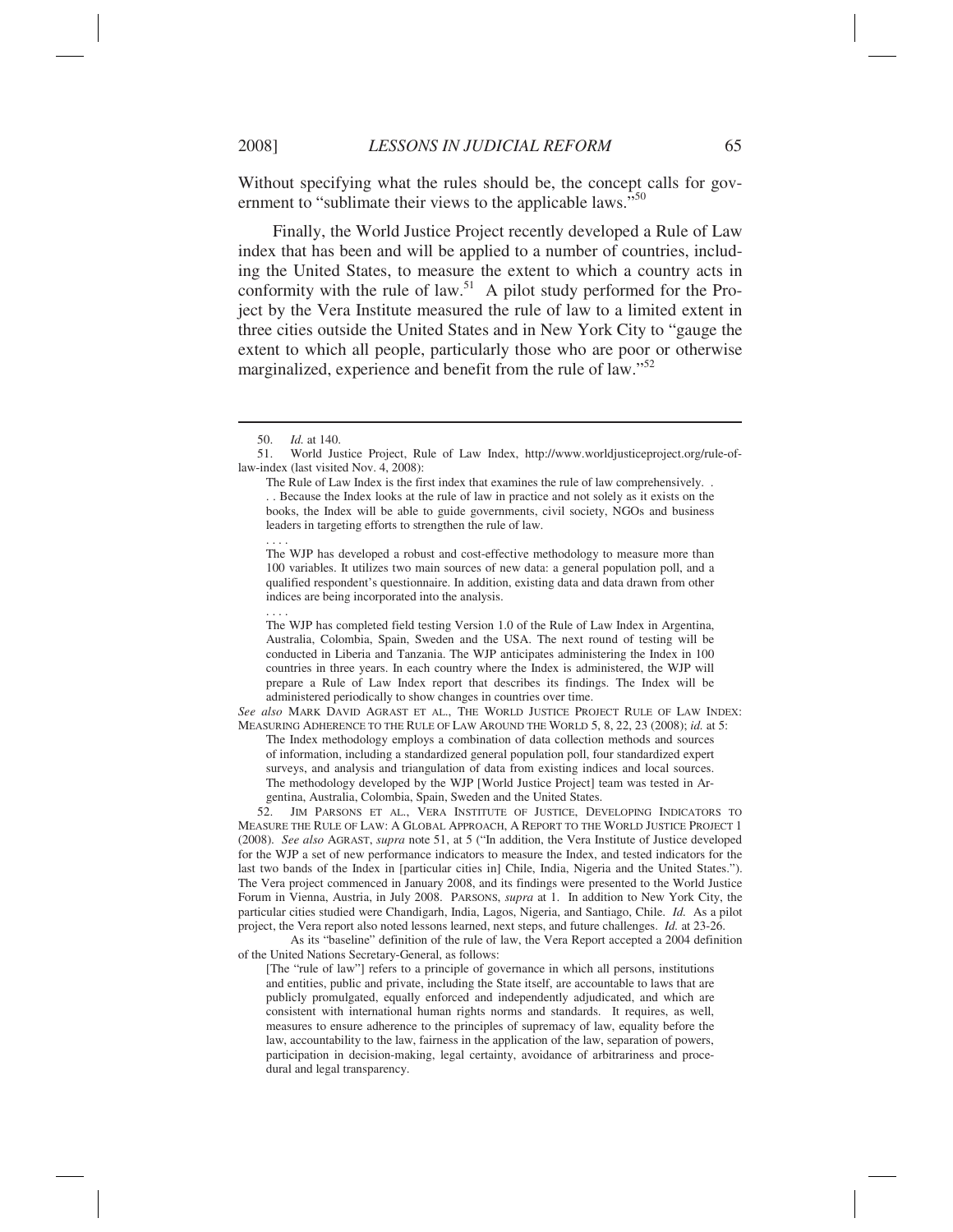2. What is Economic Development?

Although the rule of law obviously applies to the United States as well as other countries, the phrase is still most commonly used these days in the field of international development work.<sup>53</sup> For example, starting in the early 1990s, the World Bank and IMF "began conditioning the provision of financial assistance on the implementation of the rule of law in recipient countries," justified in order to "provide a secure environment for investments, property, contracts, and market transactions."<sup>54</sup> Over the past couple of decades, this has grown to be a professional field, whose practitioners use funding from international development institutions, such as USAID, to promote the rule of law in developing countries and post-conflict environments.<sup>55</sup>

54. TAMANAHA, *supra* note 29, at 2.

 55. The antecedents of the current "law and development" movement may be traced back to unsuccessful efforts in the 1960s to reform international judicial systems and substantive laws. This effort, sponsored by USAID, the Ford Foundation, and private American donors, ended unsuccessfully but was subsequently resumed in a different form in the 1990s. *See* Messick, *Judicial Reform and Economic Development*, *supra* note 10, at 125 (1999); *id.* at 128-132 (describing rule of law aid programs); *see also* Kevin E. Davis & Michael J. Trebilcock, *The Relationship Between Law and Development: Optimists Versus Skeptics*, 56 AM. J. OF COMP. L. 895, 900 (2008) (describing, among other things, the "first wave of law and development theorists that emerged in the 1960's"); David M. Trubek & Marc Galanter, *Scholars in Self-Estrangement: Some Reflections on the Crisis in Law and Development Studies in the United States*, 1974 WIS. L. REV. 1062, 1065. The "most significant reason" for the early failure was reportedly the belief that United States legal institutions could be "easily transplanted to developing countries." Messick, *Judicial Reform and Economic Development*, *supra* note 10, at 126. Before the 1990s resumption, U.S. aid providers "took an interest in law-oriented aid, starting in Central America in the mid-1980's," concentrating on criminal justice. THOMAS CAROTHERS, AIDING DEMOCRACY ABROAD: THE LEARNING CURVE 163 (Carnegie Endowment for Int'l Peace 1999).

 Many resources are available on international development efforts and practices, including http://www.bizclir.com/ ("This site is a dynamic knowledge development and knowledge sharing tool to improve the impact of USAID's efforts on Business Climate Legal and Institutional Reform. The site will host information for development practitioners including: country assessments, best practices, publications, and expert opinions.").

*Id.* at 3 (citing the Secretary-General, *The Rule of Law and Transitional Justice in Conflict and Post-Conflict Societies*, 4, *delivered to the* Security Council, U.N. Doc. S/2004.616) (August 23, 2004) *cited with approval in* U.S. AGENCY FOR INT'L DEV., THE GUIDE TO RULE OF LAW COUNTRY ANALYSIS: THE RULE OF LAW STRATEGIC FRAMEWORK 5 (2008)). This definition in part appears to invoke the rule of good law by bringing in a human rights component to the rule of law and therefore would fall within the "thicker" part of the scale for rule of law definitions. AGRAST, *supra* note 51, at 6.

 <sup>53.</sup> For application of the concept of the rule of law domestically, see TAMANAHA, *supra* note 29, at 130 (providing examples of how the United States has disregarded the rule of law in the international arena). *See also* Symposium, *supra* note 5, at 223-26; Marci Hamilton, *The Rule of Law Even As We Try to Export the Ideal of Justice By Law, Not Whim, Some in America Resist That Very Ideal*, (Oct. 23, 2003), *available at* http://writ.news.findlaw.com/hamilton/20031023.html ("Public servants . . . have invested enormous amounts of time into the project of exporting the rule of law to countries trying to establish democracy . . . . Even as we export this precious principle, however, there is evidence that it has lost ground here at home."); World Justice Project, Domestic Mainstreaming of the Rule of Law*, supra* note 5 ("The rule of law needs to be strengthened in the United States as it does around the world. To promote that effort, a kickoff 'mainstreaming' meeting was held in Washington, DC in February 2007. Now, state and local bar associations around the country are designing state-level multidisciplinary outreach meetings that can identify multidisciplinary partnerships for strengthening the rule of law at the state and local levels.").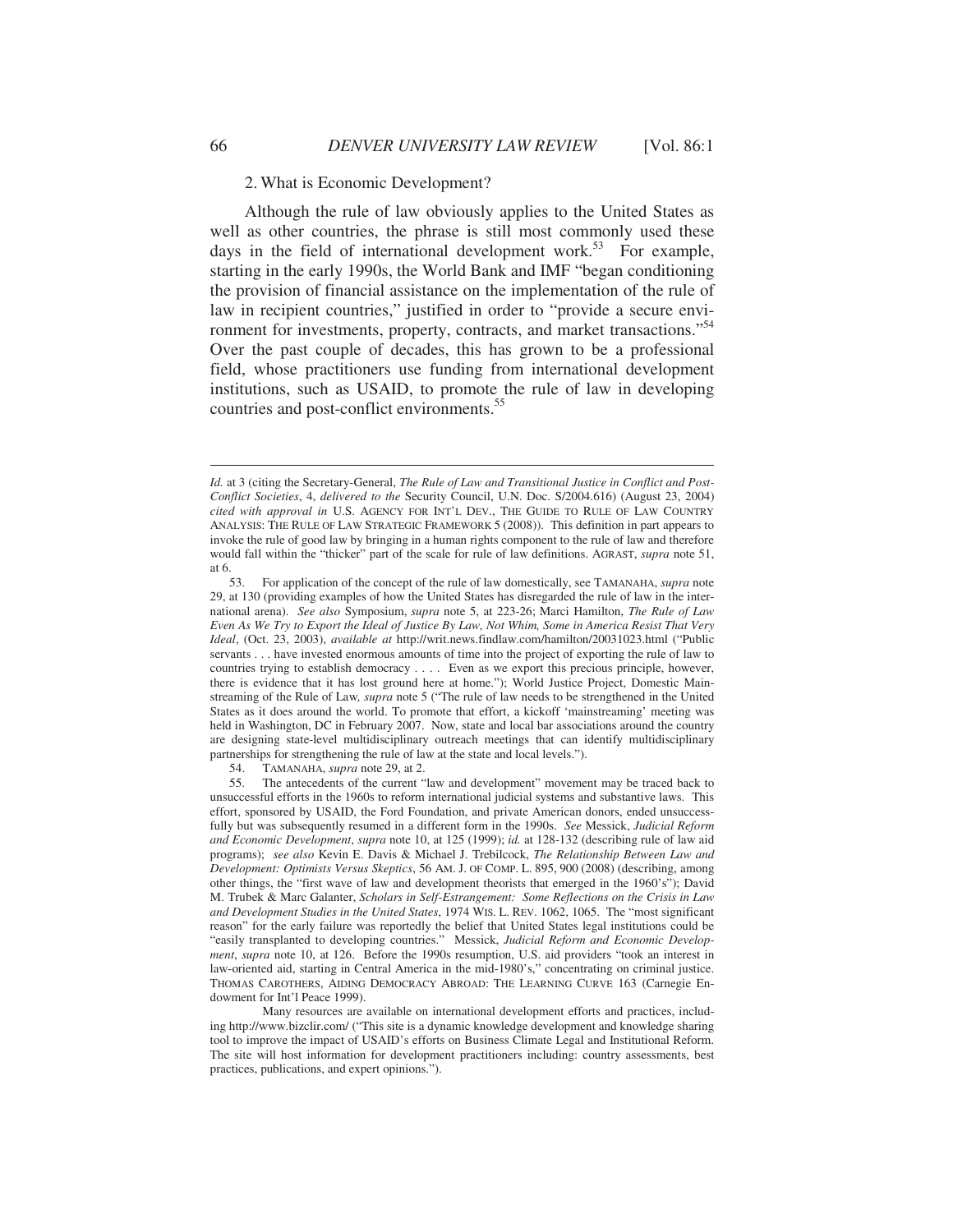Many articles refer to the rule of law and economic development; however, little is said in those articles about the definition of economic development, as if all readers knew what this term meant. Sometimes the word "economic growth" is used instead of "economic development," as if both words were the same; and sometimes the words "development" and "growth" both appear in the same definition, as follows:

Outside the U.S., the concept of local economic development (LED) refers to a broad set of financial and technical assistance provided to less developed countries (LDCs) to reduce global poverty. In this sense, policies and programs focus on a comprehensive approach to economic growth that includes capacity building for citizen, public and private sector participation and collaboration. These efforts may focus on improvements to political, legal, financial, transportation, communications, education, environmental, or healthcare systems. Business or employment specific aspects of LED may focus on entrepreneurial development, foreign direct investment, and the development and maintenance of efficient production and distribution systems for goods and services. $56$ 

Although the subject is not free from doubt, development is sometimes perceived to be the broader term and more representative of permanent economic progress.<sup>57</sup> Nonetheless, nothing precludes the rule of law from supporting less extensive forms of economic progress.

 My similar inquiry about the differences between "economic development" and "economic growth" in August 2008 led to numerous comments to the effect that this too was a "good question" and suggested distinctions and theories on the similarities and differences. For example, there were some responses to the effect that they are not the same; that they should not be applied interchangeably; that development was a broader and more sustainable form of economic progress; and that, among other things, growth may indeed occur (as measured by an increase in GDP) without overall improvement in other indicators of economic progress, such as reductions in unemployment, poverty and wealth disparity. *See, e.g.*, e-mail from Moira Brennan to author and American Society of International Law Interest Group Members for International Economic Law and Transitional Justice and Rule of Law (Aug. 28, 2008, 22:05 EST) (on file with author and *Denver University Law Review*). Among other things, the Brennan e-mail noted "thank you for raising an important question . . . of whether the words 'economic growth' and 'economic development' should be used interchangeably." *Id.*

 Others commented to the effect that the phrases are often used interchangeably and are essentially the same. *See, e.g.*, e-mail from Frank Upham, Wilf Family Professor of Property Law, New York University School of Law to author (Aug. 28, 2008, 09:13 EST) (on file with author and *Denver University Law Review*) ("I generally think economic growth and economic development denote the same phenomenon, i.e., an increase in the gross national product. The fundamental unit of measurement is economic and does not include the political, social, or psychological measures of well being that Sen was paramount in putting into the term 'development.' Of course we are using these terms advisedly. Most people lump them all together."). *See also* e-mail from Kenneth Dam, Max Pam Professor Emeritus of American & Foreign Law, Senior Lecturer, University of Chicago Law School to author (Aug. 27, 2008, 17:32 EST) (on file with author and *Denver University Law Review*) ("I believe that for most purposes they [i.e., economic growth and economic development]

 <sup>56.</sup> Int'l Econ. Dev. Council, Economic Development White Paper, 1-2 (2006).

 <sup>57.</sup> My wide-ranging inquiry in July and August 2008 about the meaning of "economic development" to experienced thinkers in the field of rule of law and economic development surprisingly led to responses to the effect that this was a "good question," with limited suggestions. This led me to consider the subject carefully and reach my own conclusion regarding what economic development meant, as stated in this article.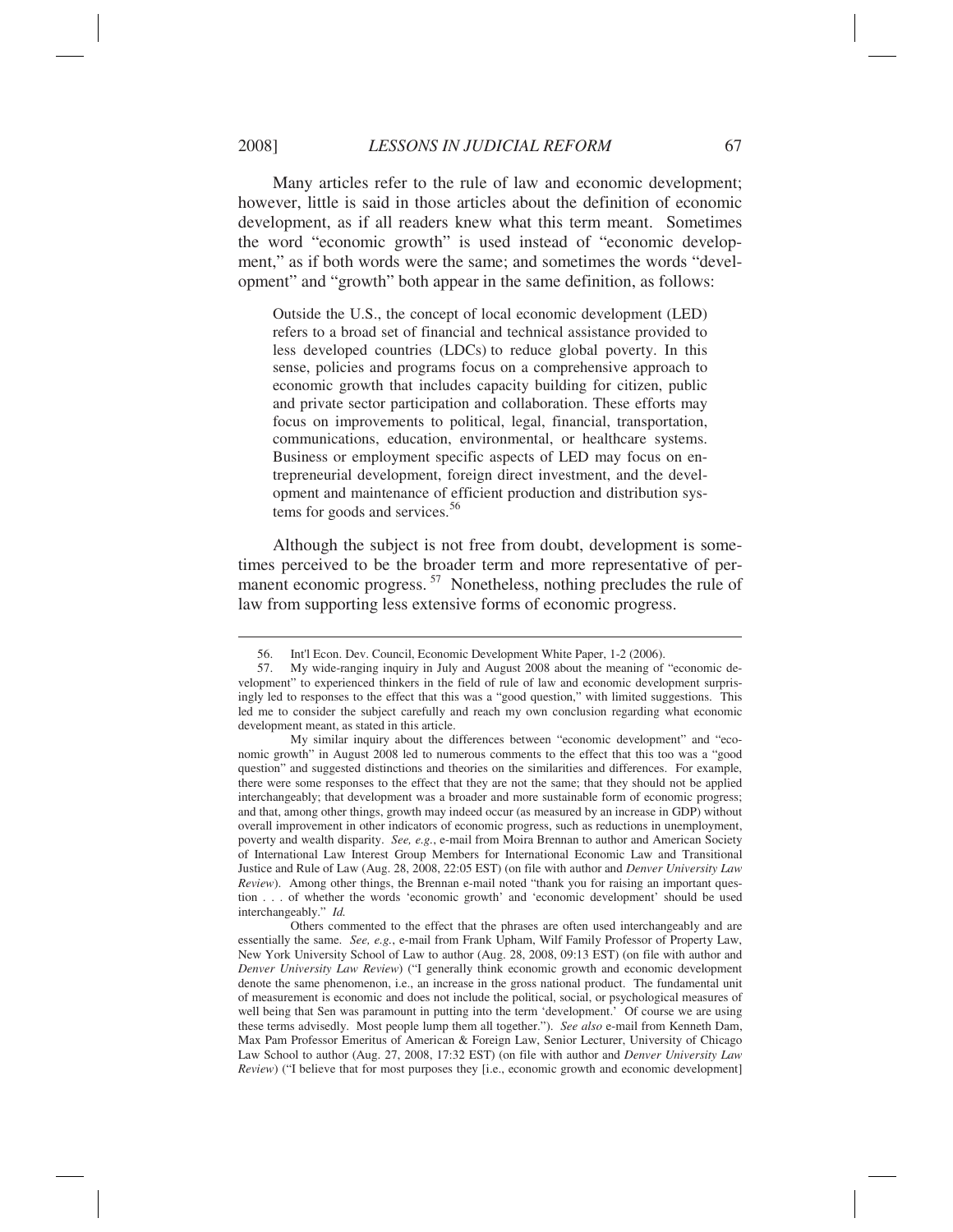The definition of economic development may differ from country to country and context to context, especially to the extent that it depends on priorities. For example, for a country with insufficient housing, power plants, highways, and jobs, it might mean more houses, power plants, road construction, and new jobs. For a country with lots of housing, power plants and roads, it might mean, among other things, more hospitals and manufacturing, if those were deficient. If the country lacked certain goods and services, development might mean the production of those goods and services. The definition depends on what is needed in each case.<sup>58</sup> Furthermore, whether development in particular areas Furthermore, whether development in particular areas should be left to market forces in laissez-faire economies or otherwise directed or encouraged is a fair ground for discussion in a country-bycountry context.

As an alternative or supplemental tool for assessing economic development, one might consider large measures of wealth, such as gross domestic product or per capita income. To the extent that they do not take into account disparities in wealth within a country, however, those measures may be insufficiently meaningful. Therefore, to counterbalance this, one might need to reflect on the "Gini coefficient of inequality." According to the World Bank, the Gini coefficient "is the most commonly used measure of inequality. The coefficient varies between 0 [zero], which reflects complete equality, and 1 [one], which indicates complete inequality (one person has all the income or consumption, all others have none)."59 "To begin to understand what life is like in a country—to know, for example, how many of its inhabitants are poor—it is not enough to know that country's per capita income. The number of poor people in a country and the average quality of life also depend on how equally—or unequally—income is distributed."<sup>60</sup>

Thus one might not regard something which exacerbates wealth disparities (*e.g.,* by leaving virtually all the wealth in the hands of a few, such as a dictator or an aristocracy, while the rest of the population remains impoverished) to be positive economic development, even if it

are interchangeable today. But economic development does seem slightly broader in the sense best seen if one looks at an oil rich country which may show rapid growth in GDP but by failing to build the physical and other infrastructure for broader based growth in the future is not enjoying as much economic development as another country which does prepare for continued growth after oil production growth levels out or begins to fall.").

 <sup>58.</sup> This definition of economic development does not define "needs." Nor does it specify if a country needs many things how the priorities for filling those needs should be established. For example, it does not answer the question of how many hospitals should be built if the country lacks hospitals. This level of precision may be determined by the policymakers in each particular country.<br>
59. The World Bank, Measuring *Inequality*,

 <sup>59.</sup> The World Bank, *Measuring Inequality,* http://web.worldbank.org/WBSITE/EXTERNAL/TOPICS/EXTPOVERTY/EXTPA/0,,contentMDK :20238991~menuPK:492138~pagePK:148956~piPK:216618~theSitePK:430367,00.html (last visited October 29, 2008).

 <sup>60.</sup> The World Bank Group, *Beyond Economic Growth Student Book*, Chapter 5, *Income Inequality*, http://www.worldbank.org/depweb/english/beyond/global/chapter5.html (last visited October 29, 2008).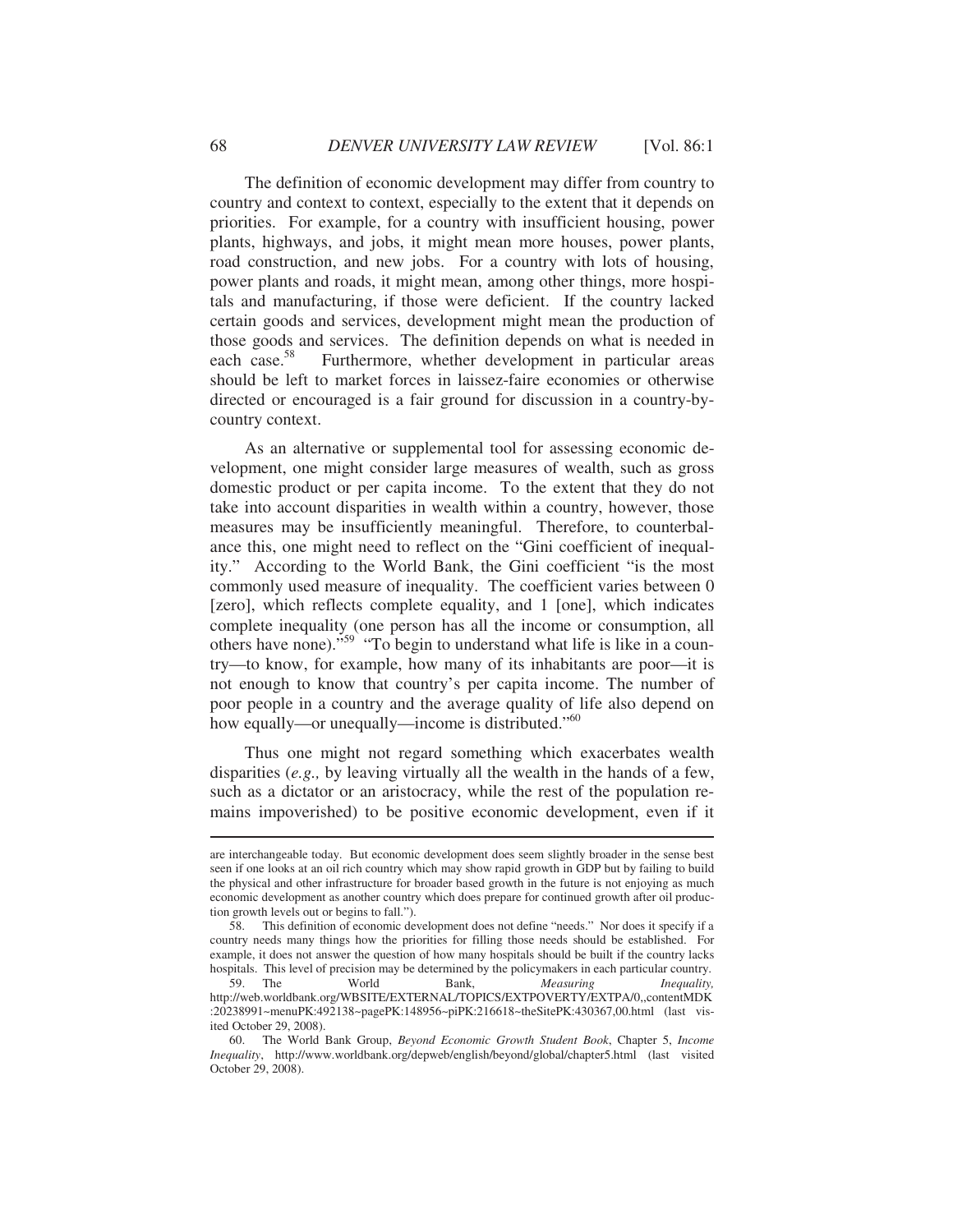raises the country's overall wealth dramatically. Countries with extraordinary disparities of wealth and poverty may also be unstable and thus be poor investment climates for business. "High inequality threatens a country's political stability because more people are dissatisfied with their economic status, which makes it harder to reach political consensus among population groups with higher and lower incomes. Political instability increases the risks of investing in a country and so significantly undermines its development potential  $\ldots$ ."<sup>61</sup>

Regardless of the measure of economic development, certain principles arguably support economic progress—namely, enforcement rather than violation of legitimate bargains,  $62$  encouragement rather than discouragement of investment in useful enterprises, creation rather than dissipation of legitimate and useful employment opportunities, and increase rather than shrinkage in the production of valuable goods and services. The words "legitimate" and "useful" in this sentence are intended to reflect the notion that there is no societal interest in enforcing corrupt contracts or contracts otherwise against public policy,<sup>63</sup> creating unlawful employment opportunities or ones which are not socially useful, or in providing poor quality or undesirable goods and services. For example, undesirable employment opportunities might be the following: jobs building x when the country already makes too much x, and there is no export market for x; or jobs in industries which do not benefit society, such as building arms for aggressive war, serving in a dictator's secret police, and engaging in narcotics production and human trafficking. The armaments and narcotics themselves might also be examples of undesirable production.

The use of the phrase "public policy" brings up the question of "whose public policy," since public policy may vary from country to

 <sup>61.</sup> *Id. See also id.* at Chapter VI, *Poverty and Hunger*, http://www.worldbank.org/depweb/english/beyond/global/chapter6.html ("A favorable *investment climate* includes many factors that make investing in one country more profitable and less risky than in another country. Political stability is one of the most important of these factors. Both domestic and foreign investors are discouraged by the threat of political upheaval and by the prospect of a new regime that might impose punitive taxes or expropriate capital assets.").

 <sup>62</sup>*. See* KENNETH W. DAM, THE LAW-GROWTH NEXUS: THE RULE OF LAW AND ECONOMIC DEVELOPMENT 93 (The Brookings Institution 2006).

 <sup>63</sup>*. See* Harry W. Jones, *The Rule of Law and the Welfare State*, 58 COLUM. L. REV. 143, 153 (1958) ("It is not that the right of property or the right to contract were ever absolute; . . . the rule that courts will not enforce contracts against public policy are sufficient reminders that every legal system has put outside limits on the autonomy of property owners and contracting parties."). Nor is the rule of law voided by certain contractual limitations. *See also id.* at 154:

<sup>[</sup>S]tatute barring forfeiture of premiums paid on a lapsed life-insurance policy diminishes freedom of contract only in the doctrinaire sense that insurers no longer can impose forfeiture clauses on a "take it or leave it" basis. Because of the inequality of bargaining power, such clauses were never the subject of genuine negotiation between insurer and insurance applicant. Similarly, it would be wildly unrealistic to see in a minimum wage law only an interference with the individual employee's right to contract for less than subsistence wages.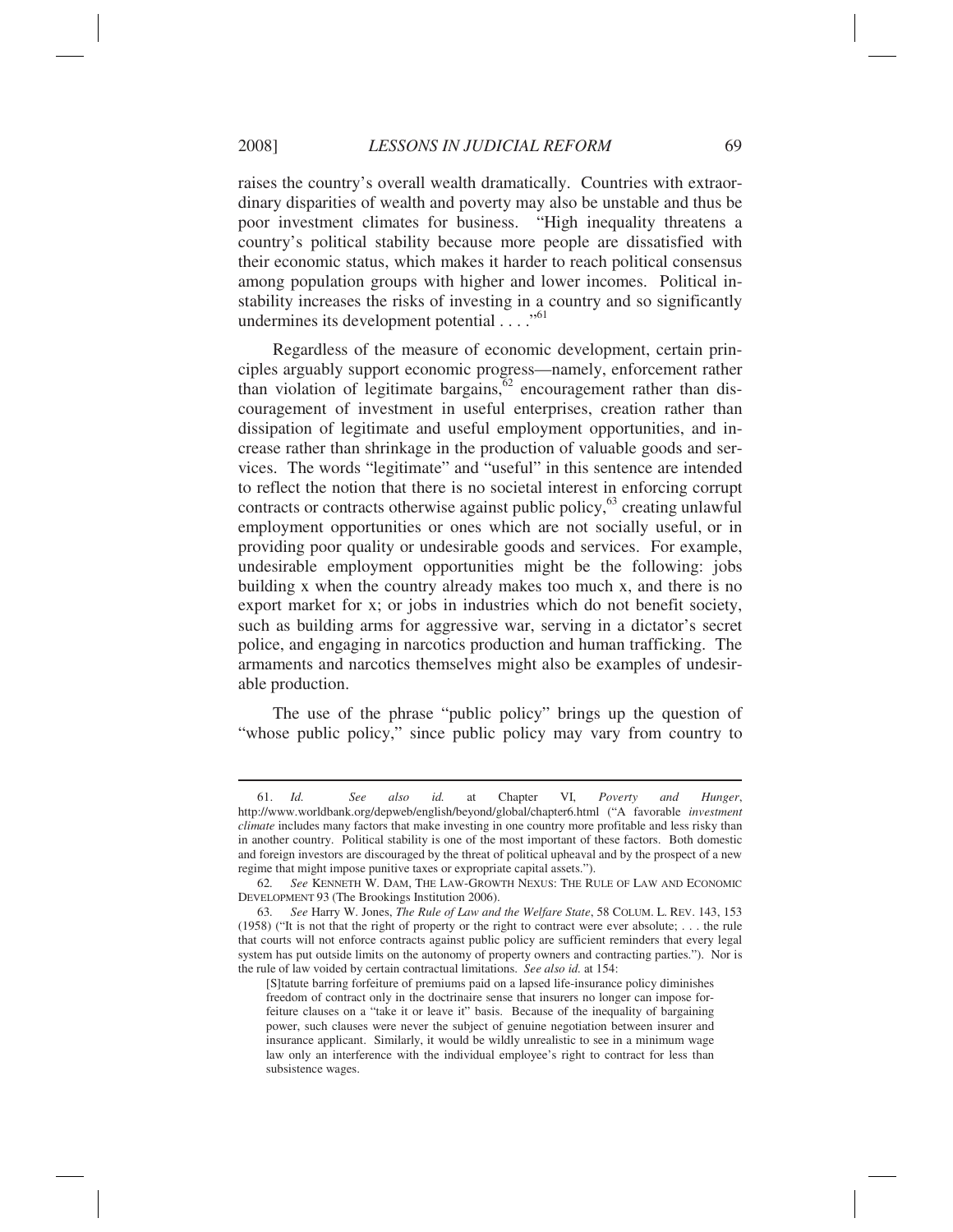country.64 Western institutions attempting to bring rule of law reforms to foreign countries would undoubtedly find it difficult to encourage enforcement which substantially offended their own public policy standards; and ignoring foreign standards of public policy would presumably lead to resistance from the foreign nations concerned.

# 3. The Linkage Between the Rule of Law and Economic Development

Many have linked the rule of law to economic development in developing countries, and statements to that effect are common and longstanding.<sup>65</sup> "The argument that the rule of law fosters economic development has been made many times."66 Although the principal focus of

For he that performeth first has no assurance the other will perform after, because the bonds of words are too weak to bridle men's ambition, avarice, anger, and other passions, without the fear of some coercive power; which in the condition of mere nature, where all men are equal, and judges of the justness of their own fears, cannot possibly be supposed. And therefore he which performeth first does but betray himself to his enemy, contrary to the right he can never abandon of defending his life and means of living.

THOMAS HOBBES, LEVIATHAN ch. XIV (Richard Tuck ed., Cambridge Univ. Press 1991), *available at* http://oregonstate.edu/instruct/phl302/texts/hobbes/leviathan-c.html. The proof of Hobbes's theory of transactions is difficult since it would require showing how many bargains were not made because of a poor judicial system. Messick, *Judicial Reform and Economic Development*, *supra* note 10, at 120. A similar task would be to show how many dogs do not bark at night because of a particular set of circumstances.

 66. Messick, *Judicial Reform and Economic Development*, *supra* note 10, at 121; *see* Posner, *supra* note 26, at 3 ("If it is not possible to demonstrate as a matter of theory that a reasonably wellfunctioning legal system is a necessary condition of a nation's prosperity, there is empirical evidence showing that the rule of law does contribute to a nation's wealth and its rate of economic growth [citation omitted].").

 However, there is some controversy, among other things, concerning the strength of the connection between rule of law and economic development in certain countries. *See* John K.M. Ohnesorge, *Developing Development Theory: Law and Development Orthodoxies and the Northeast Asian Experience*, 28 U. PA. J. INT'L ECON. L. 219, 256 (2008); *see also* Kevin E. Davis, *What Can the Rule of Law Variable Tell Us About Rule of Law Reforms?*, 26 MICH. J. INT'L L. 141, 143 (2004) ("Optimistic claims about the role of legal institutions in achieving development have a long lineage. In fact, most contemporary versions of this theory can be traced back to the turn-of-the-century writings of Max Weber. But theoretical analyses that are skeptical about whether legal institutions play an independent role in achieving development, or any other form of social change, are equally easy to find.") (footnote omitted); David A. Skeel, Jr., *Governance in the Ruins*, 122 HARV. L. REV. 696, 696 (2008) (book review of CURTIS J. MILHAUPT & KATHARINA PISTOR, LAW AND CAPITALISM: WHAT CORPORATE CRISES REVEAL ABOUT LEGAL SYSTEMS AND ECONOMIC DEVELOPMENT AROUND THE WORLD (2008)) (reviewer notes that authors of reviewed book describe themselves as caricaturing, "[i]n [their] more cynical moments," what they call the "endowment perspective," to the effect that "good economic outcomes" result from "good law + good enforcement.").

 <sup>64</sup>*. See* Messick, *Judicial Reform and Economic Development*, *supra* note 10, at 129 (noting research on contracting in Africa and finding to the effect that "rigid compliance with the terms of a written contract was difficult if not impossible, in developing countries. Their economies are simply subject to too many exogenous shocks for contracts to be strictly enforced . . . .").

 <sup>65</sup>*. See* Messick, *Judicial Reform and Economic Development*, *supra* note 10, at 121. The article goes on to trace that argument to, among others, John Fortescue, Henry VI's chancellor, in the 15th century, Adam Smith in the 18th century, and Max Weber in the 19th century. *Id.* at 121-22. It also links the notion to Thomas Hobbes in the 17th century. *See id.* at 3 ("Without a reliable judicial system, he [Hobbes] argued, traders will be reluctant to enter into wealth-enhancing exchanges for fear that their bargains will not be honored."). The full quote from Hobbes's LEVIATHAN is as follows: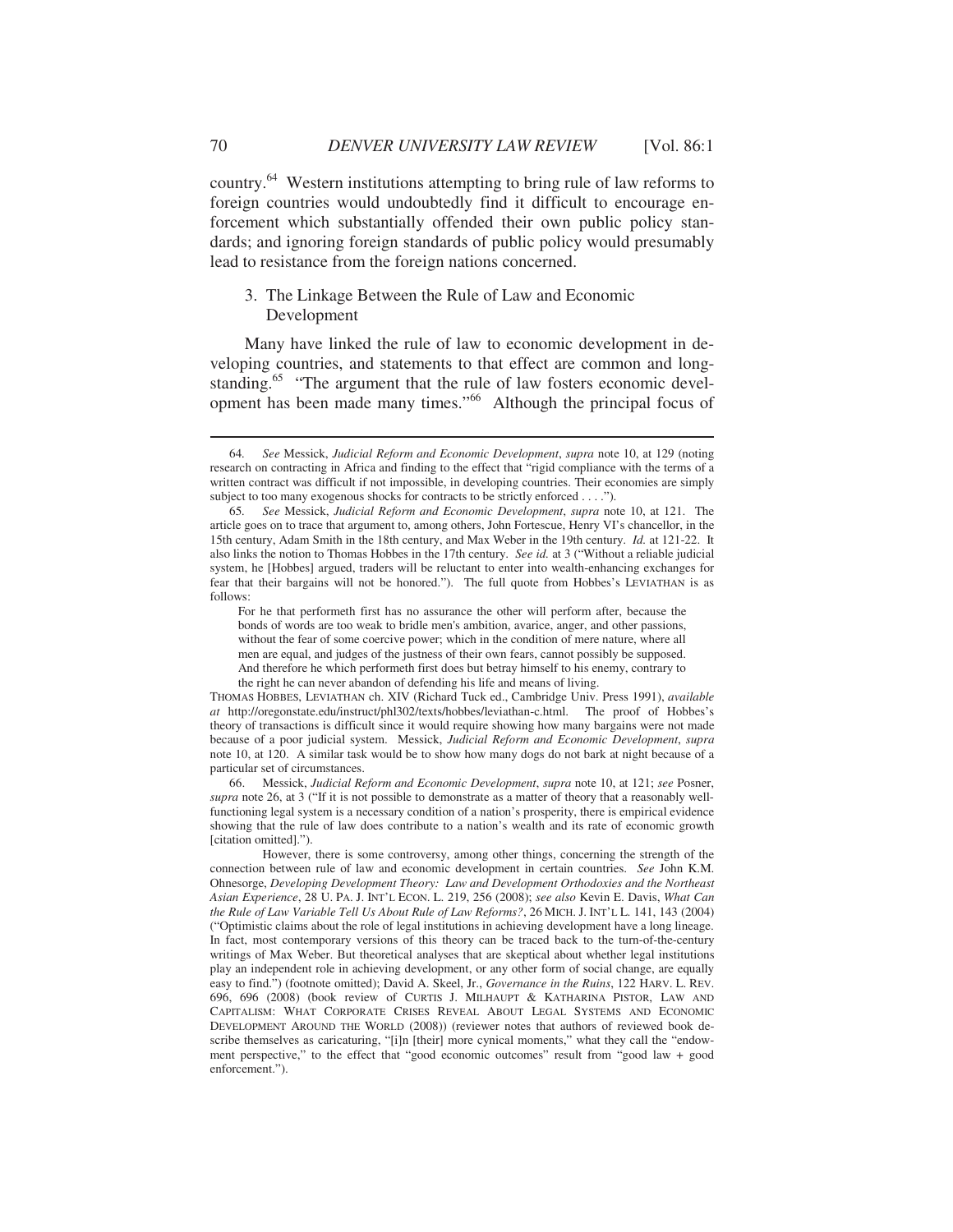the rule of law and economic development discussion is in the context of international development, some American business organizations have noted the relationship between law and American economic prosperity as well. $^{67}$  For example, one multinational company has recognized that "the business community [has] a particular opportunity to help spread the word that if countries want to grow economically, if they want to create better futures for their people, if they want to build new jobs, the independence of the judiciary in fact plays a critical role in economic development."68 In addition, the United States Chamber of Commerce has concluded as part of its "tort" or "civil justice" reform agenda that the American tort system costs businesses billions and harms both employment and productivity.<sup>69</sup> Similar statements have been made by others, including the American Tort Reform Association:

 The remarks likewise commented on the importance of respect for a fair and independent judiciary on a national level for respect for law at an international level:

The second challenge that I think we need to confront . . . is the critical need for the broadening and deepening recognition of the importance at the national level of a fair and independent judiciary. You might ask "what does that have to do with international law"? In answering, I would say this: one of the greatest threats to international law is and has always been the prospect that executive power will simply ignore it. I don't know how one can create a world in which executive power respects law at the international level if executive power doesn't respect the independence of the law and the judiciary at the national level.

*Id.* 

 69*. See* U.S. Chamber of Commerce, Institute for Law Reform, *Lawsuit Abuse Impact*, http://www.instituteforlegalreform.org/index.php?option=com\_ilr\_issues&issue\_code=LAI&view=il r\_issue&expand=1 (last visited Jan. 5, 2009):

America's runaway legal system imposes burdensome costs on workers, consumers, small businesses, and healthcare. The cost of America's lawsuit-happy culture totals \$261 billion a year, or \$880 per person, according to seminal research by Tillinghast-Towers Perrin (2006). According to a 2007 study commissioned by the Institute for Legal Reform, small businesses alone pay \$98 billion a year to cover the cost of America's tort system—money that could be used to hire additional workers, expand productivity, and improve employee benefits.

*See also* U.S. Chamber Institute for Legal Reform, *Lawsuit Climate 2008: Ranking the States*, http://www.legalreforminthenews.com/2008PDFS/HarrisPoll08.pdf (last visited Oct. 31, 2008).

 <sup>67.</sup> Construed broadly, the civil justice reform agenda, to the extent that it seeks greater fairness and even-handedness, is consistent with the rule of law. To the extent that the goal is not an impartial system but one in which victory is assured or nearly assured in each case, it would not be. *See, e.g.,* JOHN GRISHAM, THE APPEAL (Doubleday 2008). Much of the reform language, however, asserts the benefits of an unbiased and even-handed system, the proverbial "level playing field."

 <sup>68.</sup> Text of prepared remarks by Brad Smith, Senior Vice President, Legal & Corporate Affairs, General Counsel and Corporate Secretary, Microsoft Corporation, American Society of International Law Second Century Dinner, Washington, D.C., November 3, 2006, *available at* http://www.microsoft.com/presspass/exec/bradsmith/11-03-06InternationalLaw.mspx (last visited October 28, 2008). *See also id.* (emphasis added):

One of the things I first discovered when I was working in Central and Eastern Europe in 1990 and 1991, when the Iron Curtain had just fallen, was how enthusiastic people were to welcome foreign investment, especially investment that they perceived as having real potential to generate economic growth. That remains the case today. People want corporations to be subject to their laws and regulations, and quite rightly so, and they also want them to be present and investing in the local economy. I think that one of the important messages we have the opportunity and indeed do convey is that we're able to make those kinds of investments only if we have *confidence that there is a legal system with principled rules applied in an objective manner by an independent judiciary*.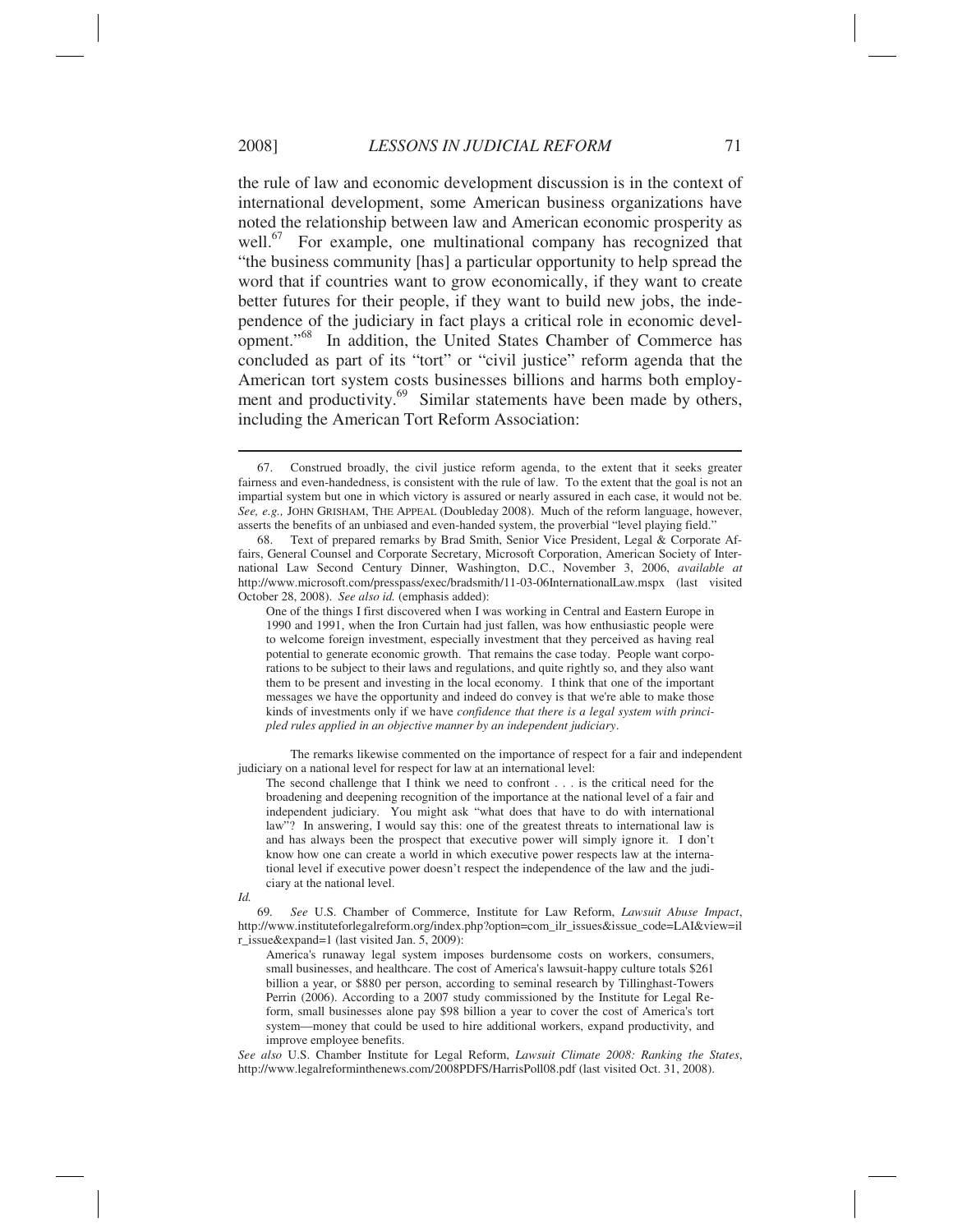While most judges honor their commitment to be unbiased arbiters in the pursuit of truth and justice, judges in Judicial Hellholes do not. These few judges may simply favor local plaintiffs' lawyers and their clients over defendant corporations. Some, in remarkable moments of candor, have admitted their biases. More often, judges may, with the best of intentions, make rulings for the sake of expediency or efficiency that have the effect of depriving a party of its right to a proper defense. What Judicial Hellholes have in common is that they systematically fail to adhere to core judicial tenets or principles of the law. They have strayed from the mission of being places where legitimate victims can seek compensation from those whose wrongful acts caused their injuries. . . . *Rulings in these Judicial Hellholes often have national implications because they involve parties from across the country, can result in excessive awards that bankrupt businesses and destroy jobs, and can leave a local judge to regulate an entire industry*. 70

The linkage between the rule of law and economic development (including foreign investment) has been described as the "dominant the $orv.$ <sup>"71</sup>

 <sup>70.</sup> AM. TORT REFORM ASS'N, JUDICIAL HELLHOLES—2007 1, http://www.atra.org /reports/hellholes/report.pdf (emphasis added). Thus both the U.S. Chamber of Commerce and the American Tort Reform Association have identified the relationship between legal reform and the economy. Nonetheless, to the extent that either group is identified with reforming judicial selection methods as a cure, they appear to be divided on how to proceed. Both do support legislative methods of civil justice reform, however.

 <sup>71</sup>*. See* Amanda Perry-Kessaris, *Finding and Facing Facts About Legal Systems and Foreign Direct Investment in South Asia,* 23:4 LEGAL STUDIES 649, 651-52 (2003):

The dominant theory therefore proposes that foreign investors are attracted to states with "effective" legal systems—that is, those which are efficient and predictable, imposing relatively low transaction costs on investors; and that they avoid states with "ineffective" legal systems—that is, those which are inefficient and unpredictable, imposing relatively high transaction costs on investors…. The central focus of this paper is how this dominant theory can be tested—that is, what methods can we use to test the extent to which the effectiveness of legal systems affects success in attracting FDI [foreign development investment]?

*See also* Dani Rodrik et al., *Institutions Rule: The Primacy of Institutions over Geography and Integration in Economic Development*, 9 JOURNAL OF ECONOMIC GROWTH 131-65, 157 (2004) (noting the types of things that investors care about, including "the likelihood that investors will retain the fruits of their investments, the chances that the state will expropriate them, or that the legal system will protect their property rights . . . . Obviously, the presence of clear property rights for investors is a key, if not the key, element in the institutional environment that shapes economic performance. Our findings indicate that when investors believe their property rights are protected, the economy ends up richer."). Foreign direct investment is not synonymous with economic development; nonetheless, "[r]ecognizing that FDI can contribute to economic development, all governments want to attract it." Padma Mallampally & Karl P. Sauvant, *Foreign Direct Investment in Developing Countries,* FINANCE & DEVELOPMENT, March 1999, http://www.imf.org/external/pubs/ft/fandd/1999/03/mallampa.htm. *See also id.* at 3 ("Given the potential role FDI can play in accelerating growth and economic transformation, developing countries are strongly interested in attracting it."). Some foreign direct investment can meet resistance from the country which might otherwise receive it. *See* Daniel Bases, *Global FDI to hit record \$1.47 trln in 2007—survey,* Sept. 5, 2007, http://www.reuters.com/article/mergersNews/idUSN0518321220070905?pageNumber=1 (citing "protectionist behavior including U.S. lawmakers resistance, cited for security reasons, to Dubai Ports World owning six U.S. ports . . .").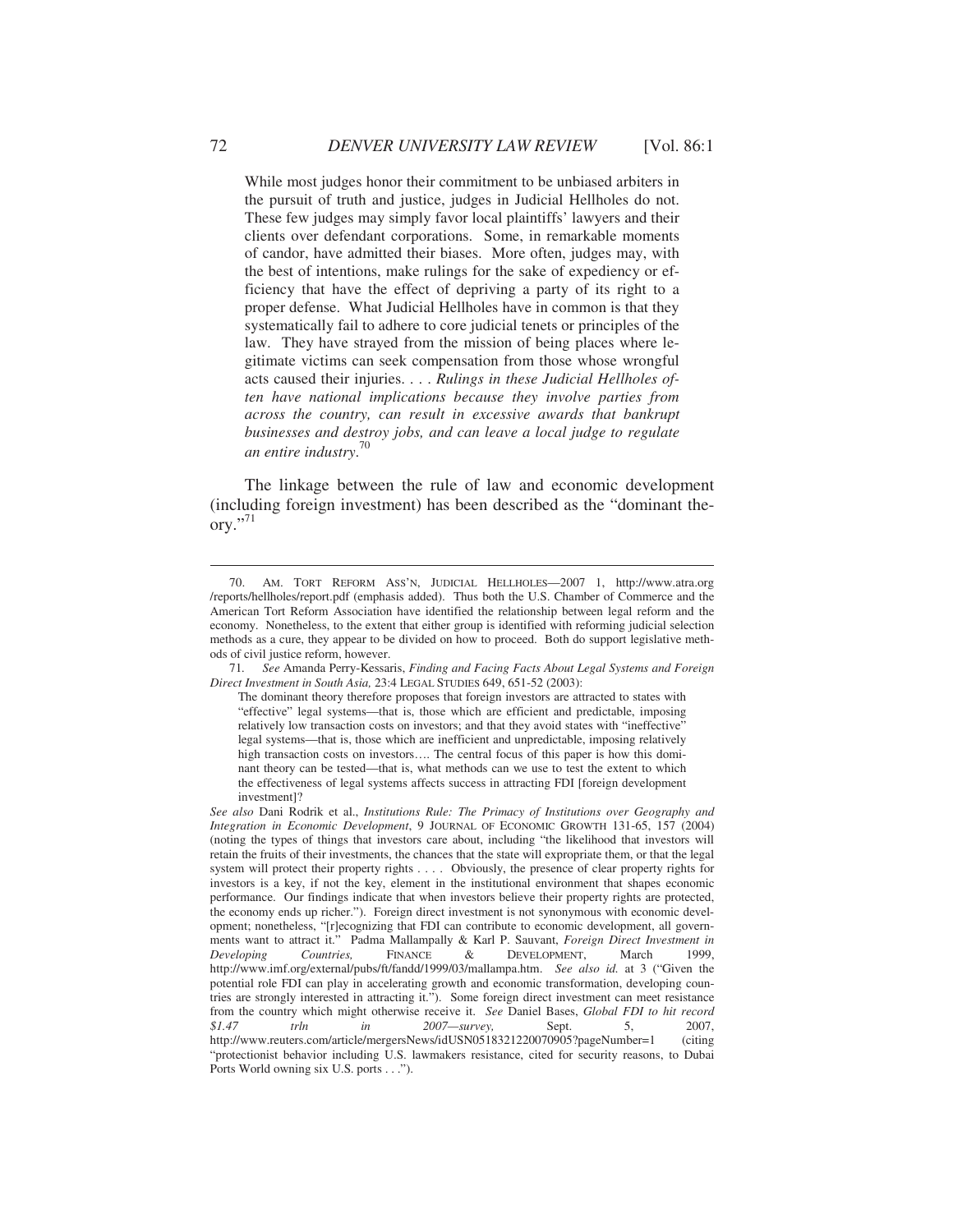A set of common sense assumptions appears to underlie the connection between rule of law and economic development, with some limited or questioned empirical study covering various possibilities,72 including a country's historical origins.<sup>73</sup> These assumptions relate to the key components of the rule of law. For example, "[m]ore independent judges are often more efficient judges. . . . [T]he combination of judicial independence and efficiency seems to be essential for judicial reforms to have a positive effect on economic development."74 "Judicial independence is a key determinant of growth as it promotes a stable investment environment."<sup>75</sup> Reforms which strengthen judicial accountability—and thus efficiency—improve judicial performance.<sup>76</sup> A sound judicial system promotes economic development "[b]y enforcing property rights, check-  $\overline{\phantom{a}}$ 

 73. Some have proposed "the legal origins approach, as applied to economic development . . . [which attempts] to show that the origin—say, English common law or French civil law—of a particular country's law is associated with that country's rate of economic growth." DAM, *supra* note 62, at 31. Using this legal origins approach, "[t]he central inquiry is to determine which legal families have the best substantive law for financial development, using substantive legal criteria determined by the authors." DAM, *supra* note 62, at 38 (for a detailed discussion of the "legal origins" approach, see *id.* at 26-55). Dam finds the approach "interesting from a scholarly point of view," but of "dubious relevance" for "public policy formation for the poorer developing countries." *Id.* at 54. *See* Kevin E. Davis, *What Can the Rule of Law Variable Tell Us About Rule of Law Reforms?*, 26 MICH. J. INT'L L. 141, 160 (2004) ("Even if one accepts the notion that these studies succeed in demonstrating a connection between legal heritage and development, the studies are of little direct use to prospective legal reformers, simply because a society's legal heritage cannot be changed.") (footnotes omitted). *Cf.* Acemoglu et al., *The Colonial Origins of Comparative Development: An Empirical Investigation*, 91 THE AM. ECON. REV. 1369, 1395 (2001) (the nature of a country's "colonial experience" is "one of the many factors affecting [its] institutions."; the colonial experience varied, among other things, depending on whether the colonizers "settled in the colonies and set up institutions that enforced the rule of law and encouraged investment[]" or "set up extractive states with the intention of transferring resources rapidly to the metropole[]"; however, according to the authors, these "findings do not imply that institutions today are predetermined by colonial policies and cannot be changed.").

 74. Botero et al., *supra* note 26, at 80; *see also* Lars P. Feld & Stefan Voigt, *Economic Growth and Judicial Independence: Cross-Country Evidence Using A New Set of Indicators*, EUR. J. POL. ECON. 497 (2003) (correlating de facto judicial independence with economic growth); USAID, *The Guide to Rule of Law Country Analysis: The Rule of Law Strategic Framework* 6 (Aug. 2008), *available at* http://pdf.usaid.gov/pdf\_docs/PNADM700.pdf:

Rule of law provides a stable basis for democracy to develop. It ensures the protection of those rights critical to maintaining an orderly and productive society, creating the conditions that enable a democratic society to develop and thrive. . . . Such rights are also essential to ensuring economic development and addressing poverty.

 75. Millennium Challenge Corporation: *Guide to the MCC Indicators and the Selection Process: Fiscal Year 2008*, http://www.mca.gov/documents/mcc-fy08-guidetoindicatorsandtheselection process.pdf.

76. Botero et al., *supra* note 26, at 81.

 <sup>72</sup>*. See* Messick, *Judicial Reform and Economic Development*, *supra* note 10, at 122 ("Rigorous econometric methods for verifying the rule-of-law hypothesis and the role played by the judicial system are still in their infancy."); *id.* ("These studies also do not rule out competing explanations such as increases in trade and investment or even the effects of other institutional reforms such as the introduction of an independent central bank."); *id.* at 123 ("In sum, while history and comparative analysis support the view that a better judicial system fosters economic growth, there is . . . no clear, empirical evidence showing the economic impact of a weak judicial system. The most that can be said at the moment is that the weight of opinion and evidence suggests the existence of some type of relationship."). In addition to judicial reforms, other contributors may exist, including a free press or other free media, civic education, and an independent business community. *See, e.g.,* Davis & Trebilcock, *supra* note 55, at 910 (referencing body of literature connecting a free press "independent of government influence" as well as a "competitive press" with rule of law and development).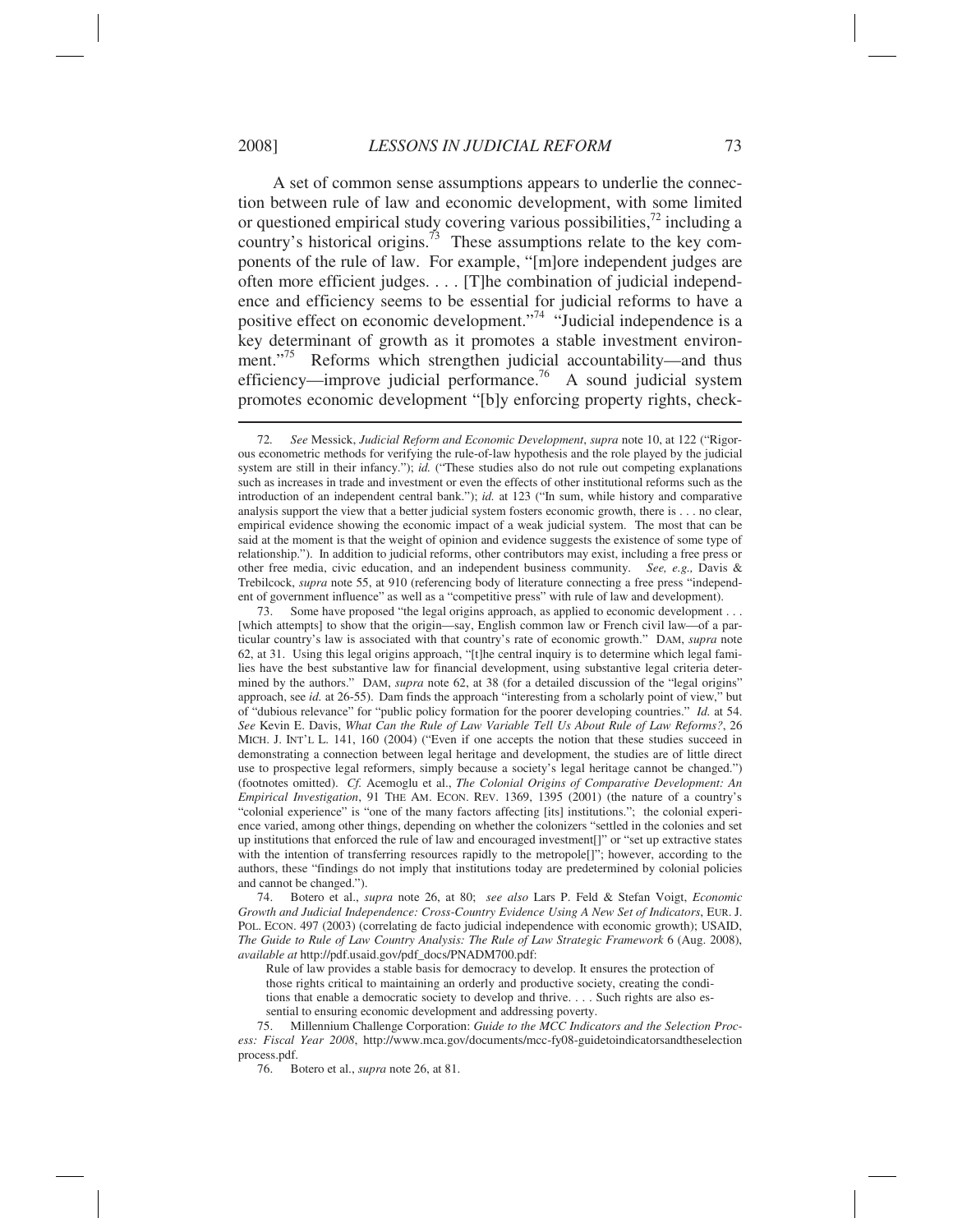ing abuses of government power, and otherwise upholding the rule of law and in enabling exchanges between private parties."<sup>77</sup> "[T]he claim that judicial independence is a necessary condition for the protection of property rights or economic growth should give any American political scientist pause."<sup>78</sup>

"No one, whether local or foreign, wants to invest in a country that is politically unstable or where there is no confidence in the justice system, as investors would not be assured of a fair return on their investment."<sup>79</sup> "An independent judiciary could thus also be interpreted as a device to turn promises—*e.g*., to respect property rights and abstain from expropriation—into credible commitments. If it functions like this, citizens will develop a longer time horizon, which will lead to more investment in physical capital. . . . All these arguments imply that [judicial independence] is expected to be conducive to economic growth."<sup>80</sup>

"The link between property rights, the integrity of contract, and economic growth comes through several channels, but incentives play a central role: The more well-developed and secure are property rights, the greater incentives individuals have to invest."<sup>81</sup>

Thus "the [World Bank] sees law as facilitating market transactions by defining property rights, guaranteeing the enforcement of contracts, and maintaining law and order." $82$  As a former president of the World Bank noted:

Without the protection of human and property rights, and a comprehensive framework of laws, no equitable development is possible. A

Her article proposes the type of data which she contends is necessary to prove this argument and the extent of its availability.

 78. Haggard et al., *supra* note 27, at 217. The article also notes that "[m]ost legal scholars believe that appointment of judges is more likely to guarantee independence than election, which requires a campaign for votes, organized interest group support, and campaign contributions." *Id.* at 216 (footnote omitted). This subject is discussed in more detail below.

 79. Rugege, *supra* note 3, at 4; *see also* Kleinfeld, *supra* note 10, at 61 ("An investor does not read the constitution of an emerging market economy but asks other businesspeople whether contracts are enforced fairly and predictably.").

 80. Lars &Voigt, *supra* note 74, at 499. Judicial independence may act as a counterweight to avoid "takings of property by the state" where the "government itself is a litigant" and "in purely private disputes when one of the litigants is politically connected and the executive wants the court to favor its ally." La Porta et al., *Judicial Checks and Balances*, 112 J. POL. ECONOMY 445, 446-7 (2004); *see also* DAM, *supra* note 62, at 93 ("One conclusion widely agreed upon, not just in the economic literature but also among lawyers and legal scholars, is therefore that the judiciary is a vital factor in the rule of law and more broadly in economic development.").

 <sup>77.</sup> Messick, *Judicial Reform: The Why, the What, and the How*, *supra* note 10, at 2 (citing THOMAS HOBBES, LEVIATHAN); *see also* Perry-Kessaris, *supra* note 71, at 650 (footnote omitted) noting:

<sup>[</sup>C]ommentators and development agencies argue ever more regularly that FDI [foreign direct investment] flows are to some extent determined by the effectiveness of host state legal systems—that is, the institutions and officials involved in the creation and implementation of law, including courts and judges; bureaucrats; and politicians, in their capacity as makers and implementers of law.

 <sup>81.</sup> Haggard et al., *supra* note 27, at 207.

 <sup>82.</sup> Messick, *Judicial Reform and Economic Development*, *supra* note 10, at 127.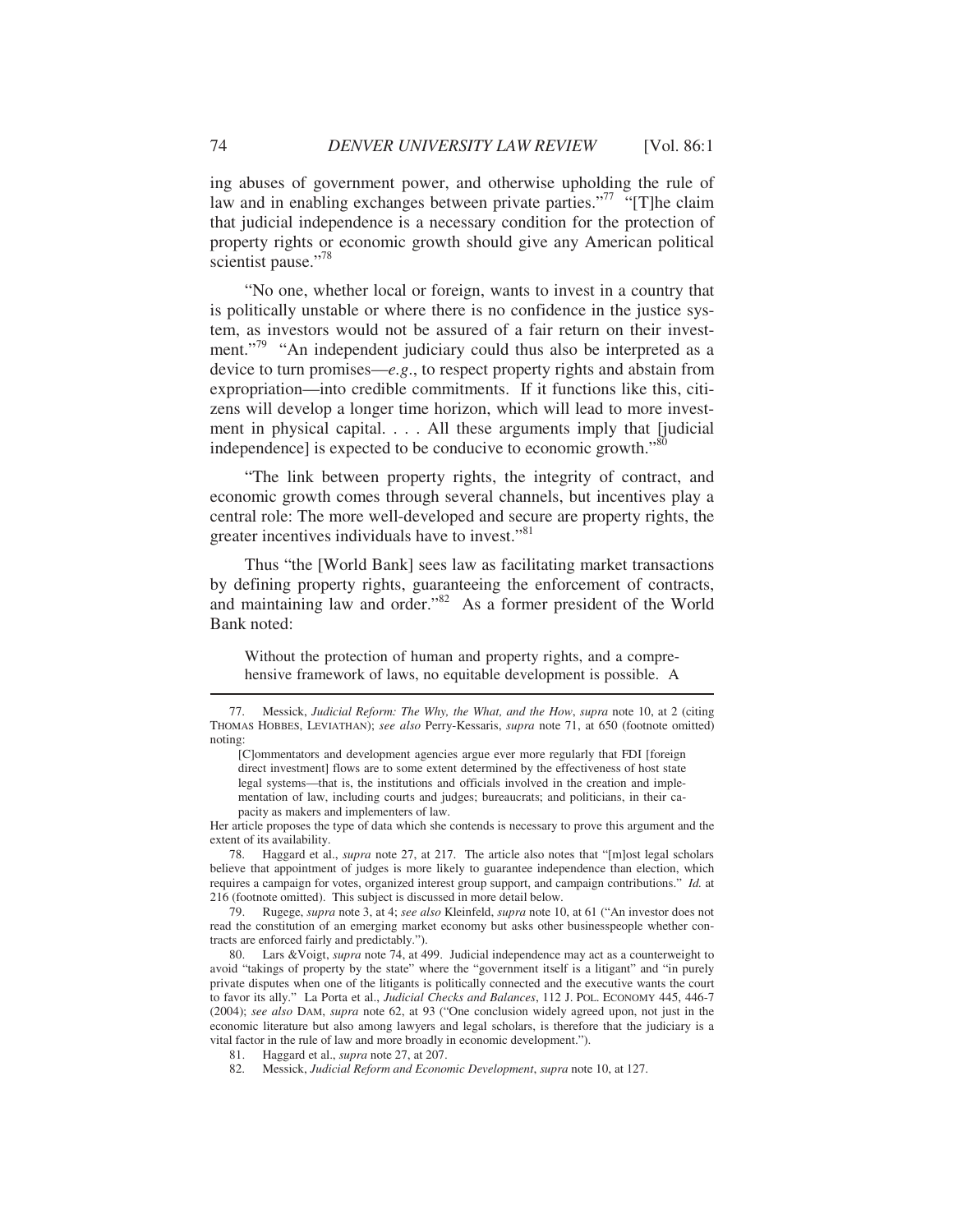$\overline{a}$ 

government must ensure that it has an effective system of property, contract, labor, bankruptcy, commercial codes, personal rights laws and other elements of a comprehensive legal system that is effectively, impartially and cleanly administered by a well-functioning, impartial and honest judicial and legal system.<sup>83</sup>

Another World Bank commentator stated that "the payoffs from a successful [judicial] reform, in terms of economic growth and development, more than justify the work involved."<sup>84</sup> "One conclusion widely agreed upon, not just in the economic literature but also among lawyers and legal scholars, is therefore that the judiciary is a vital factor in the rule of law and more broadly in economic development."<sup>85</sup>

# *C. The Challenges to Promoting Economic Development through Rule of Law*

1. What to Do and Where to Start

Addressing rule of law reform and economic development in any specific country presents particular challenges. "Specifying the optimal set of judicial and legal institutions for any given country is a . . . difficult and context-specific task."<sup>86</sup> "The question . . . becomes one of sequencing: Where does one start?"<sup>87</sup>

As in the case of economic development, the answers may depend on what the country needs. Obviously, if the country has undertrained

 <sup>83.</sup> Ohnesorge, *supra* note 66, at 256 (quoting James D. Wolfensohn, *A Proposal for a Comprehensive Development Framework* (January 21, 1999)); *see also* Botero et al., *supra* note 26, at 79 (citing Wolfensohn to the same effect). Ohnesorge's article argues for a modified approach to law and development theory which takes account of the Northeast Asian economic successes in Japan, South Korea and Taiwan despite their "failure to conform to law and development theories." Ohnesorge, *supra* note 66, at 230-31. The article notes that "studying only a country that has a weak legal system *and* a weak economy, such as Russia in the early to mid-1990's, encourages the confusion of correlation with causation." *Id.* at 226. Others have questioned in specific contexts how much formal legal institutions have contributed to economic success, particularly in China. *See* Donald C. Clarke et al., *The Role of Law in China's Economic Development*, http://papers.ssrn.com/sol3/papers.cfm?abstract\_id=878672 (last visited Oct. 17, 2008).

 <sup>84.</sup> Messick, *Judicial Reform: The Why, the What, and the How*, *supra* note 10, at 9; *see also*  Alan Greenspan, Chairman, of the Fed. Reserve, Remarks at the 2003 Financial Markets Conference of the Fed. Reserve Bank of Atlanta: Market Economies and Rule of Law (April 4, 2003), http://www.federalreserve.gov/BoardDocs/speeches/2003/20030404/default.htm ("Uncertainties that stem from the arbitrary enforcement of the body of prevailing rules are reflected in higher risk and cost of capital which, in turn, inhibit economic growth.").

 <sup>85.</sup> DAM, *supra* note 62, at 93; *see also* Christopher Clague et al., *Contract-Intensive Money: Contract Enforcement, Property Rights, and Economic Performance*, 4 J. OF ECON. GROWTH 185, 207 (1999) (contending that "economic growth and investment significantly accelerate when governments impartially protect and precisely define the rights of all participants in the economy.").

 <sup>86.</sup> Matthew C. Stephenson, *Judicial Reform in Developing Countries: Constraints and Opportunities*, *in* ANNUAL WORLD BANK CONFERENCE ON DEVELOPMENT ECONOMICS 2007, REGIONAL: BEYOND TRANSITION 311, 314 (François Bourguignon & Boris Pleskovic eds., 2007).

 <sup>87.</sup> Kleinfeld, *supra* note 10, at 50.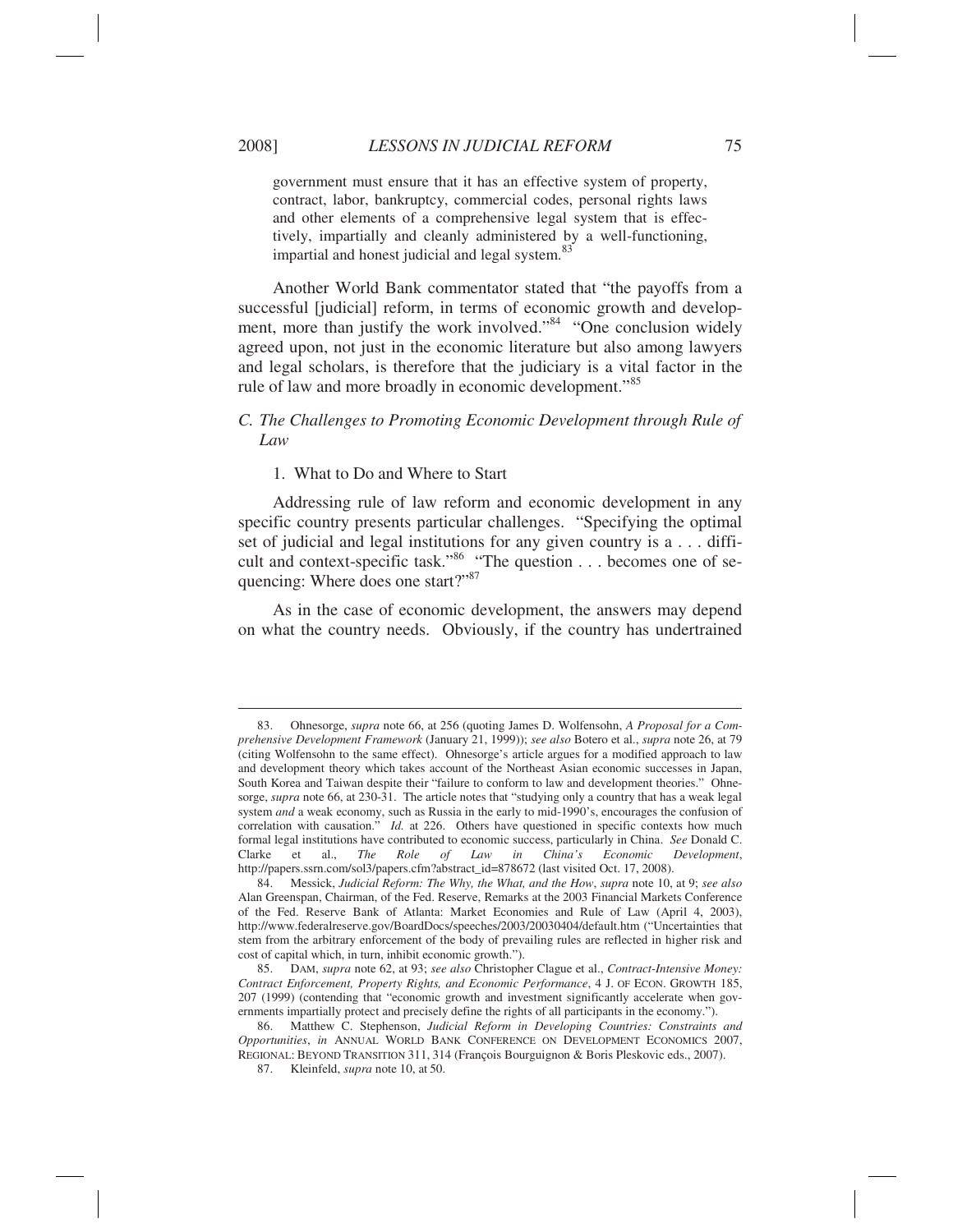judges, insufficient computer systems,<sup>88</sup> and lack of courthouses, one would have to look at those items. Other considerations in deciding on reform include resource constraints, which make it important to prioritize among reform projects: "[E]very dollar spent on judicial reform is a dollar that cannot be spent on other public goods or put toward economically productive private investment," $89$  including public health. $90$  Researchers and policymakers may assess the effectiveness of past reforms, and if inadequate, they may wish to revise their future approach. $91$  Other activities beyond legal and judicial reform might be needed to improve the rule of law. "Rule of law is an end-state, not a set of activities."<sup>92</sup> For instance, one may need to inquire whether "developing the judiciary is sufficient to advance the rule of law or whether it is also important to invest in improving political processes."93 Establishing and reviewing the effectiveness of rule of law programs is an ongoing process.

# 2. Assessing the Level of Causation

#### a. Recognizing Causation Controversies

Determining, as a social scientific or empirical matter, whether economic development is caused or at least facilitated by rule of law reform

or in educating the poor about their legal rights? Does it make more sense to concentrate resources on creating a few highly capable specialized tribunals—say, to deal with disputes involving foreign investors or major business transactions—or to spread resources more widely to improve the average local court?

*See also* Stephen Golub, *A House Without a Foundation*, *in* PROMOTING, *supra* note 10 at 105, 119 (questioning the value of the argument that judicial reform is a valuable "development priority" in itself (even if not "a direct path to poverty reduction") in light of the need to set priorities, noting that resources are limited and there are other options "for serving the poor" besides improving judiciaries).

 90. *See* Kevin E. Davis & Michael B. Kruse, *Taking the Measure of Law: The Case of the Doing Business Project*, 32 LAW & SOC. INQUIRY 1095, 1116 (2007):

Given the limited empirical support for the claim that reforms recommended by the DB project [*i.e.*, the World Bank's Doing Business Project] will have positive effects on development outcomes, it is far from clear to us that widespread implementation of those reforms is an accomplishment worth boasting about. We believe that it is an open question whether the energy and resources invested in legal reforms would have been better put to other uses, including medical research, vaccines, distribution of mosquito nets, and sanitation projects.

91*. See* Channell, *supra* note 28, at 145.

 92. USAID, *supra* note 74, at 19; *see also* Kleinfeld, *supra* note 10, at 34 ("Current definitions of the rule of law used by organizations working to create it abroad tend toward ad hoc laundry lists of institutions to reform . . . .); *id.* at 57 (objecting to "defining the rule of law by institutional reform rather than by end goals."); *id.* at 56-57 ("Rule of law reformers believe, by definition, that they are trying to create the rule of law. . . . Any work to reform laws, any change to police policy, is considered rule of law reform.").

93. USAID, *supra* note 74, at 19.

 <sup>88</sup>*. But see id.* at 52 ("Reform programs that focus on providing computers to improve court efficiency in the midst of a political autocracy, for example, seem rather like treating heartburn in a patient suffering from cancer.").

 <sup>89.</sup> Stephenson, *supra* note 86, at 314. S*ee also id.* at 315:

A similar resource constraint problem, and a similar set of hard choices, appears when we think about how to allocate resources among different types of judicial reform projects . . . . [H]ow should priorities be set? Is it more important to train judges or to computerize the case filing and tracking system? Is it more important to invest in fighting corruption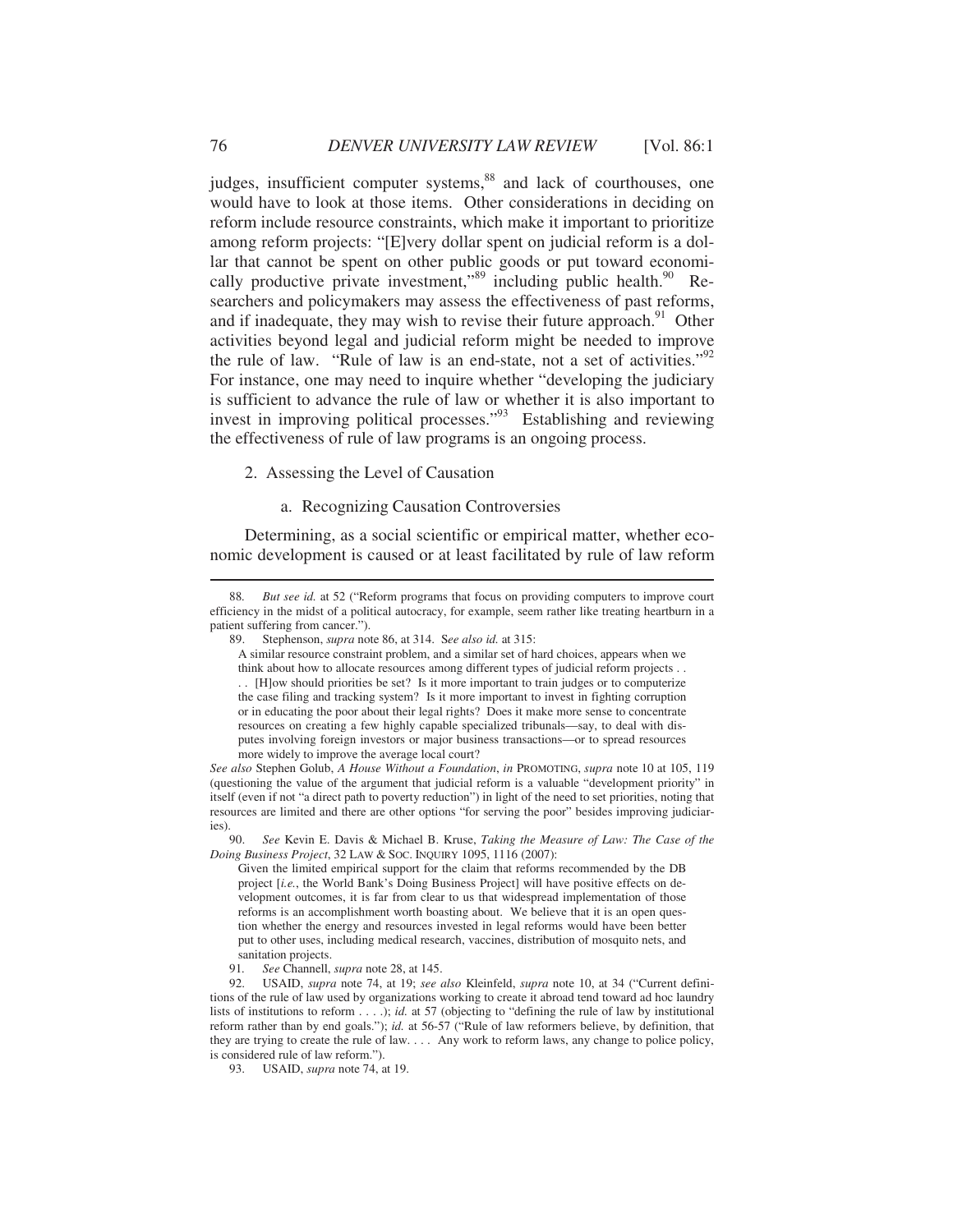or any of its aspects, including sound judicial institutions, is beyond the scope of this article. Such an approach requires an adequately designed research study, perhaps on a country by country basis, controlling for the effect of perhaps many other circumstances that might affect development. $94$  One commentator, for instance, has identified the questions she would like answered in order to determine the extent to which foreign investment is influenced by legal reform, but noted that the data was so far unavailable. $95$  The questions are as follows:

• Did or will you investigate Country X's legal system before you deciding [sic] to invest there? (Are legal systems a factor?)

• If yes, did or do you consider it to be an attractive legal system? (What is an attractive legal system?)

• Would you refuse to invest in, or remove investment from, Country X if you did not consider its legal system to be effective? (How much of a factor are legal systems?)

• How much importance do you place on the legal system as a factor in determining where you should invest? (How much of a factor are legal systems?)

• Have you had or do you expect to have much interaction with the legal system in Country X? (How much of a factor are legal systems?) $96$ 

The results may be inconsistent from country to country; and researchers or commentators may not achieve consensus because of disputes over the variables selected, the presence or absence of data,  $97$  the

 <sup>94.</sup> The World Bank's Governance project gathers subjective measures of institutional quality and groups them into six clusters—of which the rule of law is only one—in order to measure the quality of governance in many countries. In addition to "rule of law," the clusters are "voice and accountability," "political stability," "government effectiveness," "regulatory quality," and "control of corruption." The Governance project concludes that there is a relationship between institutional quality and its measure of development, "hence their conclusion that 'Governance Matters.'" Davis & Trebilcock, *supra* note 55, at 938. The Governance project is also described on the World Bank's website. *See* World Bank, *Governance Matters 2008: World Wide Governance Indicators, 1996- 2007*, http://info.worldbank.org/governance/wgi/index.asp; *see also* DAM, *supra* note 62, at 52-55; Daniel Kaufmann, Aart Kraay, & Massimo Mastruzzi, *Governance Matters VII: Aggregate and Individual Governance Indicators, 1996-2007* 7-8, 11 (World Bank Policy Research, Working Paper No. 4654, 2008) *available at* http://ssrn.com/abstract=1148386. The governance data is updated annually, and a website is dedicated to the cross-country data on institutional quality. *See* www.govindicators.org.

 <sup>95.</sup> Perry-Kessaris, *supra* note 71, at 688.

 <sup>96.</sup> *Id.* (describing the questions that she would like to have answered).

 <sup>97.</sup> Davis & Kruse, *supra* note 90, at 1114 ("Given the often sweeping conclusions drawn by the . . . authors, it is clear that they want to draw inferences about the relationship of regulation to development that go well beyond the limited set of regulations and social and economic outcomes they have studied."). *Compare* Marcus J. Kurtz and Andrew Schrank, *Growth and Governance: Models, Measures, and Mechanisms*, 69 J. POL. 538, 547, 552 (2007) (pointing out that "[r]ecent scholarship has emphasized the importance of good governance for economic performance," yet contending that "the oft-asserted connection between growth and governance lies on exceedingly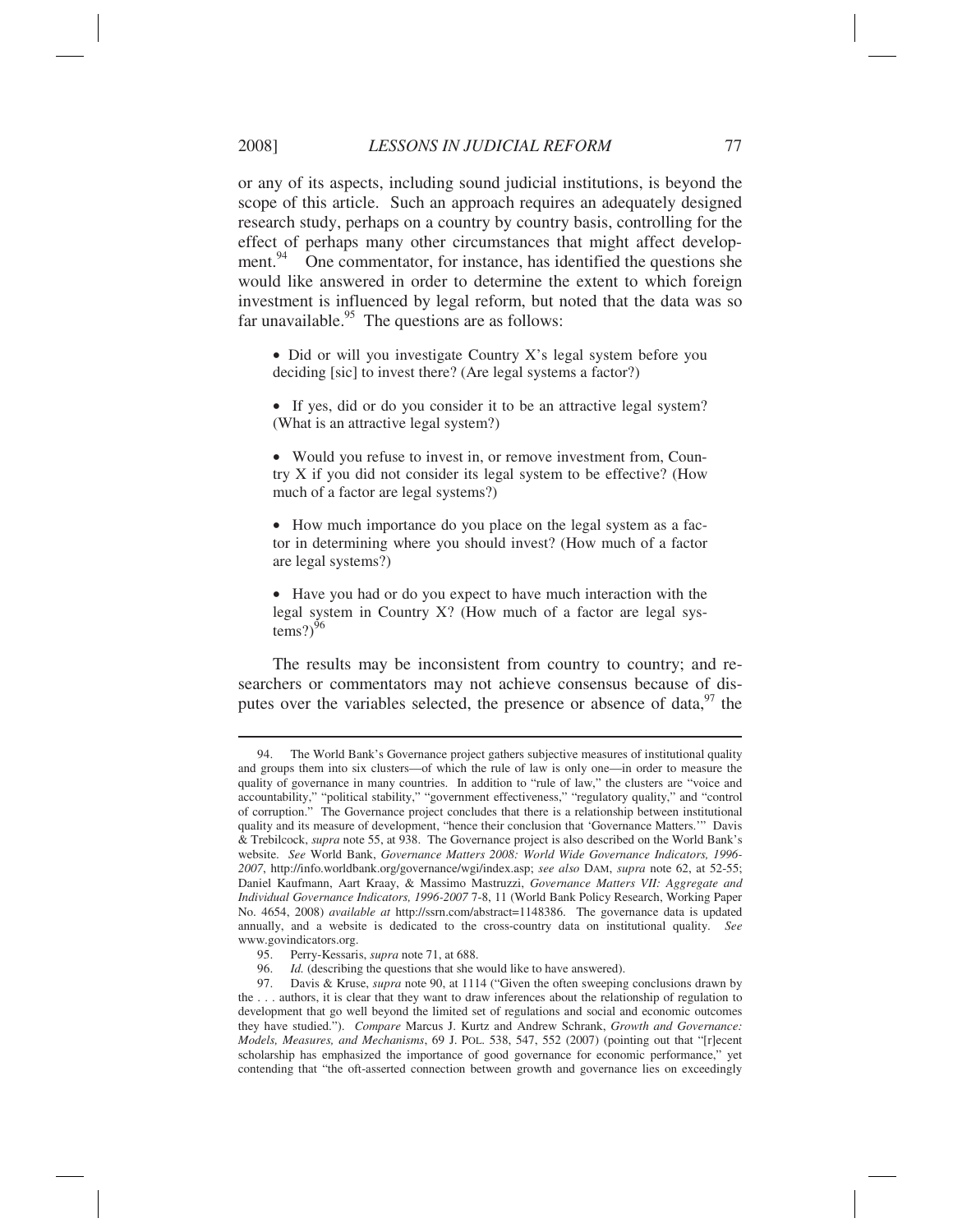definition of terms (including what is "rule of law" and what is "economic development"),<sup>98</sup> other methodological controversies, such as countries that arguably do not fit within the overall theory, and the contention that correlation between rule of law reform and economic development is being confused with cause.<sup>99</sup> Some even suggest that causation flows in reverse, with economic development leading to rule of law reform, rather than rule of law reform leading to economic development.<sup>100</sup> Causation may also flow in both directions.<sup>101</sup>

Moreover, certain northeast Asian countries have weak rule of law and had substantial economic progress.<sup>102</sup> Some may question, if this is established, what this means for the general rule: for example, are they outliers or anomalies which leave the rule intact; is it too early to tell whether the progress is sustainable;<sup>103</sup> might past progress have been

 98*.* Davis & Kruse, *supra* note 90, at 1097 (referring to the "complexity and uncertainty of law, the contested nature of the concept of development, the opacity of the causal connection between these phenomena . . . .").

99*. Id.* at 1112-13.

 101. DAM, *supra* note 62, at 276 ("The econometric evidence examined in earlier chapters showing that causation runs from institutions to growth rather than vice versa may be interpreted to say that *on balance* the causation runs from institutions to growth but that to some extent increasing wealth helps to build institutions.").

 102*. See* Ohnesorge, *supra* note 66, at 258-60 (2007). Others point out that in some situations the rule of law may be weak and foreign investment may be strong or that foreign investment may not even be required for economic development. *See, e.g.*, Carothers, *Steps Toward Knowledge*, *in* PROMOTING, *supra* note 10, at 17. For policymakers, unquestioned social scientific proof of the connection between the rule of law and economic development may be unnecessary or at least only be a long-term objective; and common sense may sometimes be enough for reasoned decisionmaking.

 Even in a country with "weak" rule of law, the rule of law need not be weak in every aspect. For example, the rule of law may be weak in cases involving the government or the rich, but not involving two ordinary citizens having a breach of contract case. Or it may be weak in criminal law cases but not in family law cases.

 103*. See* DAM, *supra* note 62, at 277 (China's experience is consistent with the view "that considerable development is possible without strong legal institutions but sustainable growth to higher per capita levels requires considerable development of legal institutions."). Dam noted that "[i]t is certainly too early to accept the notion that recent Chinese experience is a counterexample to

shaky empirical pilings"), *id.* at 541 ("Clean, effective government is desirable, but what is not so clear is whether it is an essential or even important antecedent of rapid economic growth . . ."), and Marcus J. Kurtz and Andrew Schrank, *Growth and Governance: A Defense*, 69 J. POL. 563 (2007), with Daniel Kaufmann, Aart Kraay, and Massimo Mastruzzi, *Growth and Governance: A Reply*, J. POL. 555, 555 (2007) (responding to Kurtz and Shrank articles, among other things, by noting that there is a "rich body of recent work in the economics literature that has documented a sizeable longrun effect of governance on growth."), and Daniel Kaufmann, Aart Kraay, and Massimo Mastruzzi, *Growth and Governance: A Rejoinder*, 69 J. POL. 570 (2007) (further rebuttal to Kurtz and Shrank articles).

 <sup>100</sup>*. See* Daniel M. Klerman, *Legal Infrastructure, Judicial Independence, and Economic Development,* 19 PAC. MCGEORGE GLOBAL BUS. & DEV. L. J. 427, 430 (2007) ("Although independent courts are usually viewed as a cause of economic growth, the reverse may be true. . . . As wealth increases, private parties have more to offer the government and become more politically powerful. As a result, as economic growth occurs, demand for independent courts may increase and such demands are more likely to be heeded."). Nonetheless, despite acknowledging the reverse causation argument, Klerman also acknowledges that independent courts promote growth, noting that "economic theory suggests that effective, independent courts promote investment and economic growth. . . . The empirical literature provides some support for the idea that independent courts encourage economic growth, but causation remains unclear and much work remains to be done." *Id.* at 434.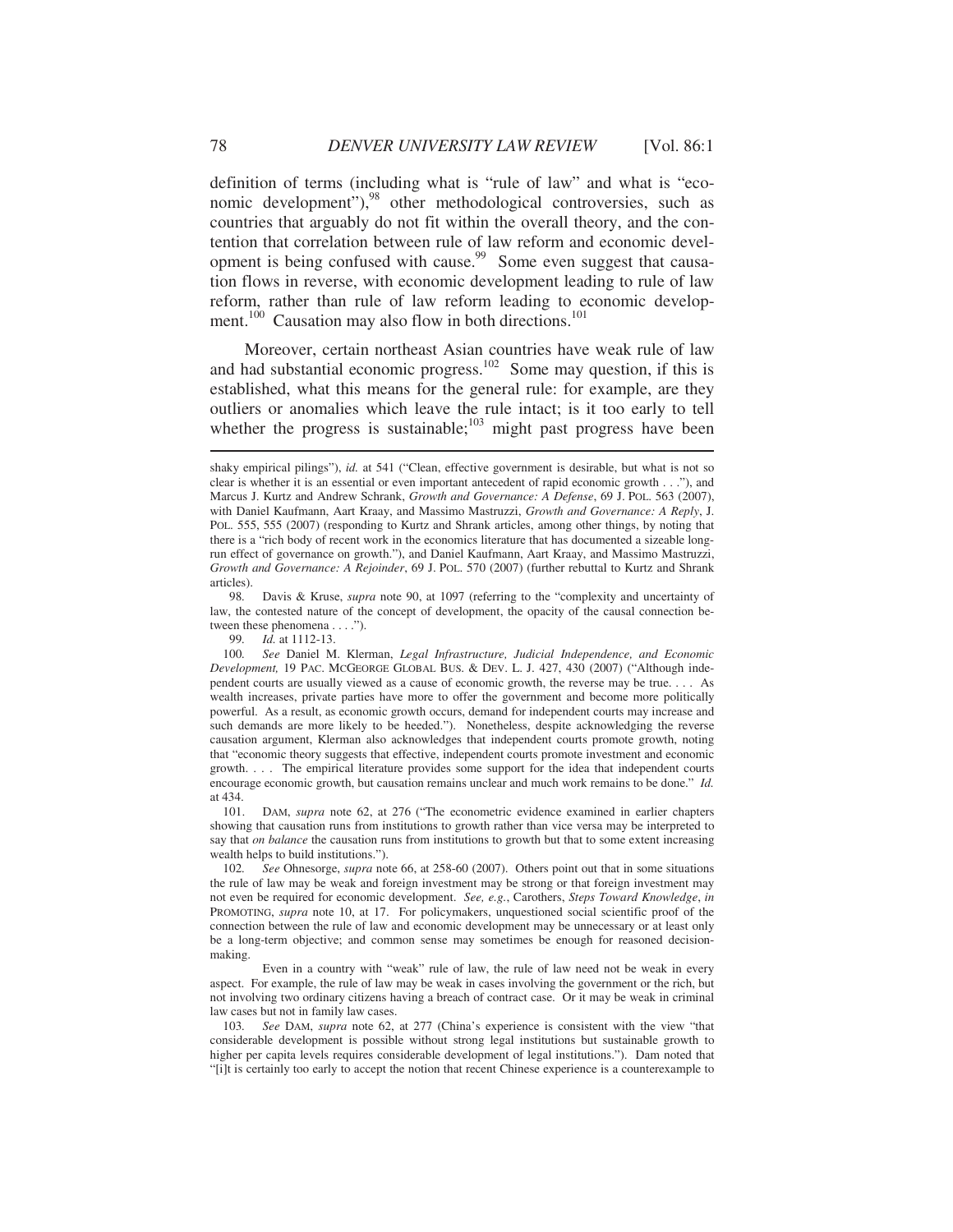$\overline{a}$ 

greater still in those countries if rule of law were stronger; or is substantial future progress possible only with stronger rule of law?

Even some skeptical commentary, however, would not entirely deny the connection between rule of law reform and economic development, much less suggest that law reform efforts cease; rather, these commentators suggest law reform efforts go forward.<sup>104</sup> For example, questions about a World Bank study relating to the connection of law to economic development nonetheless concluded with appreciation for the work and suggestions for improvement, not cessation.<sup>105</sup> Another commentator noted:

The rule-of-law field continues to radiate an almost constant sense of discovery. Policy actors and aid practitioners continue discovering it and becoming seized with enthusiasm for the rule of law. They are often surprised to learn that what seems to them a vital discovery is in fact a relatively late arrival to a revival that has been going on for quite some time.

*See also* Carothers, *Steps Toward Knowledge*, *in* PROMOTING, *supra* note 10, at 337 ("The subject [of rule-of-law] commands strong interest in many quarters and continues to be invested with high expectations.").

 But Carothers nonetheless applauds the rule of law effort, stating "that something vital and dynamic lies at the root of rule-of-law promotion, something that will continue to sustain commitment and hope in such work despite the daunting complexities and conundrums that exist all along the way." *Id*. at 337. *See also* Carothers, Rule of Law Temptations, *supra* at 7. In addition, when it comes to the connection between the rule of law and economic development, Carothers notes that it is "real" and "plausible":

This continued attention to rule-of-law development reflects the fact that the connections of the rule of law to economic and political development, although perhaps not as straightforward as some early enthusiasts presumed, are real. In the economic domain, the simplistic idea that the rule of law automatically helps foster economic growth has come under useful critical scrutiny. Yet at least some positive link appears plausible and is enough to animate many aid practitioners.

*Id.* at 2. *See also id.* at 7 ("The rule-of-law agenda on the international policy stage is of tremendous potential importance and value.").<br>105. See Davis & Kruse. su

105*. See* Davis & Kruse, *supra* note 90, at 1117 ("Assessed solely as a research project, the [World Bank's 2004 Doing Business] project is extremely impressive in terms of the creativity of its design, scale, and rigor. The criticisms set out above are not meant in any way to detract from our overall appreciation of the data-collection exercise that the participants in the project have undertaken and its contribution to the enterprise of understanding the relationship between law and development. Our sense is that the limitations of the project reflect challenges inherent in achieving its ambitious objectives.").

the need for a focus on institutions in the developing world and, indeed, for a rule of law in China itself," and that "little thus far in the Chinese experience leads to the conclusion that rule-of-law issues are not important in economic development." *Id.* 

 <sup>104</sup>*. See, e.g.*, Frank Upham, *Mythmaking in the Rule-of-Law Orthodoxy*, *in* PROMOTING, *supra* note 10, at 101 (objecting to certain aspects of rule of law rhetoric, but noting that "I do not intend to discourage legal reform or the borrowing of legal rules or institutions from other countries.").

Thomas Carothers singled out as one of the objects of his concern "an unusually strong initial sense of certainty, often verging on hubris, about such [rule of law] work . . . ." Carothers, *Steps Toward Knowledge*, *in* PROMOTING, *supra* note 10, at 329. He likewise has referred to the "enthusiasm of many rule-of-law assistance providers who believe fervently in the centrality and naturalness of the rule-of-law agenda" and "unrealistic expectations." Thomas Carothers, Rule of Law Temptations 18 (Oct. 2008) (unpublished manuscript, on file with author and *Denver University Law Review*) (earlier Preliminary Draft, Prepared for World Justice Forum *available at* http://www.lexisnexis.com/documents/pdf /20080806033651\_large.pdf). *See also id.* at 2: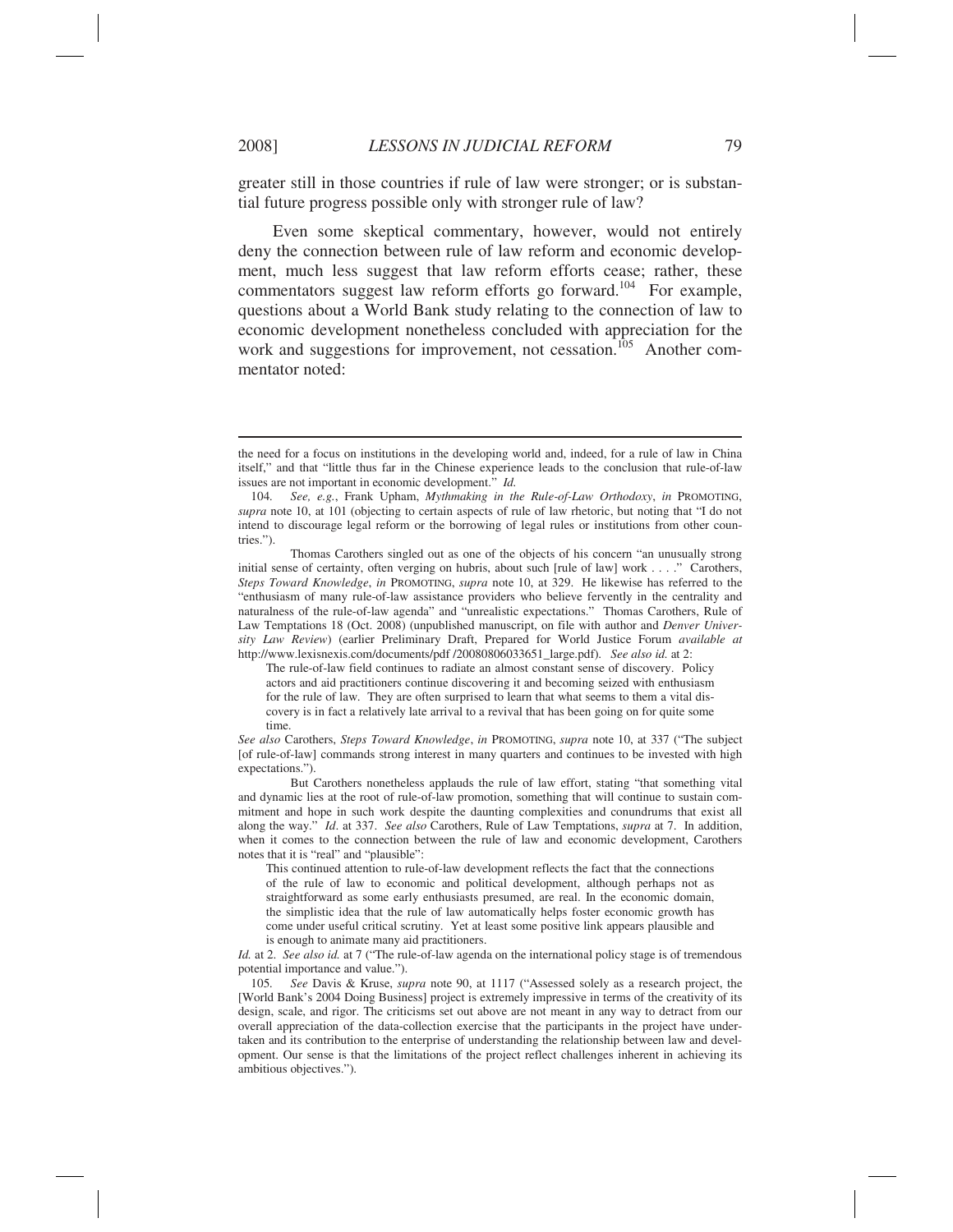It is hard to argue that an effective, efficient, and fair judicial system is not a good thing or that a country will be better off without "an effective system of property, contracts, labor, bankruptcy, commercial codes, personal rights and other elements of a comprehensive legal system that are effectively, impartially, and cleanly administered by a well-functioning, impartial and honest judicial and legal system," and I will not attempt to do so. $^{106}$ 

. . . I do not intend to discourage legal reform or the borrowing of legal rules or institutions from other countries. . . . It would be foolish and futile to argue against it, and it would mean arguing against transnational legal learning.<sup>107</sup>

Still others contend that "[w]hile there appears to be an increasingly firm empirically grounded consensus that institutions are an important determinant of economic development . . . there is much less consensus on which *legal* institutions are important . . . .<sup>"108</sup> In any event, although doing a study as an academic or future policy matter is undoubtedly worthwhile and may fall under the heading of "next steps" or "future challenges," it is unnecessary for the purposes of this article. Nor, as shown below, need it delay policymakers from making the decisions that they need to make in light of what they already know.

b. Informal Legal Systems and Incentives

Some contend that formal legal systems are not the only systems causally linked to economic development or are not essential for development. Instead, they identify informal legal systems consisting of various incentives which also help ensure that persons keep their promises: for instance, the negative consequences of failing to maintain a good reputation.109 This, of course, does not prove that formal legal systems are not linked to economic development, but rather suggests only that other informal incentives may be at work too.

For example, "[a] vendor who is a member of a community is unlikely to risk his reputation by failing to perform his obligations under a contract. The result would be a loss of respect and a subsequent lack of

 <sup>106.</sup> Upham, *supra* note 104, at 78.

 <sup>107</sup>*. Id.*; *see also* Carothers, *The Rule-of-Law Revival, in* PROMOTING, *supra* note 10, at 7 ("Although its wonderworking abilities have been exaggerated, the desirability of the rule of law is clear. The question is where to start.").

 <sup>108.</sup> Davis & Trebilcock, *supra* note 55, at 945. The authors noted that the reduced consensus on the role of legal institutions in economic development is affected by "the existence of informal substitutes, [questions concerning] what an optimal set of legal institutions might look like for any given developing country, or for those developing countries lacking optimal legal institutions (however defined) what form a feasible and effective reform process might take and the respective roles of 'insiders' and 'outsiders' in that process." *Id.*

 <sup>109</sup>*. See, e.g.*, Messick, *Judicial Reform and Economic Development*, *supra* note 10, at 129.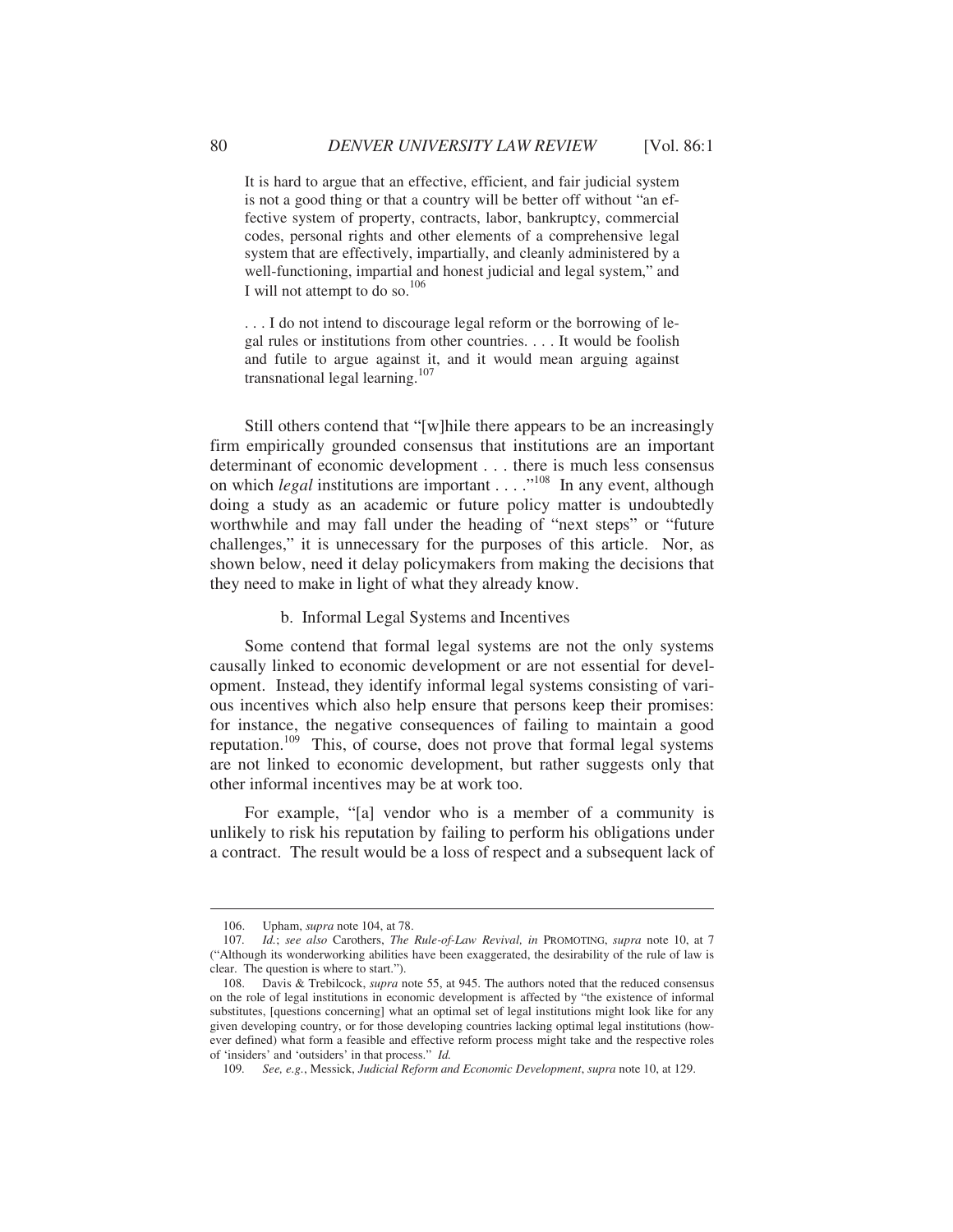business."110 In other words, a company which does not carry out the first bargain may lose the opportunity to have a second bargain, because the company's reputation was harmed. Alternatively, the company may not lose the opportunity to do another deal, but it may lose the opportunity to do so at a reasonable price. Thus the cost of credit or sales price or any other cost indicators may escalate because of the perceived danger of a breach or noncompliance. "A country that cannot establish to the satisfaction of the contracting private party that the rule of law will ensure fair treatment can expect to pay more, perhaps much more, just to cover the risk."<sup>111</sup>

In developed legal systems, reputation likewise plays a role in ensuring compliance, especially given the uncertainties involved in contract enforcement even in those systems. The availability of an action for breach of contract may be of limited benefit even in developed countries. Even if one has a valid claim, recovery is not assured. For example, the party in breach may assert defenses or counterclaims or be insolvent; a lawsuit may be time-consuming, slow and expensive; and the judge or jury may simply "get it wrong." In many ways, it is important to deal with someone with a good reputation under any circumstances. Although reputation is not referred to as law (a phrase generally restricted to formal law), this does not make reputation any less effective as a persuasive (if not coercive) force to ensure compliance.

Sometimes it will be uncertain which mechanisms (formal or informal) cause some to keep their bargains. Some may keep their bargains because of reputational or informal legal systems, some may do so because of the formal legal system or threat of lawsuit, and others may do so because of the mixture of the two.<sup>112</sup> It might be difficult to guess which is the most efficacious as opposed to supporting both. $^{113}$  Furthermore, both systems may provide greater safety than one, resources permitting. $114$ 

 <sup>110.</sup> Kevin J. Fandl, *The Role of Informal Legal Institutions in Economic Development,* 32 FORDHAM INT'L L. J. 1, 14 (2008).

 <sup>111.</sup> DAM, *supra* note 62, at 126.

<sup>112.</sup> *See* e-mail from Richard E. Messick, Senior Public Sector Specialist, World Bank to author (July 18, 2008, 10:01 a.m. EST) (on file with author and *Denver University Law Review*): Consider the following two scenarios—1) Firms observe the terms of their contracts because they fear that if they don't the bad reputation they get will prevent them from doing future business. 2) Firms observe the terms of their contracts because of the threat of lawsuits. Would you say the rule of law exists only in #2? What if some firms comply with contracts because of #1, some because of #2, and some because of concerns about both #1 & #2?

<sup>113</sup>*. Id.* 

 <sup>114</sup>*. See* Messick, *Judicial Reform and Economic Development*, *supra* note 10, at 129 (referring to the "incentive to maintain a good reputation."). *See also* Erik G. Jensen, *Justice and the Rule of Law*, *in* BUILDING STATES TO BUILD PEACE 119, 121 (Charles Call & Vanessa Wyeth eds., 2008), noting that informal institutions are less costly:

I am pragmatic. Formal institutions are expensive to build. Enforcement through formal institutions is complex. Formal enforcement is also expensive. These realities . . . lead to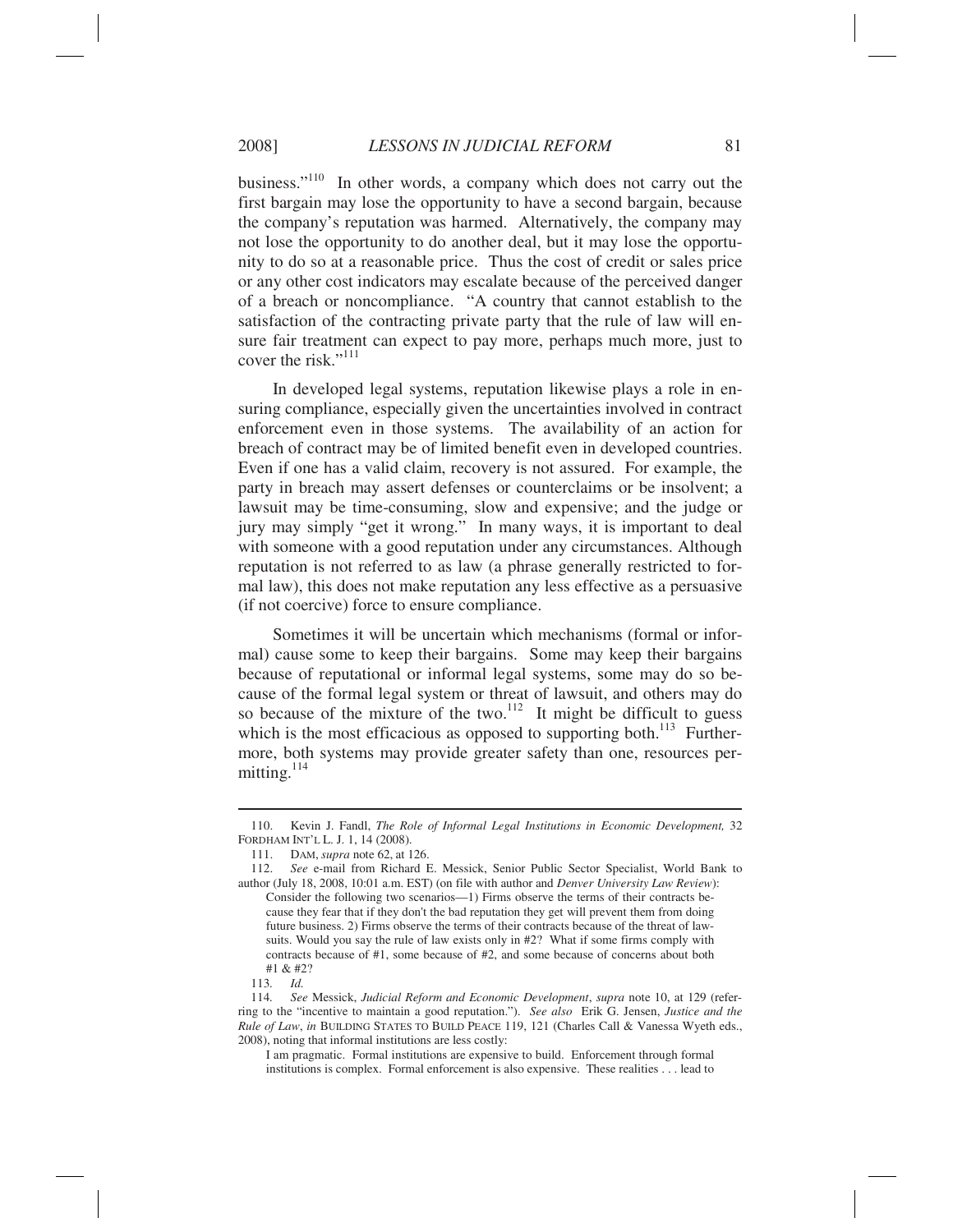#### *D. The Policymakers' Decisions*

A tension exists in the field of law and development between policymakers and researchers. They have different timetables and different knowledge requirements. Policymakers (including international financial institutions) and companies and their CEOs may (and will) act on the basis of sound policy, logic and common sense. None of these factors requires a demonstration of causation to a reasonable degree of social scientific certainty. Nor will they insist on such a high level of proof given their time constraints: if necessary decisions awaited the completion of time-consuming research, the time to act might have passed. Decisions may have to be made on the basis of scientifically imperfect, although otherwise sound, information:

Policy decisions on economic development issues are being made every day in every developing country and in bilateral and multilateral agencies in the developed world as well. Economy policymaking is necessarily carried out under conditions of uncertainty uncertainty about the facts and about underlying principles and causes. So decisions about whether to change legal institutions and substantive law will be taken—if only by inaction—in substantive fields, such as land, equity markets, and credit markets as well as in enforcement, including the role and nature of the judiciary. Since policymakers know that institutions matter to economic development, it would be foolish for them to assume that legal institutions—both the rules of the game and law's organizations, especially the judiciary-do not matter.<sup>115</sup>

That does not mean that research should not proceed and hypotheses and dominant theories should not be tested. Common-sense principles include the concept that economic transactions may be unsafe where there is no reliable legal system to enforce them, and foreign investment is less likely where the chances of investment protection are uncertain.<sup>116</sup> The lack of reliable enforcement may make doing business risky and complicate business planning; among other things, it may impede the

a very practical approach. Figure out what informal institutions are doing; which types of disputes are handled reasonably well by informal institutions and which are not; and tailor formal institution building to handle matters that are not being handled well by informal institutions yet are crucial to the strategic dependent variables or outcomes identified.

 <sup>115.</sup> DAM, *supra* note 62, at 231; *see also id.*, at 230 (describing the position that the law matters for economic development, or, otherwise stated, that "institutions matter" for development and "that, in particular, legal institutions matter."). According to Dam, "[p]roof of the correctness" of the premise that law matters for development "would be an . . . exercise . . . more appropriate for economists and perhaps other social scientists than for lawyers and policymakers."). *Id. See also*  Kleinfeld, *supra* note 10, at 64 ("The new field of rule-of-law reform did not emerge slowly . . . It grew from action—action needed right away—as states tried to keep regions from falling into poverty and anarchy . . . .").

 <sup>116</sup>*. See* DAM, *supra* note 62, at 94 ("Better courts reduce the risks firms face, and so increase the firms' willingness to invest more.").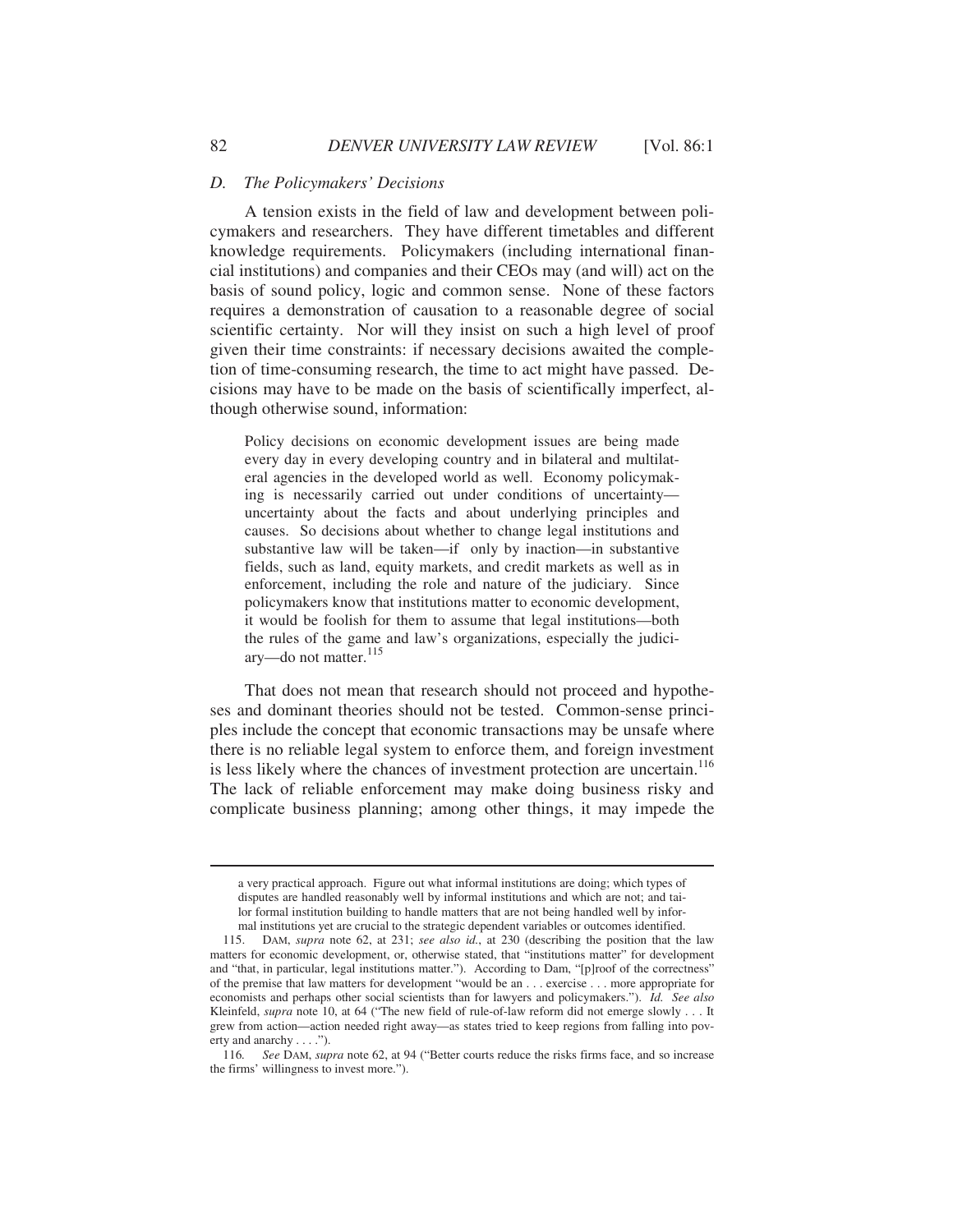formation of long-term or complex contracts or contracts involving large sums:

From the standpoint of economic development, perhaps the most unfortunate consequence of the unreliability of court enforcement is that it impedes the effective use of long-term and complex contracts. . . . Today such contracts are essential in developing countries, especially for electric generating plants, ports, highways, and many other infrastructure projects.<sup>117</sup>

It may also discourage the formation of new business relationships and lead to more conservative business practices overall.<sup>118</sup> Also, "It the prospect that courts will resolve these disputes impartially if the contracting parties cannot agree often leads to more reasonable bargaining positions and more prompt compromise."119 The argument connecting judicial reform and foreign investment has "undeniable common sense appeal—investors will want predictability, security, and the like."<sup>120</sup>

In addition, although some countries reportedly have attracted businesses to invest in their economies despite a weak rule of law, the weaknesses still may have been a negative factor for businesses considering whether to invest and may have deterred more investment.<sup>121</sup> Furthermore, even if weak rule of law may not deter investment in some circumstances, strong rule of law may positively encourage it; and investment may have been greater if rule of law were stronger. No one would be expected to argue that strong rule of law is a "negative" or that the rule of law should be weakened or corruption increased in order to improve the investment climate.<sup>122</sup> Also, no one can preclude the possibility that

. . . Courts have four important functions. They encourage new business relationships, because partners do not fear being cheated. They generate confidence in more complex business transactions by clarifying threat points in the contract and enforcing such threats in the event of default. They enable more sophisticated goods and services to be rendered by encouraging asset-specific investments in their production. And they serve a social objective by limiting injustice and securing social peace. . . . Companies that have little or no access to courts must rely on other mechanisms, both formal and informal—such as trade associations, social networks, credit bureaus, and private information channels—to decide with whom to do business. Companies may also adopt conservative business practices and deal only with repeat customers. Transactions are then structured to forestall disputes. Whatever alternative is chosen, economic and social value may be lost.

119. DAM, *supra* note 62, at 123.

120. Carothers, *The Problem of Knowledge*, *in* PROMOTING, *supra* note 10, at 17.

 121*. See id.* ("It is clear that what draws investors into China is the possibility of making money either in the near or long term. Weak rule of law is perhaps one negative factor they weigh in their decision of whether to invest, but it is by no means determinative.").

 122*. But see* TAMANAHA, *supra* note 29, at 120 (noting problems with rule of law in service of an authoritarian regime).

 <sup>117.</sup> *Id.* at 123.

 <sup>118</sup>*. See* THE WORLD BANK, DOING BUSINESS IN 2004: UNDERSTANDING REGULATION 41 (2003) explaining:

In the absence of efficient courts, fewer transactions take place, and those transactions involve only a small group of people linked through kinship, ethnic origin, and previous dealings.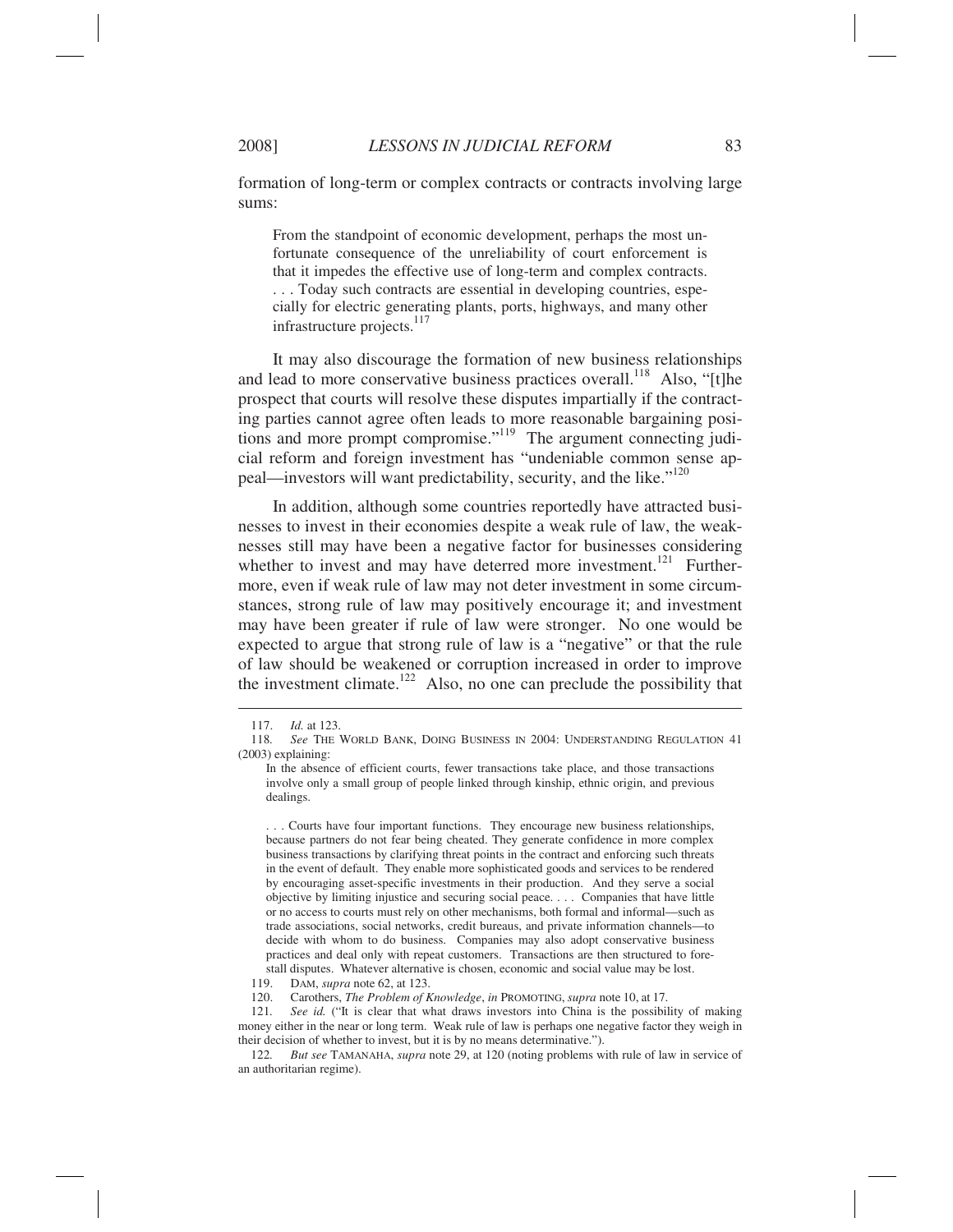investment may occur even if rule of law is limited: some percentage of companies may tolerate high transaction risks in exchange for high potential gains or even successfully "navigate" corrupt systems through bribery or other means.<sup>123</sup> However, that is not the optimal situation.

# *E. The Consequence of Rule of Law Failures or Violations*

Rule of law failures may have important consequences. Unfair judicial decision-making may lead to adverse judgments which will damage litigants and their families economically, harm shareholders, eliminate jobs, and interfere with society's ability to create goods and services. The causes of failure include lack of judicial independence (*e.g.,* cases are not decided on the law and facts but as directed by another branch of government or person or to favor campaign contributors or

. ."); Marlise Simons, *U.S. Enlists Rich Nations in Move to End Business Bribes*, N.Y. TIMES, April 12, 1996, *available at*

http://query.nytimes.com/gst/fullpage.html?res=950DE3D71039F931A25757C0A960958260&sec= &spon=&pagewanted=print:

[T]the world's richest nations today took an important step to fight corruption in international business dealings by agreeing that bribes paid to foreign officials, often listed as commissions or fees, should no longer be tax deductible . . . . Today's decision by the Organization for Economic Cooperation and Development, a club of industrial countries, commits its 26 members to rewrite tax rules that have effectively encouraged the bribery of foreign officials by making such payoffs tax deductible.

 <sup>123</sup>*. See* LINN HAMMERGREN, ENVISIONING REFORM: IMPROVING JUDICIAL PERFORMANCE IN LATIN AMERICA 91 (2007):

There are also many less formal means for moving beyond the initial dispute and returning to business as usual. A company, unlike an individual, can factor any additional costs into its price structure—and this is what commonly happens to bribes, speed money, and negotiated agreements. Businesses resolve their credit problems by recourse to supplier credit (a euphemism for not paying your bills on time).

*See also* Russell Gold & David Crawford, *U.S., Other Nations Step Up Bribery Battle*, WALL ST. J., Sept. 12, 2008, at B1, *available at* http://online.wsj.com/article/SB122116624489924911.html ("A global crackdown on companies that use bribery to advance their foreign business interests is rapidly gathering steam . . . . 'U.S. companies that are paying bribes to foreign officials are undermining government institutions around the world. . . . It is a huge destabilizing force.'" (quoting Mark F. Mendelsohn, Deputy Chief of the U.S. Justice Department's fraud section)); *id.* at B-6 ("Until 1999 in Germany and until 2000 in France, tax laws allowed bribes to be deducted from corporate taxes . .

*See also* Siri Schubert & T. Christian Miller, *At Siemens, Bribery Was Only a Line Item*, N.Y. TIMES, Dec. 21, 2008, *available at* http://www.nytimes.com/2008/12/21/business/worldbusiness/21siemens.html?\_r=1&scp=2&sq =siemens&st=cse.

The company [Siemens] turned to markets in less developed countries to compete, and bribery became a reliable and ubiquitous sales technique . . . . Inside Siemens, bribes were referred to as "NA"—a German abbreviation for the phrase "nützliche Aufwendungen" which means "useful money." Siemens bribed wherever executives felt the money was needed, paying off officials not only in countries known for government corruption, like Nigeria, but also in countries with reputations for transparency, like Norway, according to court records.

<sup>. . . &</sup>quot;Bribery was Siemens's business model," said Uwe Dolata, the spokesman for the association of federal criminal investigators in Germany. "Siemens had institutionalized corruption."

<sup>. . .</sup> Siemens will pay more than \$2.6 billion to clear its name: \$1.6 billion in fines and fees in Germany and the United States and more than \$1 billion for internal investigations and reforms.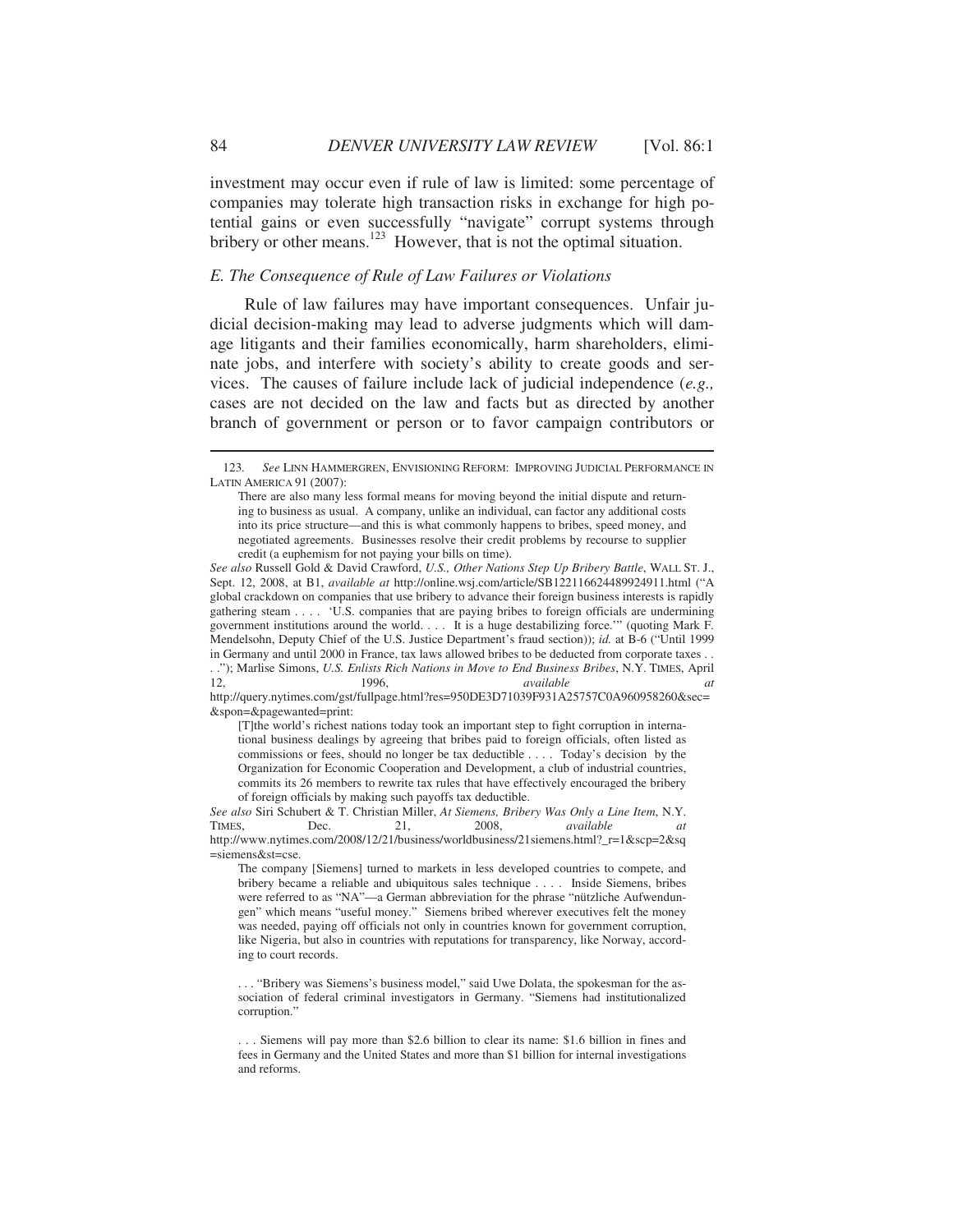local voters); lack of accountability (judges are uneducated, inefficient, or otherwise perform poorly); and even criminal conduct, such as corruption.<sup>124</sup> As a commentator noted, the rule of law is particularly important to developed societies, including their economies:

The relationship between the rule of law and liberal democracy is profound. The rule of law makes possible individual rights, which are at the core of democracy. . . . Basic elements of a modern market economy such as property rights and contracts are founded on the law and require competent third-party enforcement. Without the rule of law, major economic institutions such as corporations, banks, and labor unions would not function, and the government's many involvements in the economy—regulatory mechanisms, tax systems, customs structures, monetary policy, and the like—would be unfair, inefficient, and opaque.<sup>125</sup>

Besides the economic consequences, such violations may also threaten the legitimacy of the court system, dissuade people from using the courts, and effectively deprive them of a fair place for the resolution of their disputes.

II. AMERICAN JUDICIAL ELECTIONS AND THE RULE OF LAW: ARE OUR PRINCIPLES AT HOME CONSISTENT WITH OUR PRINCIPLES ABROAD?

*To casual observers, the epitome of the rule of law is the United States, and the United States is a leading exponent of the new rule-of-law orthodoxy. When we look closely at the U.S. legal system, however, we find few of these characteristics* . . . .126

\* \* \*

*A dark shadow is falling, fairly or unfairly, upon the perceived integrity of judges in many states that elect judges. Justice has been characterized as being "for sale." Impartiality and the judiciary's rule-of-*

 <sup>124</sup>*. See* Susan Rose-Ackerman, *Judicial independence and corruption*, *in* TRANSPARENCY INTERNATIONAL, GLOBAL CORRUPTION REPORT 2007, *supra* note 10, at 16; Greg Mayne, *Judicial integrity: the accountability gap and the Bangalore Principles*, *in* TRANSPARENCY INTERNATIONAL, GLOBAL CORRUPTION REPORT 2007,*supra* note 10, at 41.

 <sup>125.</sup> Carothers, *The Rule-of-Law Revival*, *in* PROMOTING, *supra* note 10 at 4-5. The essay describes its version of the rule of law using a relatively "thick" definition, including "political and civil liberties," as follows:

The rule of law can be defined as a system in which the laws are public knowledge, are clear in meaning, and apply equally to everyone. They enshrine and uphold the political and civil liberties that have gained status as universal human rights over the last halfcentury. In particular, anyone accused of a crime has the right to a fair, prompt hearing and is presumed innocent until proved guilty. The central institutions of the legal system, including courts, prosecutors, and police, are reasonably fair, competent, and efficient. Judges are impartial and independent, not subject to political influence or manipulation. Perhaps most important, the government is embedded in a comprehensive legal framework, its officials accept that the law will be applied to their own conduct, and the government seeks to be law-abiding.

*Id.* at 4.

 <sup>126.</sup> Upham, *supra* note 104, at 83-84.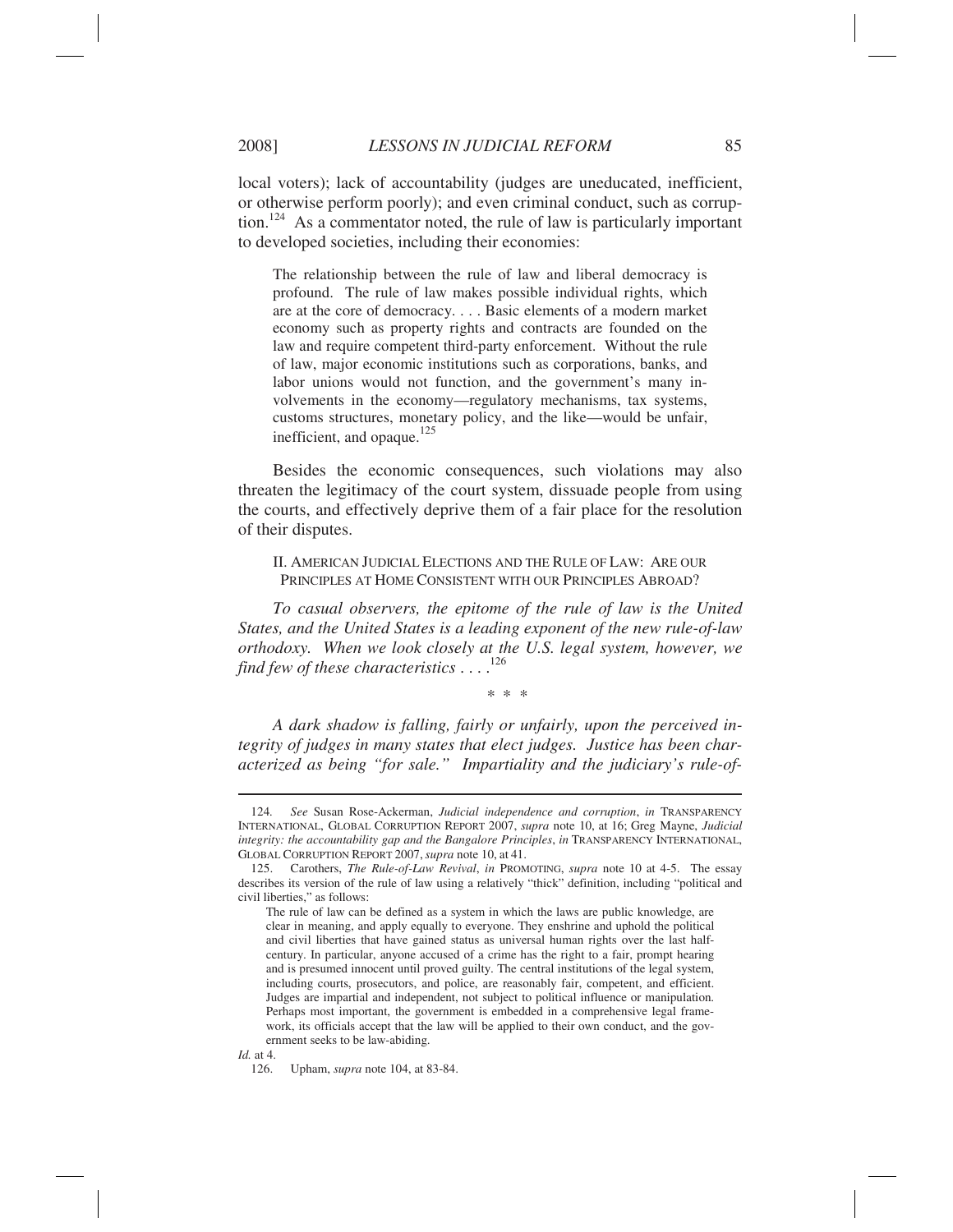*law function are plainly threatened. . . . [C]urrent thinking on how to protect the impartiality of the judiciary is gravitating toward the use and refinement of appointive methods of selection and related processes.*<sup>127</sup>

This section suggests that rule of law dialogue should enter the domestic arena, that domestic reform advocacy should reflect rule of law values, and that lessons learned internationally should be introduced into reform in the United States.<sup>128</sup>

In supporting the rule of law abroad, Americans are advocating concepts of judicial reform that our judicial systems sometimes fail to comply with at home. For example, although international rule of law efforts stress judicial impartiality, independence and accountability, many Americans tolerate judicial elections that do not adequately protect these qualities.129 Some judicial elections seem to be efforts to achieve the opposite: namely, a tilted or slanted judiciary accountable to interest groups seeking to elect judges likely to decide cases "their way" or to hold judges accountable to popular and party preferences.<sup>130</sup>

In addition, the rule of law embodies the predictable application of the laws to all because the rules are open, known, and equally applied. But if the rules for decision depend on which side contributed or might contribute to (or against) the judge's campaign, or on who votes locally, the rules are no longer known or susceptible to equal application. Instead, they may shift—or appear to do so—from case to case according to the varying identities of the parties, depending on whether they are funders or potential funders, or where they vote.

 <sup>127.</sup> Donald L. Burnett, Jr., *A Cancer on the Republic: The Assault Upon Impartiality of State Courts and the Challenge to Judicial Selection*, 34 FORDHAM URB. L.J. 265, 281-82 (2007).

 <sup>128.</sup> Various terms come to mind to describe the difference in the approach at home as opposed to the approach abroad, including hypocrisy, inconsistency, or cognitive dissonance. None of them is necessarily comprehensive or apt. For example, the same actor may not be involved in both situations so it is difficult to attribute those concepts to a single actor. Thus the United States government or the World Bank may be supporting judicial reforms abroad but are not known to have taken positions on state court judicial elections. Nonetheless, taking the United States as a whole or as a single actor, which may or may not be fair, a pattern of at least inconsistency appears to be arguable. *See, e.g.*, Kleinfeld, *supra* note 10, at 53 ("[R]eformers open themselves to charges of hypocrisy. . . . The highly political process of judicial choice in the United States would never be permitted by reformers elsewhere."); *id.* at 52 ("Practitioners are often following an idealized blueprint of their home system that ignores its own difficulties and flaws, such as the intense political involvement in the picking of the U.S. judiciary or the corruption residing in some European judiciaries.").

 <sup>129.</sup> *See* Charles G. Geyh, *Rethinking Judicial Elections,* BILL OF PARTICULARS, Spring 2003, at 5, *available at* http://alumni.indiana.edu/conpubs/archives/Law-spr03-combined.pdf (last visited Oct. 17, 2008) ("I have reached the conclusion that judicial elections are fundamentally incompatible with judicial independence, and fundamentally incapable of adequately promoting judicial accountability. The time has come to rethink judicial elections, to the end of gradually phasing them out of existence all together.").

 <sup>130.</sup> *See, e.g.*, Upham, *supra* note 104, at 83-84. *See also id.* ("The U.S. judiciary is permeated by politics . . . . If they [*i.e.*, judges] are not constantly aware of the effect of their important rulings on the electorate and the party's leaders, they will not be reelected, and they will cease to be judges.").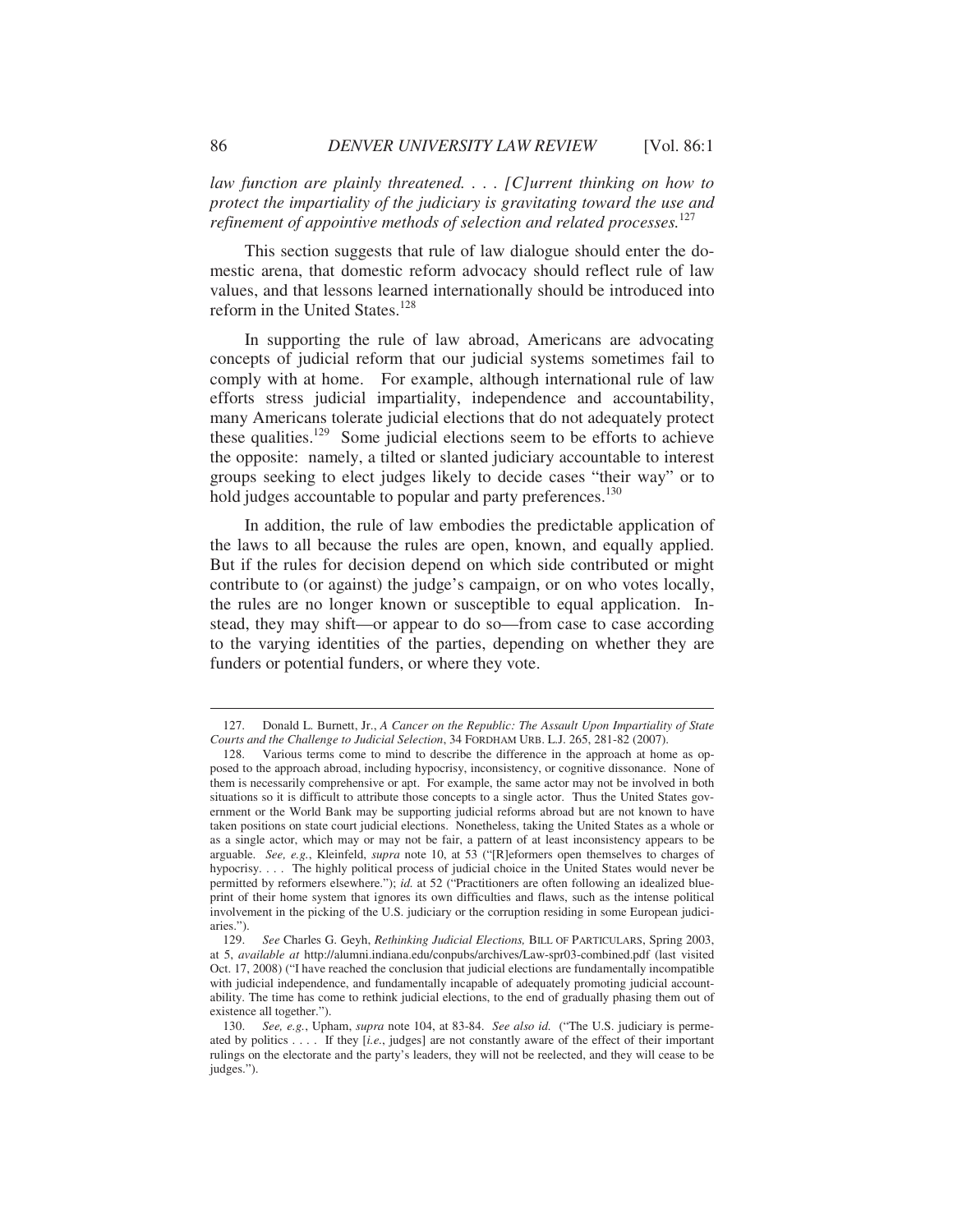## *A. The Rule of Law Concept Is Not Merely International: It Should Be Applied to United States Institutions*

The U.S. and U.S.-based or -supported international development institutions have been looking at rule of law reforms, including judicial reform, worldwide, sometimes country by country.<sup>131</sup> They have spent considerable time studying and assisting foreign states needing such reform.132 While these organizations are looking outward toward reform, other organizations within the United States are addressing the need for similar reforms in the United States, though rarely under the banner of "the rule of law."<sup>133</sup> In the foreign context, rule of law reform is driven by the need for economic stability and development, and, in some cases, human rights.<sup>134</sup> In the United States context, however, the same principles should apply, with a similar effort, starting with a closer look at state court judicial elections.

This is not to say that the words "rule of law" do not appear in the domestic context. They do, occasionally. Rather, these words do not appear to be commonly used in the same comprehensive sense domestically as they are abroad; sometimes they appear in passing; and they do not appear often enough.<sup>135</sup> Notable exceptions include Justice Anthony

 135. *See* David E. Pozen, *The Irony of Judicial Elections*, 108 COLUM. L. REV. 265, 327-28 (2008) (commenting in passing on the problem of rule of law and judicial elections):

On account of recent changes to judicial elections making them more open and competitive, elected state courts will indeed have better majoritarian credentials than ever before. But for anyone whose vision of democracy incorporates robust protections for individuals, minorities and the *rule of law*, this does not mean that they will be more democratic. …In the new era [of judicial elections], the connection between elected state courts and the people grows ever more vigorous, but at a grave cost to other democratic and *rule-oflaw* values.

 <sup>131.</sup> *See* Bryant G. Garth, *Building Strong and Independent Judiciaries through the New Law and Development: Behind the Paradox of Consensus Programs and Perpetually Disappointing Results*, 52 DEPAUL L. REV. 383, 383 (2002).

 <sup>132.</sup> *See id.* at 384-85.

 <sup>133.</sup> There are many court reform organizations, both national and local; those with a national focus include the National Center for State Courts, Justice at Stake, and the American Judicature Society. The Sandra Day O'Connor Project on the State of the Judiciary at Georgetown University Law Center has also had a substantial impact. *See generally* National Center for State Courts, http://www.ncsconline.org/D\_About/index.htm; Justice at Stake Campaign, http://faircourts.org/contentViewer.asp?breadcrumb=8,284; American Judicature Society, http://www.ajs.org/ajs/ajs\_about.asp; and Sandra Day O'Connor Project on the State of the Judiciary, http://www.law.georgetown.edu/judiciary/ (all sites in this footnote last visited Nov. 19, 2008).

 <sup>134.</sup> The focus of this article is on the economic aspect of the rule of law, not the human rights aspect. The need for judicial reform to ensure human rights is fundamental, even in the United States. *See, e.g.*, Stephen B. Bright & Patrick J. Keenan, *Judges and the Politics of Death: Deciding Between the Bill of Rights and the Next Election in Capital Cases*, 75 B.U. L. REV. 759, 832-33 (1995); Norman L. Greene et al., *Rethinking the Death Penalty: Can We Define Who Deserves Death?*, 24 PACE L. REV. 107, 115 n.33 (2002) (relating to the effect of judges' rulings in capital cases on their ability to remain in office). *See also* Harris v. Alabama, 513 U.S. 504, 519-20 (1995) (Stevens, J., dissenting). Arguably, the concepts of human rights and economic rights are linked to the extent that both relate to having a decent living standard.

*Id.* (emphasis added). *See also* Symposium, *supra* note 5, at 225; Bright & Keenan, *supra* note 134, at 785 ("A few rulings in highly publicized cases may become more important to a judge's survival on the bench than qualifications, judicial temperament, management of the docket, or commitment to the Constitution and the *rule of law*.") (emphasis added).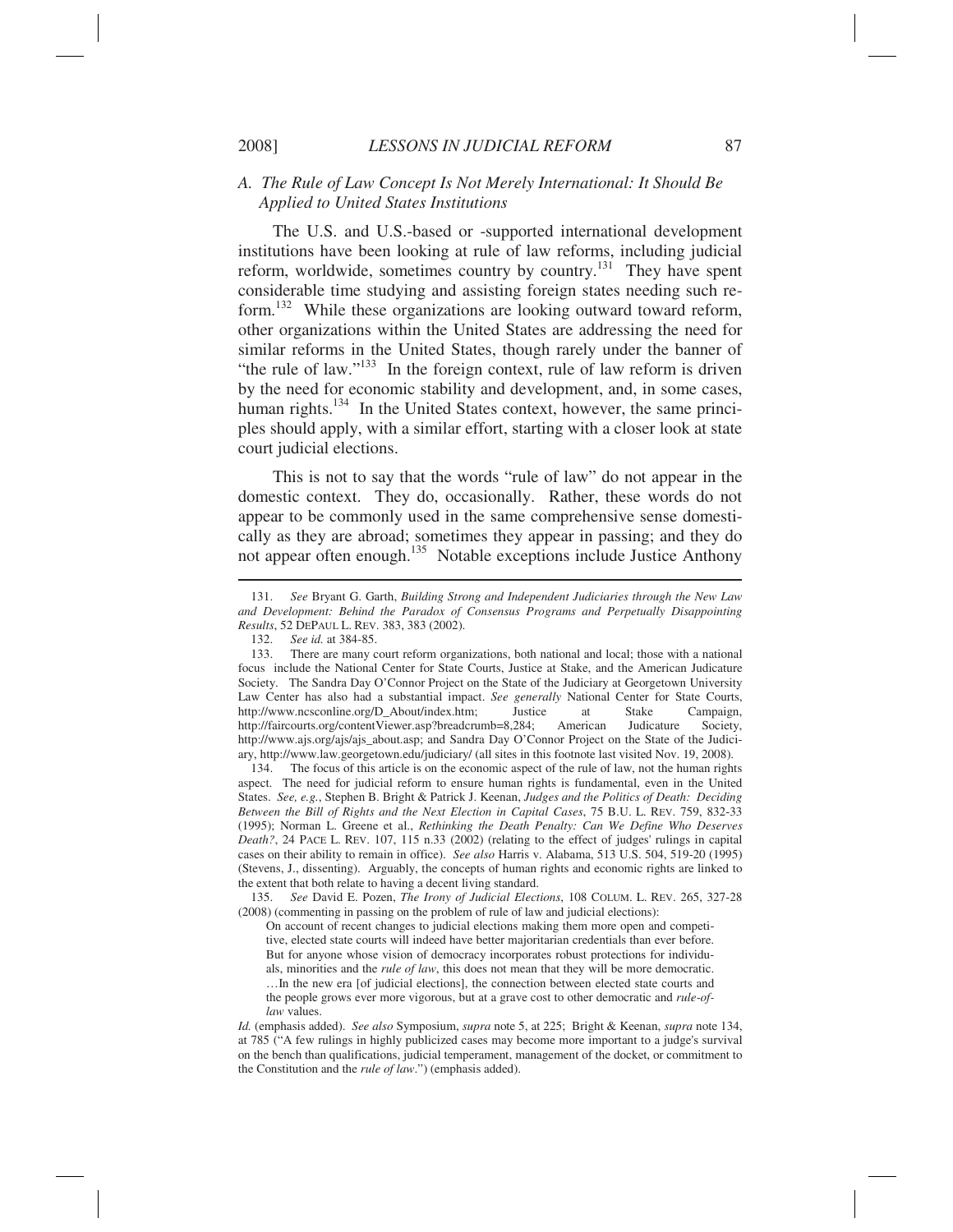Kennedy's observation in a recent concurrence that the aspirations of the rule of law "may seem difficult to reconcile" with state court judicial elections, $^{136}$  as well as the work of the World Justice Project.<sup>137</sup>

Popular judicial elections are a peculiarly American custom.<sup>138</sup> Research has not disclosed any concerted effort to encourage judicial elections as part of any international program to improve judiciaries in foreign countries. The opposite appears to be true, with judicial elections simply left out of the sophisticated rule of law and reform dialogue directed internationally. They are not part of the rule of law reform package. Thus it has been observed that the American Bar Association's Rule of Law Initiative, in promoting the rule of law, does not encourage the election of judges.<sup>139</sup> Instead, it considers judicial elections as

*Id.* Although not using rule of law language, Justice Stevens's concurrence suggested that the lower court findings "lend support to the broader proposition that the very practice of electing judges is unwise." *Id.* at 801 (Stevens, J., concurring).

 137. *See, e.g.*, World Justice Project, Domestic Mainstreaming of the Rule of Law, *supra* note 5.

 138. Few other countries elect any judges, and even there, the practice is limited. *See* Adam Liptak, *Rendering Justice, With One Eye on Re-election*, N.Y. TIMES, May 25, 2008, at A1 ("Smaller Swiss cantons elect judges, and appointed justices on the Japanese Supreme Court must sometimes face retention elections, though scholars there say those elections are a formality."); Herbert M. Kritzer, *Law as a Mere Continuation of Politics*, 56 DEPAUL L. REV. 423, 431 (2007) ("The United States is almost unique in its use of elections in the judicial selection and retention process."). *See also* Posting of Walter Olson to PointofLaw.com, Judicial Elections: A Dissenting View, http://www.pointoflaw.com/archives/2008/07/judicial-elections-a-dissentin.php (July 17, 2008, 1:25 EST) ("Again, business litigants widely regard the judicial process of most other advanced democracies—in Western Europe, Japan, Canada—as more predictable and rational than that of state courts in the U.S. And again, in those other advanced democracies, elected judgeships are virtually unknown, being widely seen as part and parcel of the distinctive 'American disease' of  $\frac{\text{law."}}{139}$ .

E-mail from Simon R. Conté, Director, Research & Program Development, American Bar Association Rule of Law Initiative to author (July 16, 2008, 10:44 EST) (on file with author and *Denver University Law Review*). Mr. Conte noted as follows:

I wanted to confirm that, consistent with the relevant international standards, ABA ROLI [*i.e.*, Rule of Law Initiative] does not encourage the election of judges. Judicial selection is one of the most important factors analyzed in ROLI's Judicial Reform Index, which is drawn from various international and regional standards, including the UN Basic Principles on the Independence of the Judiciary, Council of Europe Recommendation R(94)12 "On the Independence, Efficiency and Role of Judges," the Universal Declaration on the Independence of Justice, the Syracuse Draft Principles on the Independence of the Judiciary, and the International Bar Association Code of Minimum Standards of Judicial Independence. All of these standards state a clear preference for judicial selection based on

 <sup>136.</sup> N.Y. State Bd. of Elections v. Lopez Torres, 128 S. Ct. 791, 803 (2008) (Kennedy, J., concurring). Justice Anthony Kennedy, in his concurrence upholding the constitutionality of New York's election of state court trial judges, used rule of law language to question state court judicial elections. Although finding a rule of law violation was beyond the scope of his concurrence, Justice Kennedy was evidently troubled by the possibility that judicial elections constitute rule of law violations, noting as follows:

When one considers that elections require candidates to conduct campaigns and to raise funds in a system designed to allow for competition among interest groups and political parties, the persisting question is whether that process is consistent with the perception and the reality of judicial independence and judicial excellence. The rule of law, which is a foundation of freedom, presupposes a functioning judiciary respected for its independence, its professional attainments, and the absolute probity of its judges. And it may seem difficult to reconcile these aspirations with elections.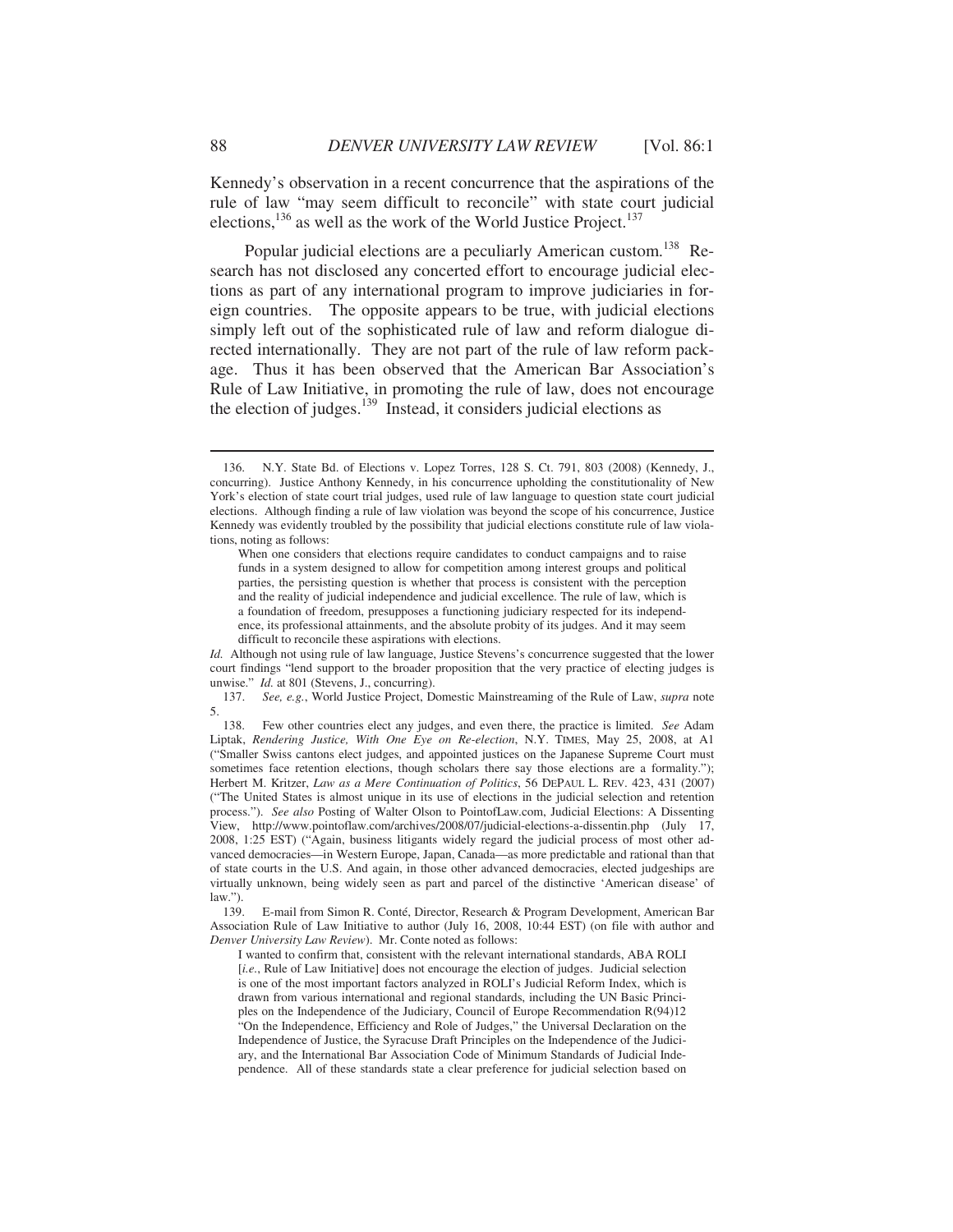$\overline{a}$ 

the method [of judicial selection] least likely to achieve [international] standards [of merit, including professional qualifications, integrity, and independence], due to the politicization of the election process, the conflict of interest arising from the need to fundraise and campaign, and the risk that judges looking ahead to reelection might be influenced by popular opinion.<sup>140</sup>

"To the rest of the world . . . American adherence to judicial elections is as incomprehensible as our rejection of the metric system."<sup>141</sup> Notably, "[t]he rest of the world . . . is stunned and amazed at what we do, and vaguely aghast. They think the idea that judges with absolutely no judge-specific educational training are running political campaigns is both insane and characteristically American."<sup>142</sup>

## *B. State Court Judicial Elections—An Overview of Concerns*

*Insofar as all state judicial offices are filled through the electoral process, every judicial officer in this state is subject to having to decide the merits of a case that involves a party or attorney who contributed to or supported, or, conversely, opposed his or her campaign for office.*<sup>143</sup>

merit, including professional qualifications, integrity, and independence. Electing judges is the method least likely to achieve those standards, due to the politicization of the election process, the conflict of interest arising from the need to fundraise and campaign, and the risk that judges looking ahead to reelection might be influenced by popular opinion.

 141. Liptak, *supra* note 138 (quoting Hans A. Linde, a former justice of the Oregon Supreme Court, at a 1988 symposium on judicial selection); *see also* e-mail from Donald Chisholm, then an employee of USAID, to author (Aug. 18, 2008, 16:22:38 EST) (on file with author and *Denver University Law Review*), stating as follows:

From 2004-2005, I was the Chief of Party for a USAID-financed Rule of Law project [in Peru]. One of the project's chief counterparts was . . . the Presiding Judge of the Anti-Terrorism Chamber. [The judge] was an extremely sophisticated counterpart who had traveled in the US as part of a Department of State-funded program and had good comparative knowledge about other legal systems . . . . We . . . delved into the subject of the election of state judges in the US. He found it surprising that a country that preached the doctrine of judicial independence in its work overseas would permit the election of state court judges by voters.

*See also* e-mail from Erik Jensen, Co-Director, Rule of Law Program, Stanford Law School to author (Sept. 5, 2008, 03:28 EST) (on file with author and *Denver University Law Review*) ("Even with all of [the] shortcomings . . . [of the international rule of law industry,] however, I am not aware of a single international rule of law project that has stooped to consider[] support for a system of judicial elections. The inherent distorting effects of such a selection process are so obvious that it does not pass the most minimal plausibility test.").

 142. Liptak, *supra* note 138 (quoting Mitchel Lasser, a law professor at Cornell Law School). Professor Lasser compared the American system of judicial selection to the "much more rigorous French model, in which aspiring judges are subjected to a battery of tests and years at a special school" where "'you have people who actually know what the hell they're doing . . . . They've spent years in school taking practical and theoretical courses on how to be a judge. These are professionals.'" *Id.*

 143. Caperton v. A.T. Massey Coal Co., No. 33350, 2008 WL 918444, at \*21 (W. Va. July 28, 2008), (Benjamin, Acting C.J., concurring) (refusing to recuse himself from the hearing of the case),

 <sup>140.</sup> *Id.*; *see also* Kleinfeld, *supra* note 10, at 31 ("The highly political process of judicial choice in the United States would never be permitted by reformers elsewhere."); *id.* at 53 ("Many legal professionals in the developing world know that the rule of law is a goal toward which even Western institutions are still evolving.").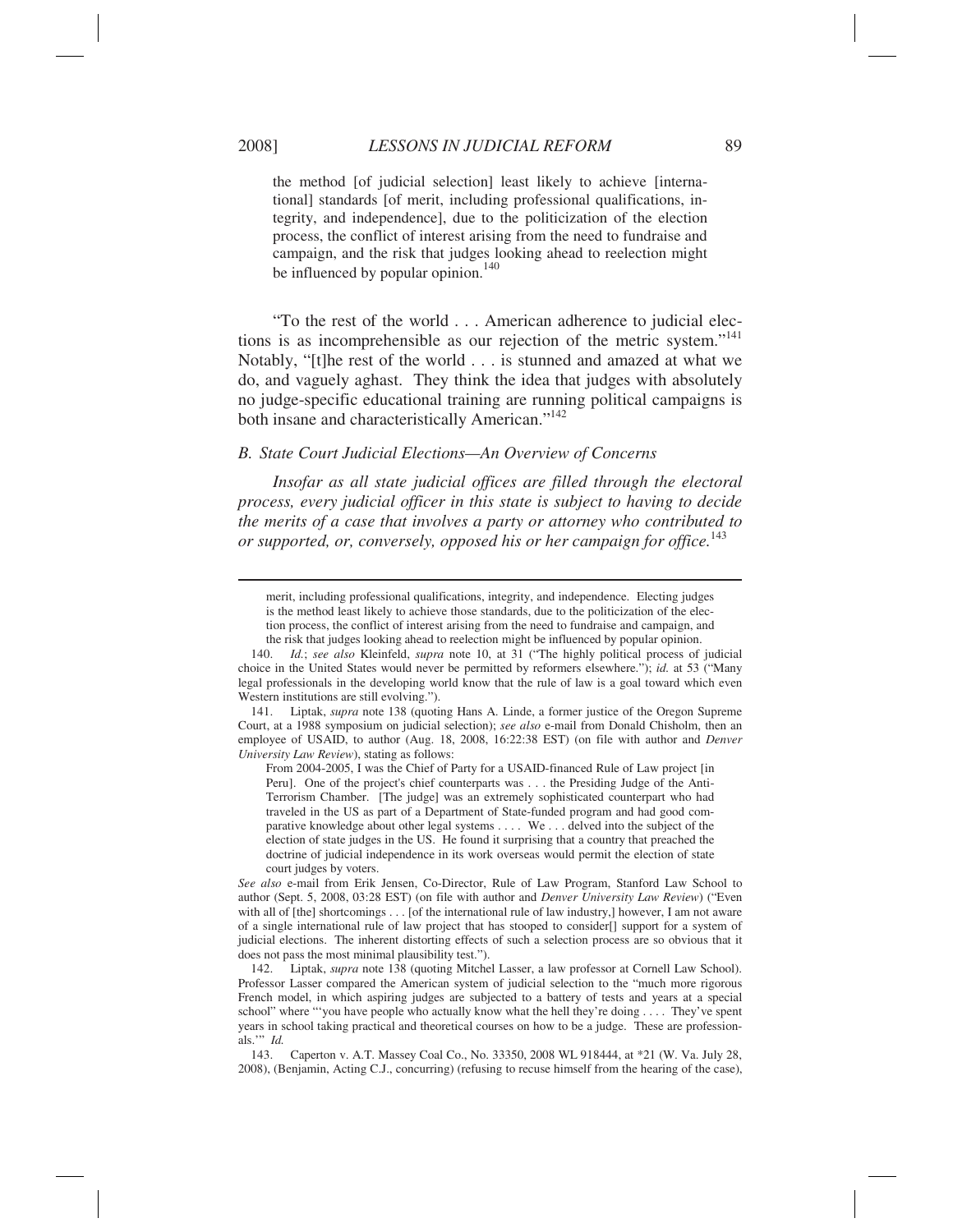#### \* \* \*

*Still another objection to the judicial elections has to do with how they are financed. They are usually financed, at least in the Midwest, by contributions from practicing lawyers. The result is the same kind of quasi-corruption that campaign financing generally produces. The people who contribute heavily are doing so, at least in part, in order either to obtain the kind of judge who will make their practice more successful or a judge who will be inclined to favor them out of gratitude or hope for future support. The combination of the financing and selection effects of judicial elections is very bad.*<sup>144</sup>

1. Is Justice For Sale? The Dangers of "Cash in the Courtroom"

No citation is required to establish that the sale or apparent sale of justice does not comply with the rule of law. But concerns arise short of sales or apparent sales. According to USAID, "[i]f a judiciary cannot be relied upon to decide cases impartially, according to the law, and not based on external pressures and influences, its role is distorted and public confidence in government is undermined."<sup>145</sup> The United Nations Basic Principles on the Independence of the Judiciary provide that judges must "decide matters before them impartially, on the basis of facts and in accordance with the law, without . . . improper influences, inducements, [or] pressures . . . direct or indirect, from any quarter or for any reason." $\overline{1}$ <sup>146</sup>

There is increasing alarm from Sandra Day O'Connor and other well-known reformers and reform organizations that our system of judicial elections creates precisely the scenario in which money and the need to be elected influence or appear to influence justice among elected state court judiciaries. That is, rather than there being a rule of law, there is

*cert. granted*, 77 U.S.L.W. 3051 (U.S. Nov. 14, 2008) (No. 08-22). *See* Marcia Coyle, *High Court Review Sought on Judicial Recusals*, NAT'L L.J. (Aug. 4, 2008), *available at* http://www.law.com/jsp/article.jsp?id=1202423489061 (discussing *Caperton* and describing petition for a writ of certiorari to the United States Supreme Court and background of contributions to judicial campaigns in the case). *See also* Editorial, *Too Generous*, N.Y. TIMES, Sept. 7, 2008 ("Situations like the Massey Energy case create an unmistakable impression that justice is for sale."); Editorial, *Tainted Justice*, N.Y. TIMES, Nov. 13, 2008, *available at* http://www.nytimes.com/2008/11/13/opinion/13thu3.html ("The justices would do a great deal to protect essential fairness by making clear that outsize campaign expenditures trigger a duty of recusal on the part of the beneficiaries."). On November 14, 2008, the United States Supreme Court granted certiorari and agreed to review the case. *See* Caperton v. A.T. Massey Coal Co., No. 33350, 2008 WL 918444 (W. Va. July 28, 2008), *cert. granted*, 77 U.S.L.W. 3051 (U.S. Nov. 14, 2008) (No. 08-22); Marcia Coyle, *Justices to hear recusal case of W.Va. high court judge*, NAT'L L.J. (Nov. 17, 2008), *available at* http://www.law.com/jsp/nlj/PubArticleNLJ.jsp?id=1202426044460 (free registration required).<br>144. Richard A. Posn

 <sup>144.</sup> Richard A. Posner, *Judicial Autonomy in a Political Environment*, 38 ARIZ. ST. L.J. 1, 6 (2006).

 <sup>145.</sup> USAID OFFICE OF DEMOCRACY AND GOVERNANCE, GUIDANCE FOR PROMOTING JUDICIAL INDEPENDENCE AND IMPARTIALITY 6 (Jan. 2002, revised ed.), *available at* http://www.usaid.gov/our\_work/democracy\_and\_governance/publications/pdfs/pnacm007.pdf.

 <sup>146.</sup> *Id.* at app. A para. 2.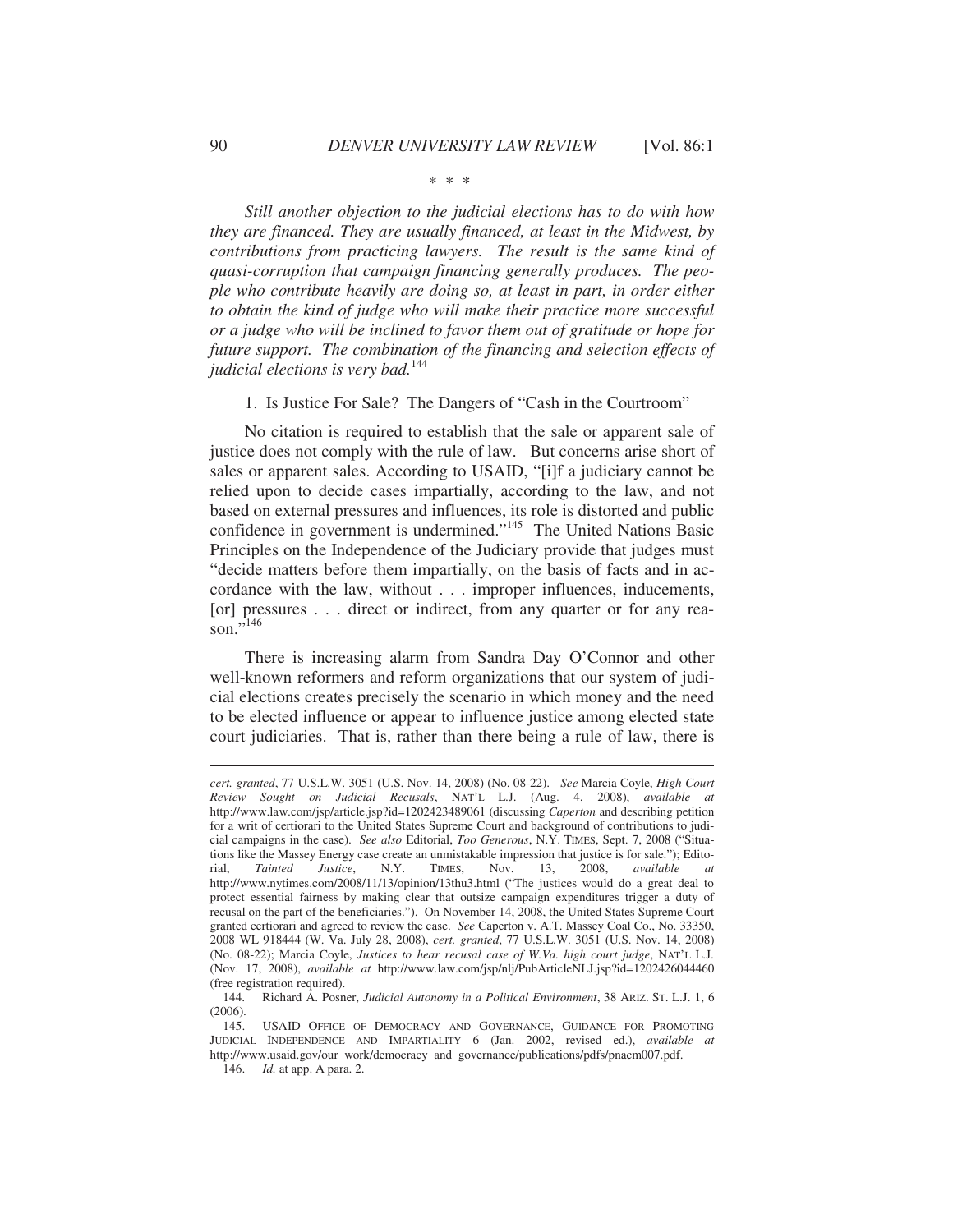$\overline{a}$ 

the rule of the campaign contributor, not to mention the local voter.<sup>147</sup> As Justice Stephen Breyer noted, judicial "independence means you decide according to the law and the facts. The law and the facts do not include deciding according to campaign contributions."148 That is the subject of this section.

Various groups (loosely called "special interests") have been extensively funding judicial election campaigns intended to seat judges committed explicitly or implicitly to favor their particular interest group or the group's objectives. These are not the only types of judicial elections, but they are the most notorious. Other types include elections where voters do not turn out to vote or do not know who the candidates are.<sup>149</sup> Alternatively, the candidates are hand-picked by political bosses or otherwise unopposed, with the results then provided to the voters for ratification.150

Seeking judges inclined to support one side or another in a dispute—whether that side is a business or an individual plaintiff—may be futile as well as damaging to the rule of law. This is self-evident if only one category of party is involved in the case. For example, the election of a "pro-business" judge has little meaning in the cases which are "business-against-business" and no individual is involved. Conversely, the election of a "pro-individual plaintiff" judge may be futile in cases where individuals are suing each other and no business is involved. In still other cases, both litigants may not be businesses or individuals, but instead one party may be the government.

 <sup>147.</sup> Gur-Arie & Wheeler, *supra* note 2, at 140. *See also id.* (providing the quote from Mira Gur-Arie and Russell Wheeler introducing this article); Upham, *supra* note 104, at 84 ("Most state judges are elected and serve for a term of years. . . . If they are not constantly aware of the effect of their important rulings on the electorate and their party's leaders, they will not be reelected, and they will cease to be judges.").

 <sup>148.</sup> *Frontline*: *Justice for Sale* (1999) (PBS television interview of Stephen Breyer & Anthony Kennedy), http://www.pbs.org/wgbh/pages/frontline/shows/justice/interviews/supremo.html.

 <sup>149.</sup> *See, e.g.*, Norman L. Greene, *Perspectives on Judicial Selection Reform: The Need to Develop a Model Appointive Selection Plan for Judges in Light of Experience*, 68 ALB. L. REV. 597, 601-02 (2005) ("Voters in New York, as elsewhere, generally do not even know who the candidates for judge are, and they often do not vote for judicial candidates at all."); s*ee also* Geyh, *supra* note 129, at 6 ("[A]s much as 80 percent of the electorate typically does not vote in judicial elections . . . . [A]s much as 80 percent of the public—including many who cast ballots in judicial elections—are unfamiliar with and unable to identify the judicial candidates.").

Given the number of arguments, it "would be impractical (not to mention tedious) to canvas[s]" all objections to judicial elections or rebuttals to those objections. David E. Pozen, *The Irony of Judicial Elections*, 108 COLUM. L. REV. 265, 293 (2008). *See also* Norman L. Greene, *Appointive Selection of Judges, Limited-Jurisdiction Courts with Non-Lawyer Judiciaries, and Judicial Independence*, 43 CT. REVIEW 80, 80-83 (2007) (describing problems of judicial elections and Fordham symposium on what makes a good appointive system)

 <sup>150.</sup> *See* Norman L. Greene, *What Makes A Good Appointive System for the Selection of State Court Judges: The Vision of the Symposium*, 34 FORDHAM URB. L.J. 35, 41-47 (2007) (discussing Second Circuit's decision in N.Y. State Bd. of Elections v. Lopez Torres, 462 F.3d 161 (2d Cir. 2006), *rev'd* 128 S.Ct. 791 (2008) and describing political-boss-controlled elections).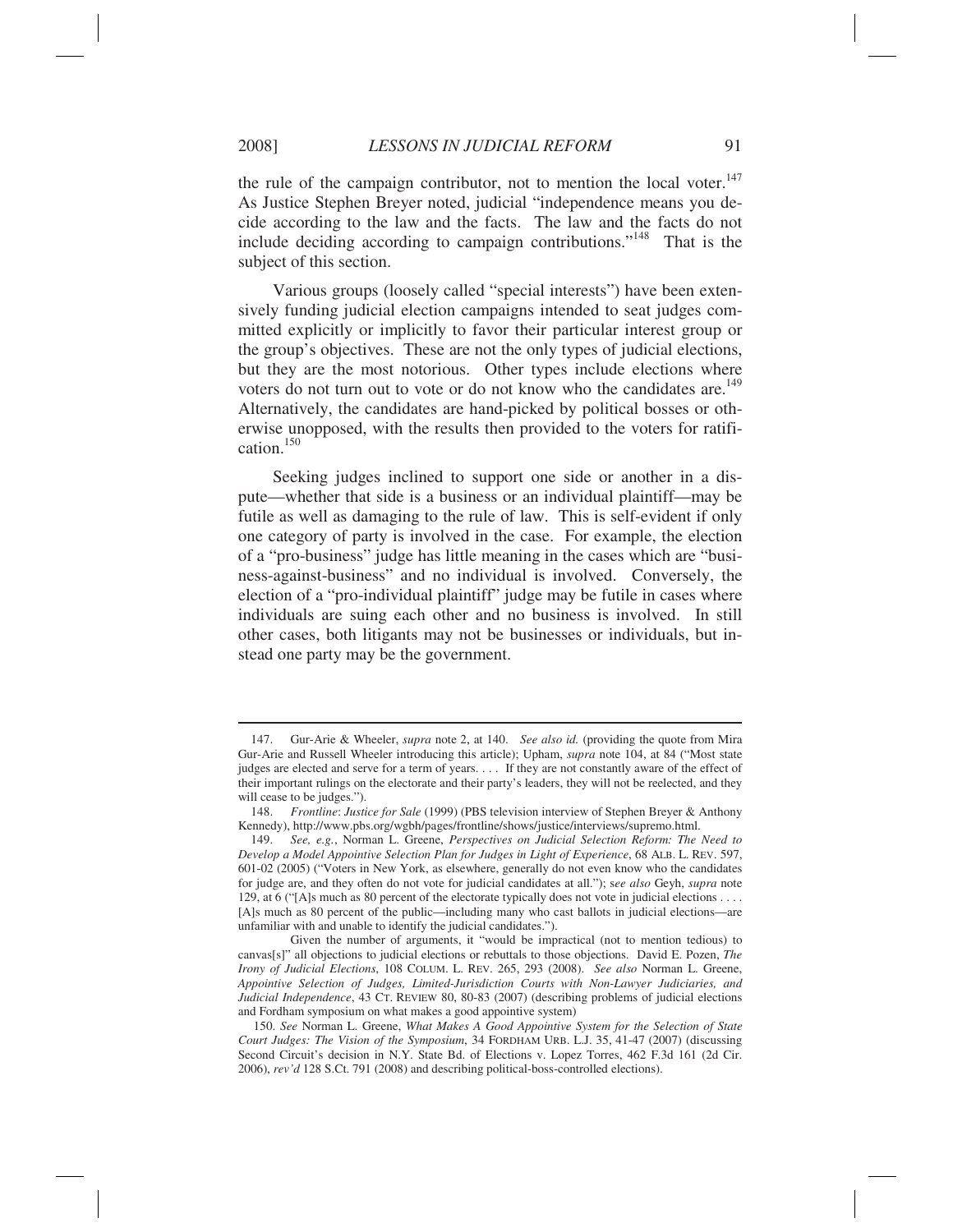In sum, fueling judicial races to elect a judge inclined to support one category of litigant as against another is not only damaging to the rule of law, but it is pointless in a number of circumstances.

To be fair, some special interest groups consider themselves victims of a system in which opposing groups are seeking to slant the judiciary and in order to prevent another interest group from obtaining a slanted judiciary, they are waging a "defensive" effort to obtain a judiciary with a different "slant."<sup>151</sup> Still others involved in judicial elections might believe that they are supporting candidates who are dedicated to classic principles of impartiality, independence, and accountability; however, if that is occurring, it is not making the news.

Judicial elections have drawn the negative attention of many commentators, including, most notably, former United States Supreme Court Justice Sandra Day O'Connor. According to Justice O'Connor, "[s]pecial interest appeals to emotion and policy preferences tempt voters to join efforts to control the decisions of judges.<sup> $152$ </sup> "No other nation in the world does that [*i.e.*, elects judges] . . . because they realize you're not going to get fair and impartial judges that way."<sup>153</sup> She added that "[w]hat worries me is the manner in which politically motivated interest groups are attempting to interfere with justice."154 Also, the spending of large campaign sums endangers the legitimacy that the public accords to court decisions, which has led Justice O'Connor to call for the elimination of judicial elections entirely:

When so much money goes into influencing the outcome of a judicial election, it is hard to have faith that we are selecting judges who are fair and impartial. If I could do one thing to solve this problem, it would be to convince the states that select judges through partisan elections—that is, when a Democrat and Republican run against one another—to switch to merit selection instead.<sup>155</sup>

<sup>151.</sup> *See* Joanne Albertsen & Malia Reddick, *Conference Considers Judicial Reform*, 92 JUDICATURE 80 (Sept.-Oct. 2008) (reporting on a conference on the judiciary featuring, among others, Justices Sandra Day O'Connor and Stephen Breyer at Fordham Law School on Apr. 8, 2008; a co-author of the JUDICATURE article, Malia Reddick, was a panelist at the conference; and the author of this article in the *Denver University Law Review* was the organizer of the conference). One panelist observed that the campaign contributions of businesses to judicial elections may be attempts at "fighting bias with bias." *Id.* at 82. Although that may explain the reason that certain businesses believe that they are contributing to judicial campaigns, that would not justify providing slanted information to the public on judicial candidates, let alone false information, if that were occurring. *Id.*

Sandra Day O'Connor, *Justice for Sale: How Special-Interest Money Threatens the Integrity of Our Courts*, WALL ST. J., Nov. 15, 2007, at A25.

 <sup>153.</sup> Liptak, *supra* note 138 (quoting Justice O'Connor at the conference on the judiciary at Fordham Law School on Apr. 8, 2008; the reporter, Adam Liptak, was a panelist at the conference, which, as noted above, the author of this article organized). *See also* Albertsen & Reddick, *supra* note 151.

 <sup>154.</sup> Sandra Day O'Connor, *How to Save Our Courts*, PARADE, Feb. 24, 2008, available at http://www.parade.com/articles/editions/2008/edition\_02-24-2008/Courts\_O\_Connor.

 <sup>155.</sup> *Id.*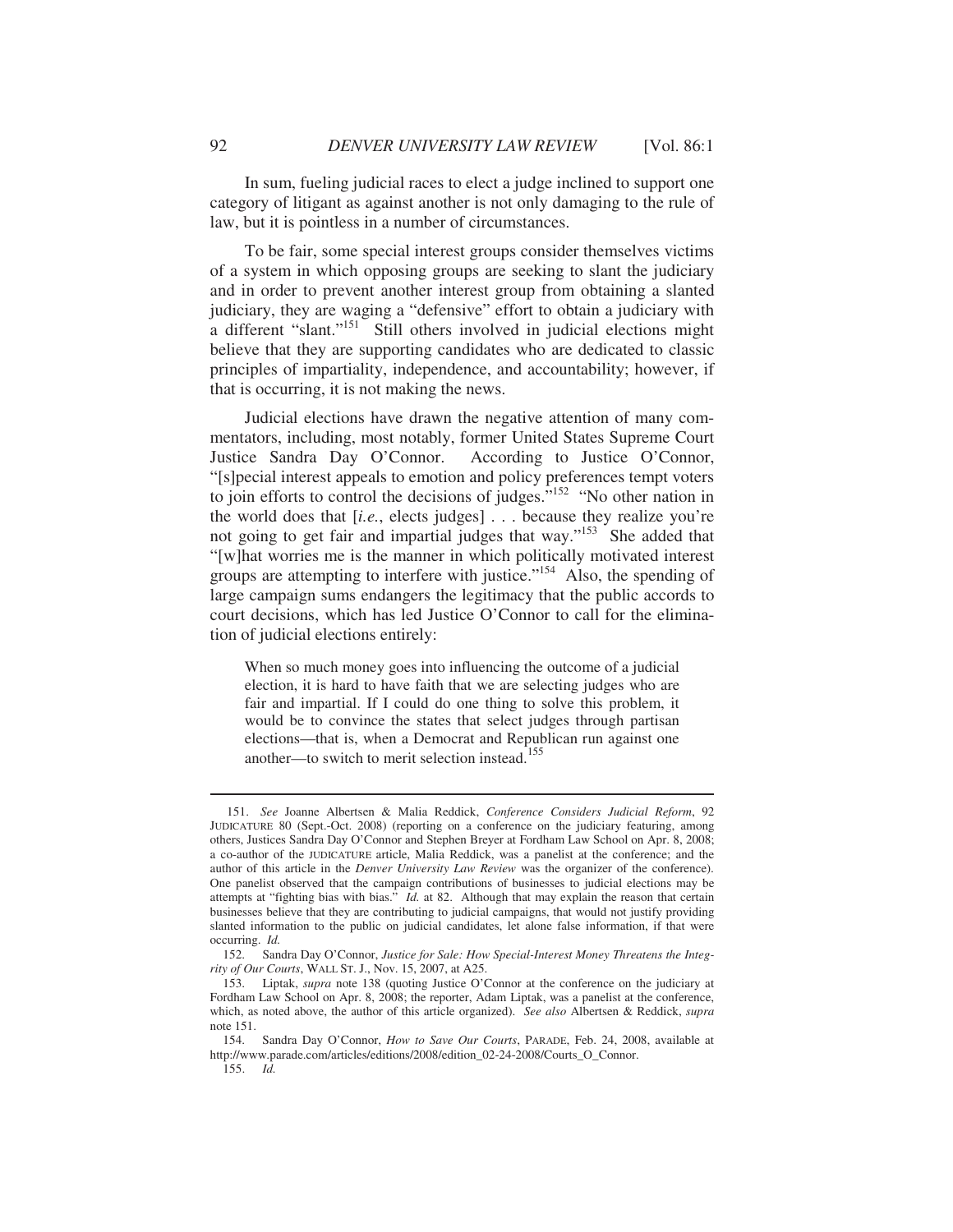As Justice O'Connor noted, "We put cash in the courtrooms, and it's just wrong."156 A New York Times editorial referred to the "escalating millions that special interests are pouring into state judicial elections in an effort to buy favorable rulings."<sup>157</sup> The Times added that "special" interests are finding that buying up judges likely to side with them in bigdollar cases is a good investment—the real-life grist for John Grisham's new fictional legal thriller, 'The Appeal.'"<sup>158</sup>

Cash distorts the intended purpose of the American judiciary namely, to decide cases on the law and the facts, not on who the parties are—and leads some to believe that justice is for sale. Justice O'Connor echoed her positions in the Wall Street Journal, singling out, among others, the State of Pennsylvania:

The final four candidates running for open seats on the Supreme Court of Pennsylvania raised more than \$5.4 million combined in 2007, shattering fund-raising records in Pennsylvania judicial elections.<sup>159</sup>

. . . Most of this money comes from special interest groups who believe that their contributions can help elect judges likely to rule in a manner favorable to their causes. As interest-group spending rises, public confidence in the judiciary declines. Nine out of 10 Pennsylvanians regard judicial fund raising as evidence that justice is for sale, and many judges agree. $160$ 

Whether bias is a fact or only an appearance, the appearances are not good. "Elections can be very expensive to win, and elected judges may well be viewed by the public as being beholden to their supporters."<sup>161</sup> The potential for bias was highlighted in a recent New York

 <sup>156.</sup> Dorothy Samuels, *The Selling of the Judiciary: Campaign Cash "in the Courtroom"*, N.Y. TIMES, Apr. 15, 2008, at A22. *See also* Roy A. Schotland, *Judicial elections in the United States: is corruption an issue?*, *in* TRANSPARENCY INTERNATIONAL, GLOBAL CORRUPTION REPORT 2007, *supra* note 10, at 26 ("[A]buse would occur if the judge's performance on the bench were affected by [campaign] contributions received, or hoped for.") (with the exception of Professor Schotland's brief article in the Report, the focus of the Global Corruption Report is international).

 <sup>157.</sup> Samuels, *supra* note 156.

 <sup>158.</sup> *Id. See also* O'Connor, *supra* note 152, at A25; John Grisham, THE APPEAL (Doubleday 2008).

 <sup>159.</sup> O'Connor, *supra* note 152.

 <sup>160.</sup> *Id.*

 <sup>161.</sup> J. Clifford Wallace, *An Essay on Independence of the Judiciary: Independence From What and Why*, 58 N.Y.U. ANN. SURV. AM. L. 241, 243 (2001). *See also id.* (comparing federal to state elected judiciary):

The method by which federal judges in the United States are selected, appointment by the President and confirmation by the Senate, is an attempt to free federal judges from the political pressures associated with elections. Elections can be very expensive to win, and elected judges may well be viewed by the public as being beholden to their supporters. The appointment and confirmation process, combined with the constitutional guarantee of tenure during good behavior and a salary that will not be decreased, is the Constitution's effort both to ensure the independence of the federal judiciary in the face of political pressures, and to assure the people that their disputes will be fairly settled by independent and unbiased arbiters.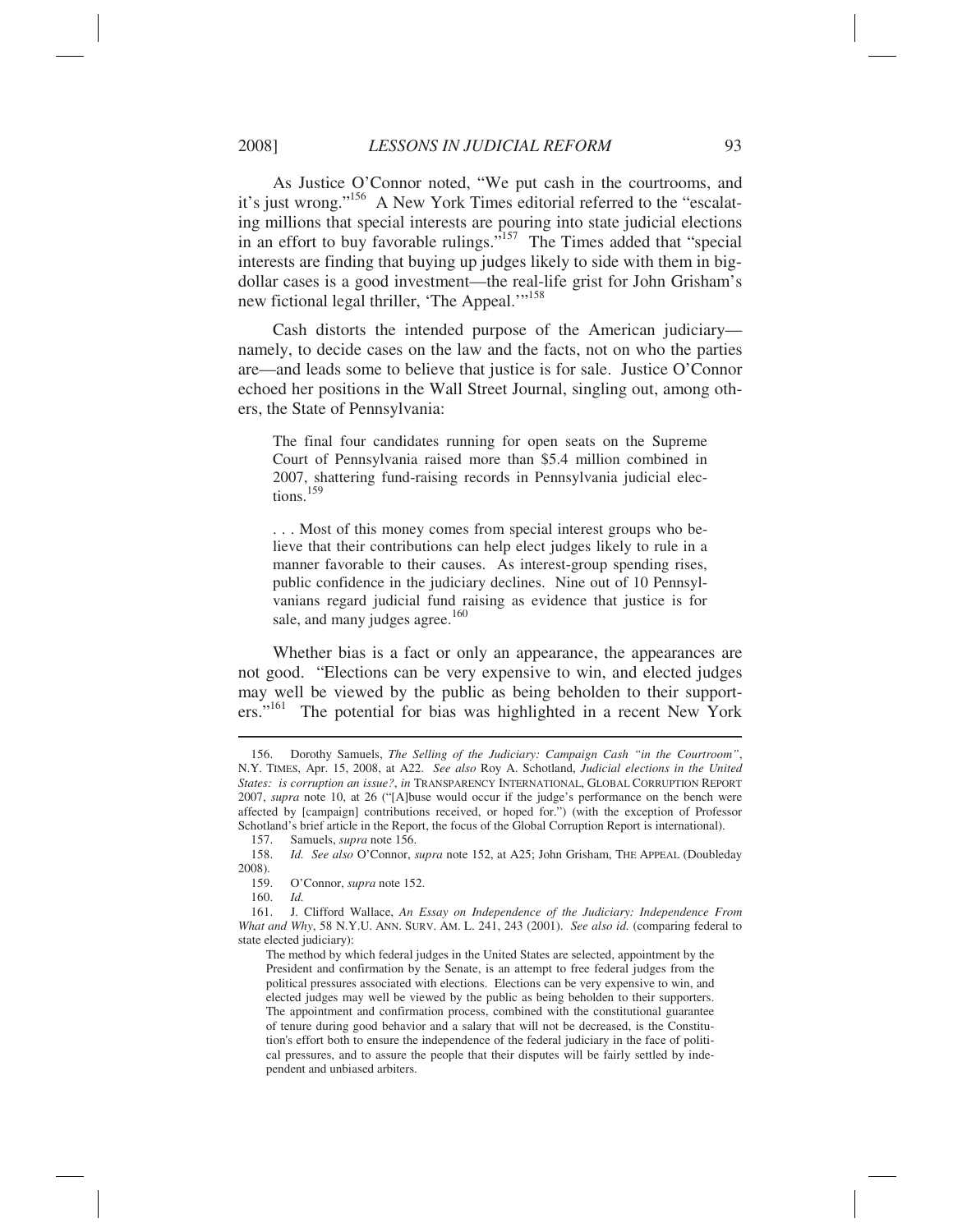Times study of the Ohio Supreme Court. In that study, the New York Times "found that [Ohio Supreme Court] justices routinely sat on cases after receiving campaign contributions from the parties involved or from groups that filed supporting briefs. On average, they voted in favor of contributors 70 percent of the time."<sup>162</sup>

Elections could hardly be advocated, much less exported, to another country. If judicial elections were occurring in foreign countries, some of the same international organizations mentioned above would undoubtedly be concerned enough to target the country for rule of law reform. The rule of law, however defined, encompasses impartial decision making. It is therefore unlikely that any credible institution could validly advocate in foreign nations a system that not only requires the raising and expenditure of substantial sums, but which leads the public to believe that courts are deciding in favor of their campaign contributors, let alone local voters. Instead of encouraging foreign investment in a particular country, this is the sort of enterprise that would cause contracting parties to doubt that their bargains would be respected, especially the party which (or who) did not contribute to the campaign, did not vote locally, or even worse, contributed to the judge's opponent.

A Nigerian commentator grasped this point exactly in rejecting judicial elections for Nigeria on the grounds that elections fail sufficiently to promote the concept of judicial independence as he defined it:

Those appointed to the bench because of their learning in law, their experience at the bar and their moral character are likely to support and defend the independence of the judiciary. . . . Accordingly, it is not desirable that judges should be elected by the people, especially where, in the absence of mutual tolerance, the constituent groups have widely divergent, conflicting and irreconcilable interests.<sup>163</sup>

The commentator told an anecdote about how a Louisiana Supreme Court judge refused to meet him during his visit to New Orleans because of a prejudiced electorate. The author noted that the judge informed him that "such a meeting [with the Nigerian] would be odious to the electorate, making his future election difficult."164

The Nigerian article may be dated in terms of its racial references, and the author was a Senior Lecturer at the University of Nigeria at the time it was written and perhaps not steeped in the tradition of American judicial elections. Nor is this article cited to suggest that Nigeria or any other developing nation enjoys a superior judicial selection system to the  $\overline{a}$ 

 <sup>162.</sup> Adam Liptak & Janet Roberts, *Campaign Cash Mirrors a High Court's Rulings*, N.Y. TIMES, Oct. 1, 2006 at A1. *See also* Liptak, *supra* note 138; Geyh, *supra* note 129, at 6 ("80 percent or more of the public perceives that when a judge is obligated to raise the monies needed to win election or re-election, she is influenced by the campaign contributions she receives.").

 <sup>163.</sup> D.L.O. Ewelukwa, *The Independence of the Judiciary*, 14 NIGERIAN BAR J. 38, 48 (1977). 164. *Id.* at 48 n.25.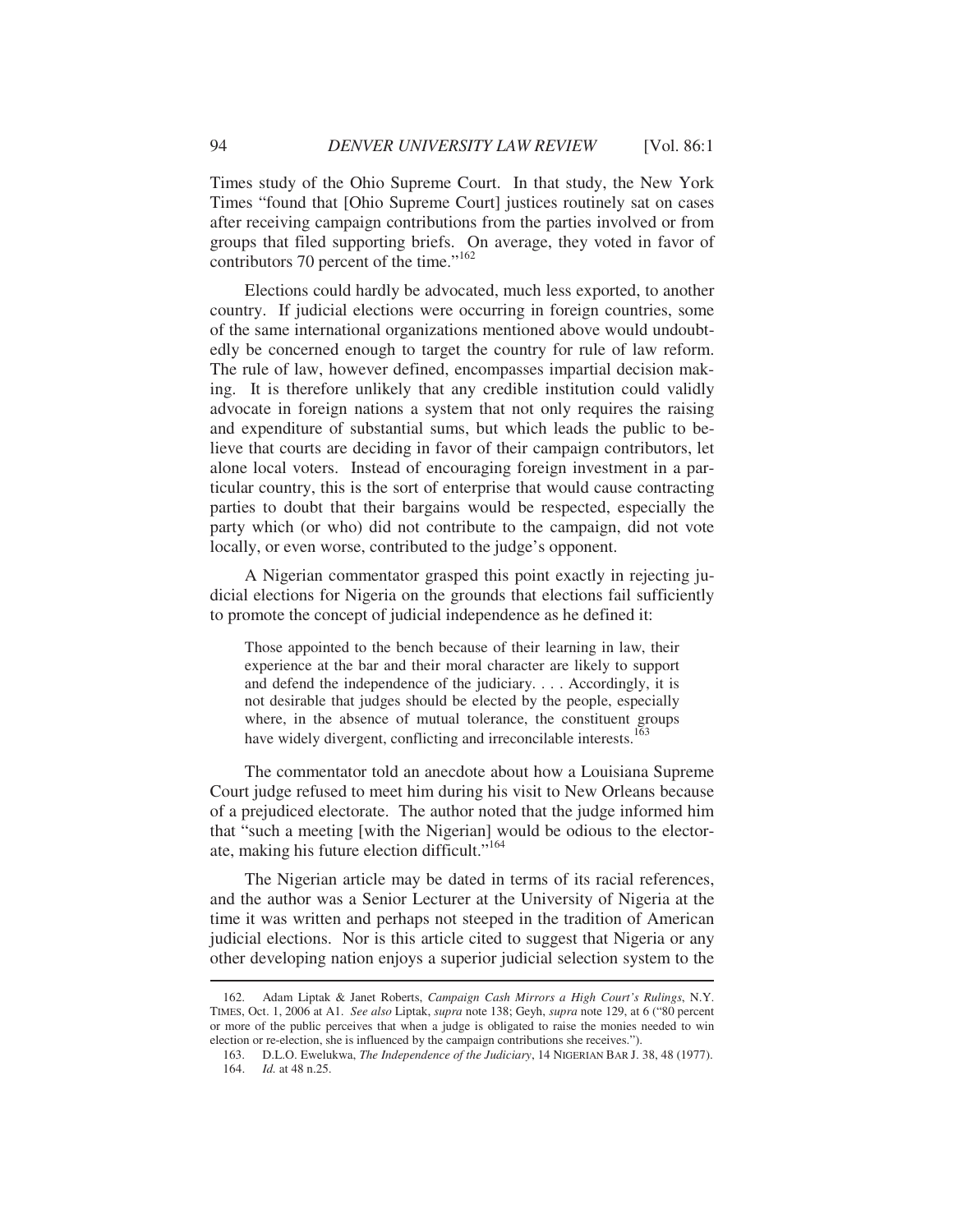United States. Indeed, one may readily conjure up worse selection systems, such as one that makes a judge's job virtually dependent on another branch of government so that the judge could be effectively told what to decide at the risk of losing her job.<sup>165</sup> Examples of this even appear in United States history.166 But the Nigerian article recognizes the same problems with judges pandering to the voters that other modern American commentators, including Justice O'Connor, have recognized. The comments in the article are especially significant since they preceded the recent escalation of the costs of such elections, which may make judicial candidates even more beholden to campaign contributors and less likely to risk offending them.

Exportation of American judicial elections to foreign nations is a fantasy. But the scenario is interesting to contemplate. It would undoubtedly result in different elections, consistent with local traditions and means. For example, in some nations, it is difficult to imagine major media campaigns. The types of campaign promises would undoubtedly differ in light of local conditions; the candidates might be subject to different canons of ethics governing what they could say (if anything); campaigning itself might be different as would be voter education (if any); and millions of dollars might not be spent on campaigns, although in relative terms the cost might still be expensive. Also, in some places, recruitment of candidates might be difficult, since being a judge might neither be well paid nor desirable; and it might also be dangerous.

The United States has some institutional counterweights and traditions, which some other nations might lack, that would reduce the chance that an elected judiciary fully subject to the negative incentives to pander, may veer off course.<sup>167</sup> (Conversely, the United States may lack

 <sup>165.</sup> A modern example of this appears in Justice Stephen Breyer's description of "telephone justice" in which Russian party bosses told the judges how to decide their cases:

I mean, years ago, we heard Russian judges—I did once at a conference—and they were talking about what's called "telephone justice." And telephone justice is where the party boss calls you up on the telephone and tells you how to decide the case. So they said, Well, don't you have that in the United States? Now, really don't you? So I said, No. And I looked around and I said, Well I know you're thinking that even if we did, I would say no. They said, That's right. And I said, Well how can I explain it? It's just that no one in the United States wants that kind of system and it would be outrageous and beyond belief that someone would call up on the phone.

*Frontline*, *supra* note 148.

 <sup>166.</sup> For example, "in the years immediately following the Revolution," state courts were placed "very much under the thumb of state legislatures." F. Andrew Hanssen, *Learning about Judicial Independence: Institutional Change in the State Courts*, 33 J. LEGAL STUD. 431, 441 (2004). Thus in Rhode Island, judges who "nullified a legislative act were called before the legislature to explain themselves and were replaced by the legislature when their terms expired the following year." *Id.* "The substantial powers exercised by state legislatures over courts were largely the result of two factors: the lack of a clearly distinct judicial role and an ingrained distrust of colonial judges." *Id.* at 443.

 <sup>167.</sup> For a discussion from an economist's standpoint of the workings of "negative incentives" on judges see F. Andrew Hanssen, *The Political Economy of Judicial Selection: Theory and Evidence*, 9 KAN. J.L. & PUB. POL'Y 413, 413-24 (2000). *See, e.g.*, *id.* at 418 ("Are there groups today that judges might be a little leery about displeasing? It depends on the institutional structure, and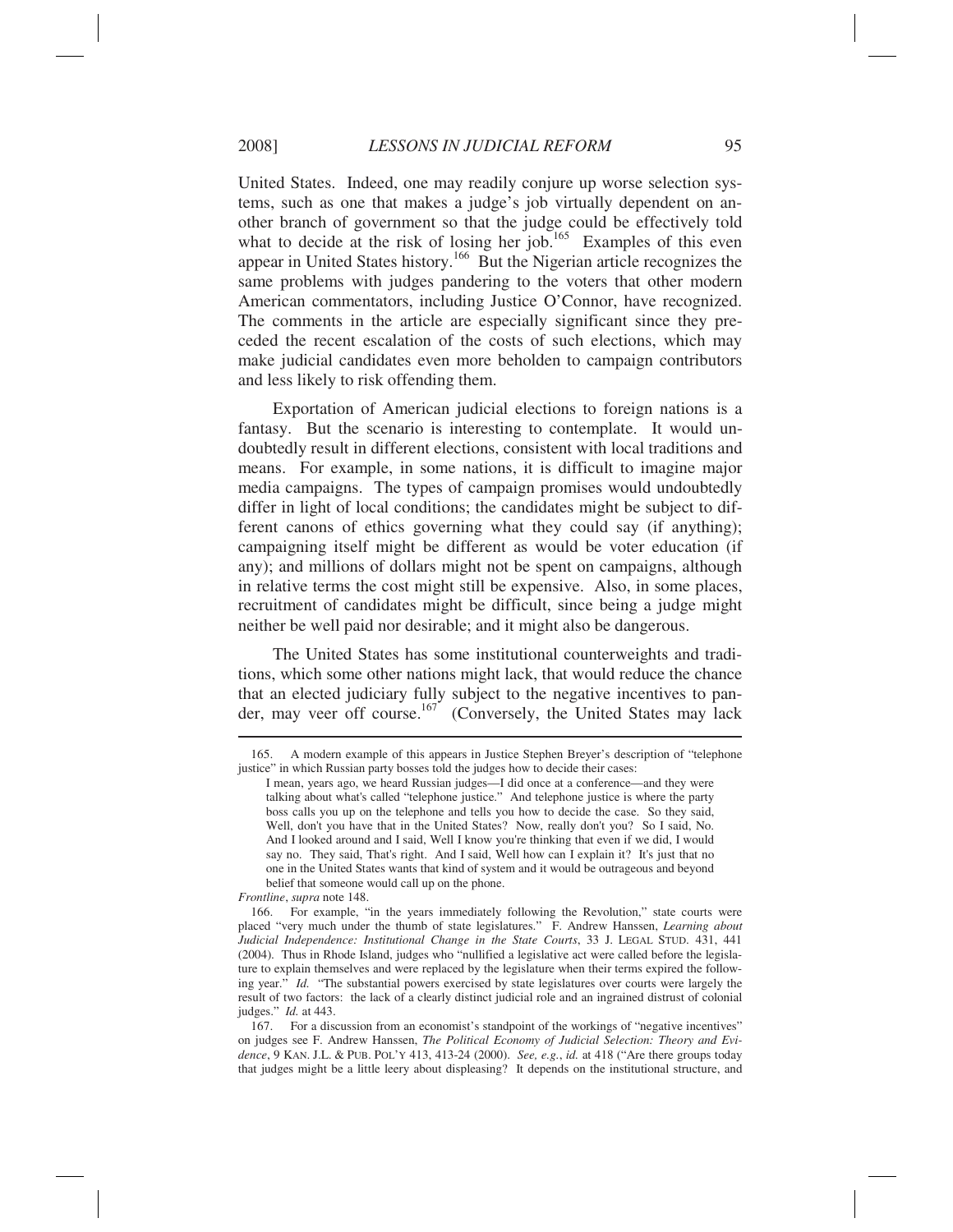some of the counterweights that other developing countries might have to substitute for an adequate judicial system, such as a well-developed body of informal law.)<sup>168</sup> For instance, appointed courts, such as federal courts,<sup>169</sup> are available for some cases, as well as alternative dispute resolution. In still others, choice of forum clauses may allow parties to select particular states for dispute resolution.<sup>170</sup> To observe that elected judiciaries are sometimes avoidable, however, is hardly to compliment the system that produces them.

Moreover, in some states, such as Indiana and New York, only some or all lower court judges are elected, with appellate judges appointed, which permits correction, if necessary, by an appointed judiciary.<sup>171</sup> The opportunity for appellate correction should not be overstated.

 169. Andrew J. Art, *Sometimes It's OK to Just Go Ahead and Make A Federal Case Out Of It*, COLUMBUS BUS. FIRST (Aug. 24, 2007), *available at* http://www.cwslaw.com/CmsData/Site /ModuleNews/SDM%20federal% 20case%20reprint.pdf (Ohio article observing that reason for bringing cases to federal court includes the perceptions that "the system of electing state court judges can give rise to the appearance of partiality, particularly when the defendant is from out of state" and "that federal judges are less susceptible to local economic or political pressures."; note that state judges are elected in Ohio). Certain state court decisions are also reviewable in federal court on due process grounds. *See e.g.*, State Farm Mutual Ins. Co. v Campbell, 538 U.S. 408 (2003) (review of punitive damages decision under the due process clause).

 170. Alternative dispute resolution, such as arbitration, which is essentially consensual, would have limited applicability in tort cases.

 The use of alternate dispute resolution is, of course, not limited to domestic controversies. International arbitration tribunals may also provide a method for limiting the negative impact of certain foreign country court decisions. *See* Michael Trebilcock and Jing Leng, *The Role of Formal Contract Law and Enforcement in Economic Development*, 92 VA. L. REV. 1517, 1541 (2006) ("In contemporary international trade, three non-state institutions of contract enforcement are utilized extensively to mitigate contracting problems arising from cross-border transactions" including "international commercial arbitration. . . . International commercial arbitration has emerged over the past two decades as a common mechanism for settling trade and investment disputes among private parties in different countries."). *But see id.* at 1541 (2006) (referring to "some persistent forms of contractual uncertainty relating to the limits of the enforceability of international arbitration awards within national borders.").

 171. *See* American Judicature Society, *Judicial Selection in the States: Indiana*, http://www.judicialselection.us/judicial\_selection/index.cfm?state=IN (last visited Oct. 17, 2008);<br>American Judicature Society, *Judicial Selection in the States: New York*, American Judicature Society, *Judicial Selection in the States: New York*, http://www.judicialselection.us/judicial\_selection/index.cfm?state=NY (last visited Oct. 17, 2008). The preferred method is commission-based appointment, and variations exist even among those systems. For model provisions for such a system, see generally Norman L. Greene, *The Judicial Independence Through Fair Appointments Act*, 34 FORDHAM URB. L.J. 13 (2007). The American Judicature Society has recently published some of its own model provisions for judicial selection.

whether that structure gives particular groups the means to affect a judge's career."). *See also id.* at 417:

<sup>[</sup>S]uppose that we are back in the days of King George II and that you are the colonial judge. You serve at his pleasure, and here is how the system works: You render decisions that he likes, you get a big house, a nice fancy carriage with fancy horses, a lot of servants to wait on you. If you render a decision he doesn't like, he cuts your head off. So that is the institutional structure: good decision, nice house and carriage; bad decision, no head.

 <sup>168.</sup> *See, e.g.*, Messick, *Judicial Reform and Economic Development*, *supra* note 10, at 129. As noted previously, informal legal structures, such as reputation based systems, even if otherwise adequate, might be inadequate for a number of transactions or the disputes arising from them, including larger and more complex transactions. *See* Jensen, *Justice and the Rule of Law*, *supra* note 114, at 121; DAM, *supra* note 62, at 125.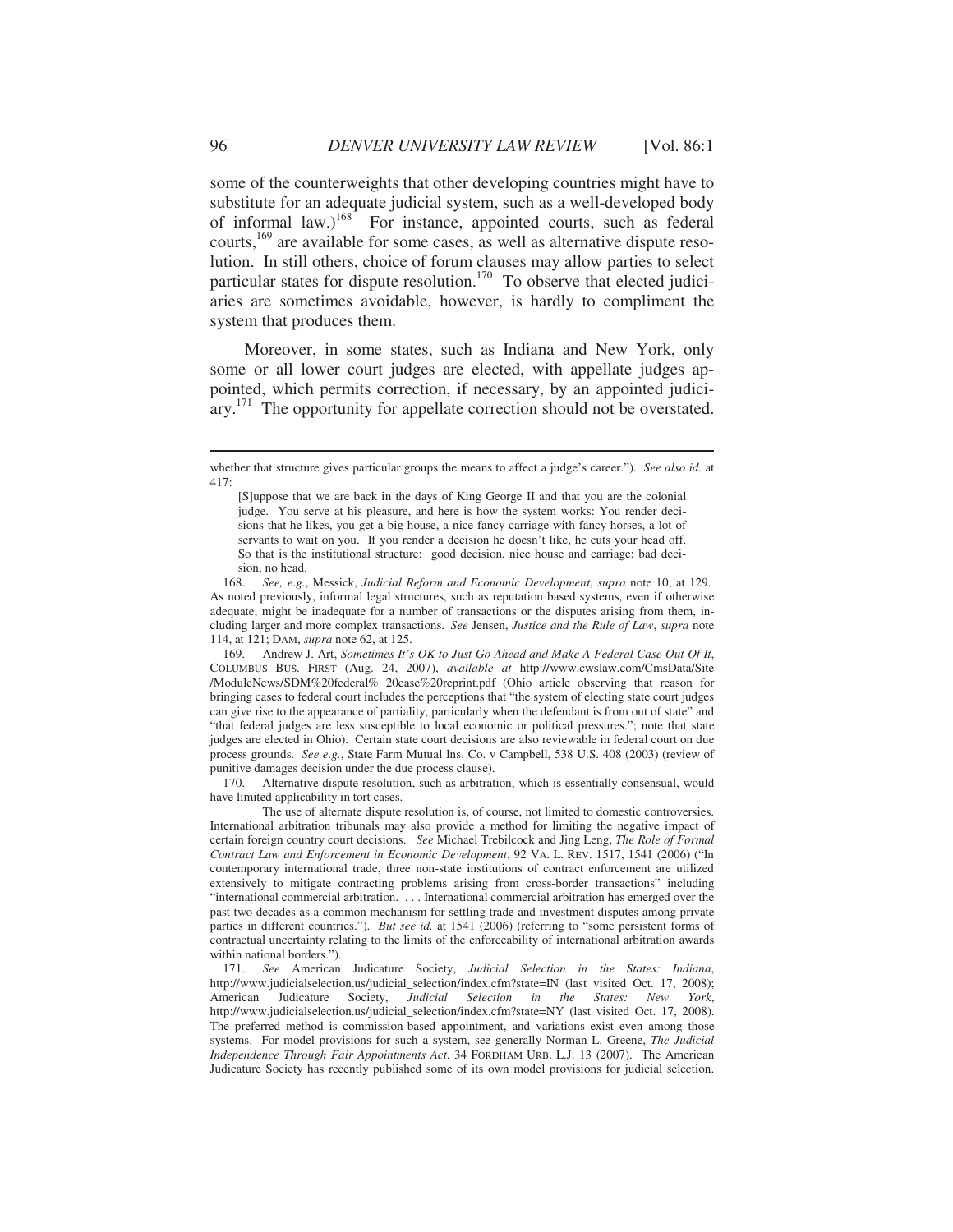For example, in some states, including New York, the highest court is a certiorari court, with no automatic right to appeal to that court in most cases. Furthermore, not every question is reviewable by appellate courts de novo, and deference in various situations is typically given to certain trial court decisions. Finally, in order to prevent enforcement of lower court judgments pending appeal, a monetary judgment often must be bonded; and appeals may be otherwise expensive.<sup>172</sup>

Much is to be said for getting a fair and impartial decision in the first instance; and the question remains why any state judicial system should rely on counterweights, rather than have a good system at the outset.<sup>173</sup>

2. The "Other Problems": Lack of Screening and Voter Knowledge of Candidates and Participation in Judicial Elections

Judicial competence has been made part of the rule of law dialogue by the World Justice Project;<sup>174</sup> and Justice Anthony Kennedy would add a "functioning judiciary respected for its independence, *its professional attainments*," $\frac{175}{3}$  as well as "neutrality," to that dialogue.<sup>176</sup> The concern about elections is not only a concern about judges and candidates pandering to the electorate or campaign contributors, or retaliation against opponents. Judicial elections are not the most effective way to secure highly qualified judges, and such a judiciary is essential to fair adjudication:

*See* AMERICAN JUDICATURE SOCIETY, MODEL JUDICIAL SELECTION PROVISIONS (2008 REVISION), http://www.judicialselection .us/uploads/documents/MJSP\_ptr\_3962CC5301809.pdf.<br>172. The damage caused by unfair justice in the United States may also be so

The damage caused by unfair justice in the United States may also be softened in some respects by the availability of insurance to bear or share the costs in some cases. But not every risk is insurable, covered by insurance, or within policy limits; and although the insured may have some of its losses covered by insurance, that coverage does not prevent the harm from falling upon the insurance companies themselves. Thus insurance shifts the risk of substantial loss from one company to another, but loss is still present. Insurance companies may also attempt to recoup some of their losses from the insured and perhaps others through imposing higher future insurance premiums and to spread the risk of loss to other companies through reinsurance.

 <sup>173.</sup> The lack of restriction on judicial campaign speech as a result of the Supreme Court's decision in Republican Party of Minn. v. White, 536 U.S. 765, 786 (2002), and subsequent cases also threatens a loss (or at least perception of loss) of judicial impartiality. Under the rulings of these cases, judicial candidates may now announce their personal views on certain legal and political issues, and within limits, may solicit funds for their campaigns.

 <sup>174.</sup> *See* World Justice Project, *supra* note 41 (providing the World Justice Project's definition of the Rule of Law).

 <sup>175.</sup> N.Y. State Bd. of Elections v. Lopez Torres, 128 S.Ct. 791, 803 (2008) (Kennedy, J., concurring) (emphasis added).

 <sup>176.</sup> *Frontline*, *supra* note 148. As Justice Kennedy noted:

We have certain constitutional principles that extend over time. Judges must be neutral in order to protect those principles. . . . There's a rule of law, [and it is in] three parts. One: the government is bound by the law. Two: all people are treated equally. And three: there are certain enduring human rights that must be protected. There must be both the perception and the reality that in defending these values, the judge is not affected by improper influences or improper restraints. That's neutrality.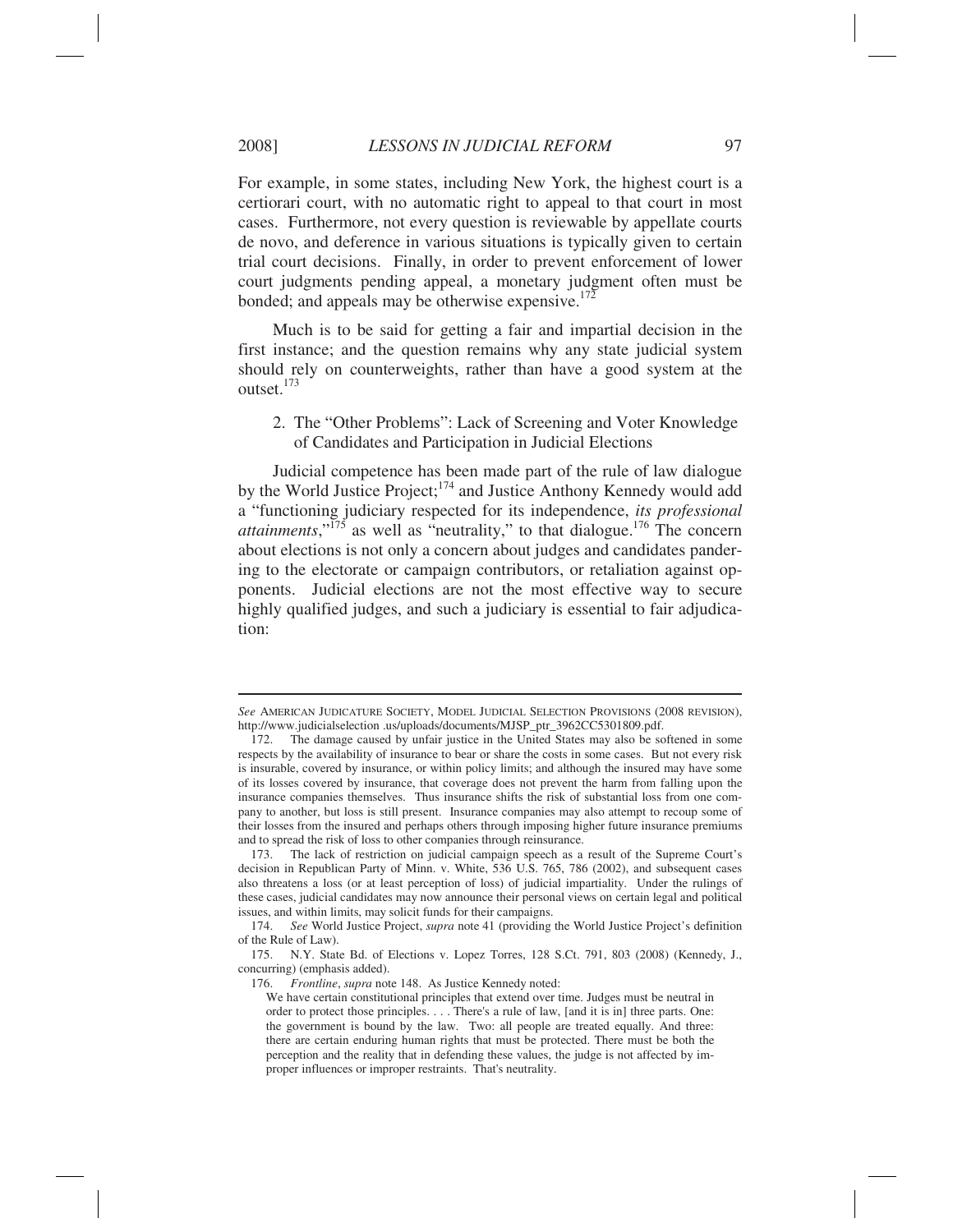Most of what courts do is opaque to people who are not lawyers. It is completely unrealistic to think that the average voter will ever know enough about judicial performance to be able to evaluate judicial candidates intelligently. That is a decisive objection to Arizona or any other state deciding to elect judges. In states like Wisconsin and Indiana in my circuit, states that have partisan elections of state supreme court justices, the system is putting an unfair burden on the voter of trying to figure out which candidates would be good judges.<sup>177</sup>

If judges are to be selected with the "utmost care," elections are the wrong way to select them.<sup>178</sup> This is not the same as saying elected judges are more qualified than appointed judges or vice versa. The question is which method used to select judges is better designed to focus on the judge's qualifications. For example, judicial candidates for elections need not undergo mandatory screening<sup>179</sup> or evaluation to run for election; and the only qualifications for office are that they have a law degree, have a specified amount of time in practice (if required), and be elected. These "qualifications" alone are insufficient. A judge requires legal knowledge and ability, including the capability to understand and apply the complexity of the law, a good judicial temperament, and rule of law values.<sup>180</sup> Litigants spend substantial sums in preparing their cases and rely on the courts properly to evaluate and understand their arguments and experts. But legal ability and temperament are rarely meaningfully discussed in an election campaign. The voters are generally unaware of the specific judicial qualifications of the judicial aspirant $1^{81}$ 

 $\overline{a}$ 

180. *See* TAMANAHA, *supra* note 29, at 125:

[J]udges must be selected with the utmost care, not just focusing on their legal knowledge and acumen, but with at least as much attention to their commitment to fidelity to the law (not inclined to manipulate the law's latent indeterminacy), to their willingness to defer to the proper authority for the making of law (accept legislative decisions even when the judge disagrees), to their social background (to insure that judges are not unrepresentative of the community), to their qualities of honesty and integrity (to remain unbiased and not succumb to corruption), to their good temper and reasonable demeanor (to insure civility), and to their demonstrated capacity for wisdom.

 181. The voters may know the judge's educational background and years of judicial or related experience. But these factors may or may not relate to the judge's legal skills or temperament which may be better identified through a screening process which reviews the judge's performance in detail. This process, most commonly used in connection with retention elections in appointive systems, such as in Colorado, is known as judicial performance review or evaluation. In Colorado, judges are initially appointed to the bench through a commission-based system; the only judicial election is a retention election for a judge whose term is expiring; and in that election, judges are unopposed. *See, e.g.*, INST. FOR THE ADVANCEMENT OF THE AM. LEGAL SYS., SHARED EXPECTATIONS: JUDICIAL ACCOUNTABILITY IN CONTEXT (2006), http://www.du.edu/legalinstitute/ publications2006.html (last visited Oct. 6, 2008) (considering various types of judicial performance

<sup>177.</sup> Posner, *supra* note 144, at 5.<br>178. See TAMANAHA, *supra* note

See TAMANAHA, *supra* note 29, at 125.

 <sup>179.</sup> New York has a limited amount of bar association screening, political party screening and certain other voluntary screening known as Part 150 commissions. *See generally* 22 Rules of the Chief Administrative Judge, Part 150, Independent Judicial Elections Qualification Commissions, *available at* http://www.nycourts.gov/rules /chiefadmin/150.shtml (last visited Nov. 10, 2008). None of these screening procedures is mandatory or required to enable one to run for a judgeship, and an unfavorable rating does not preclude election.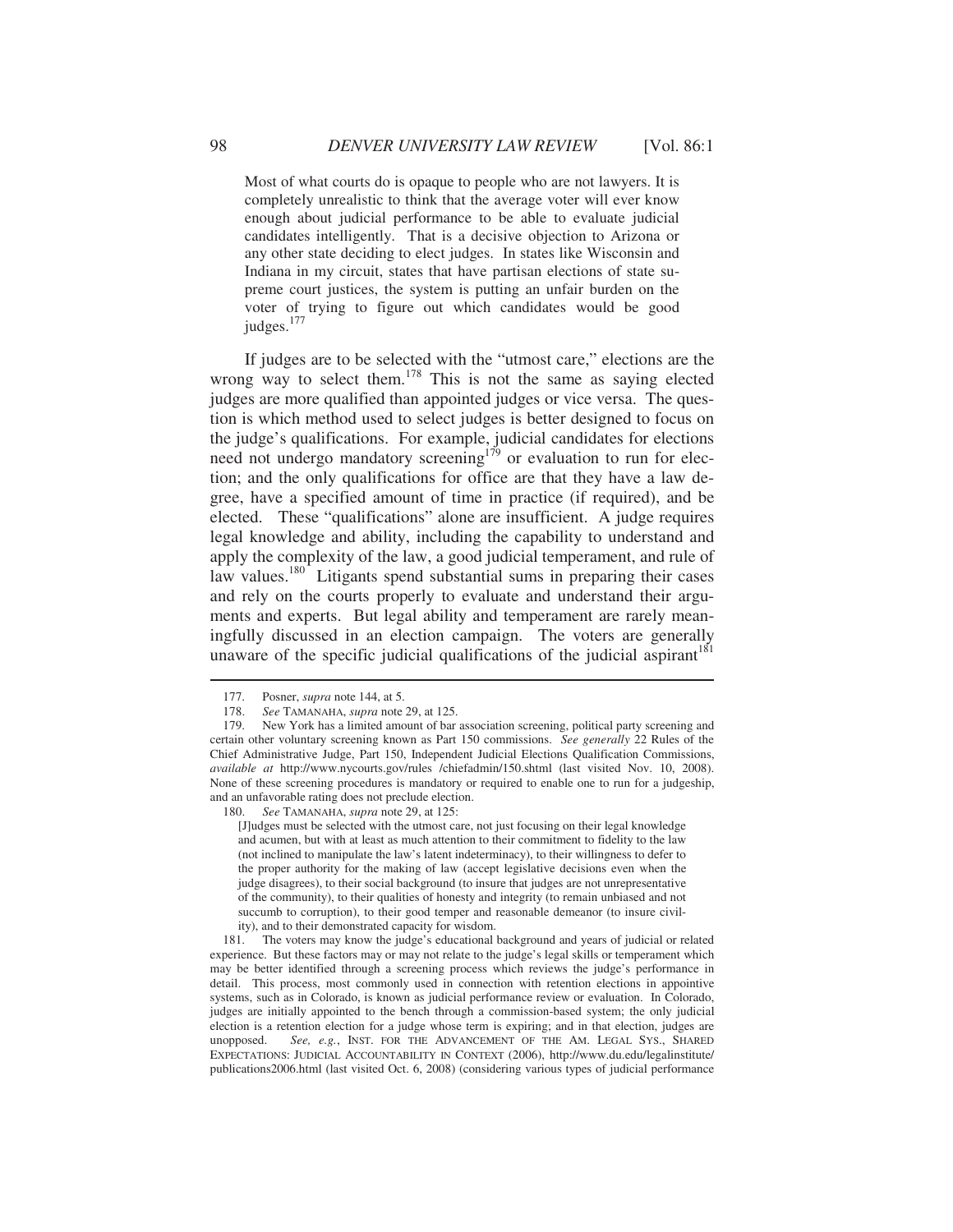and as previously noted, what judges do is generally "opaque" to the public.<sup>182</sup> Moreover, American judges do not receive pre-judicial education before ascending to the bench, and they either learn on the job or through post-selection judicial education programs.<sup>183</sup>

Electing judges "means that people whom society wants to be exercising a professional judgment, have to engage in a popularity contest instead, and the most popular are unlikely to be the most professional."184 Voters typically do not know enough about a judge's performance to decide:

[I]f only a few people can identify the [judicial] candidates, and only a few people vote, can elections really hold judges accountable in any meaningful way? . . . [H]ow are voters supposed to assess the professional competence of judges? It is one thing to expect voters with no training in the law to decide whether the policies favored by legislators and governors (who may not be lawyers themselves) coincide with their own, and quite another to expect them to decide whether the rulings of judges coincide with the law.<sup>185</sup>

Among other things, voters may be generally unable to assess a judge's technical skills, including the judge's mastery of the rules of evidence and the judge's ability to understand complex issues of substantive law.<sup>186</sup> Lacking useful information about judicial candidates, voters sometimes vote "blind" based on cues having nothing to do with judicial quality or perhaps upon the basis of the last political sign or other political advertisement (regardless of its accuracy) that they observed; many do not vote at all.<sup>187</sup> "Without accurate and relevant knowledge about

 $\overline{a}$ 

 The problem of voters voting on the basis of false or deceptive political advertising in judicial campaigns is a matter of concern. One notable example of such advertising was in the 2008 election campaign between Gableman and Butler for the Wisconsin Supreme Court. See Adam Liptak, *supra* note 138, observing the following about the campaign:

The vote came after a bitter \$5 million campaign in which a small-town trial judge [Gableman] with thin credentials ran a television advertisement falsely suggesting that the

review, including reports on particular judges made available to the public before retention elections as voter education).

 <sup>182.</sup> Posner, *supra* note 144, at 5.

 <sup>183.</sup> *See* Gur-Arie & Wheeler, *supra* note 2, at 137; Marc T. Amy, *Judiciary School: A Proposal for a Pre-Judicial L.L.M. Degree*, 52 J. LEGAL EDUC. 130, 134 (2002) (recommending prejudicial education for U.S. judges).

 <sup>184.</sup> Posner, *supra* note 144, at 6.

 <sup>185.</sup> Geyh, *supra* note 129, at 7.

 <sup>186.</sup> Jeffrey W. Stempel, *Malignant Democracy: Core Fallacies Underlying Election of the Judiciary*, 4 NEV. L.J. 35, 44-45 (2003).

 <sup>187.</sup> *Id.* at 51. *See also* Sarah Elizabeth Saucedo, *Majority Rules Except in New Mexico: Constitutional and Policy Concerns Raised by New Mexico's Supermajority Requirement for Judicial Retention*, 86 B.U. L. REV. 173, 217 (2006) (noting that in retention elections, most voters abstain or "vote blind" because they have to make a "decision on which they have no basis for judgment" (quoting Robert C. Luskin et al., *How Minority Judges Fare in Retention Elections*, 77 JUDICATURE 316, 318-19 (1994)); Karlan, *supra* note 3, at 1046 ("[V]oters [in judicial elections] are likely to cast their ballots in ignorance; they often seem to support (or oppose) every incumbent, vote a straight ticket without any knowledge of the relationship between party and judicial philosophy (if there is one), or simply not vote at all.").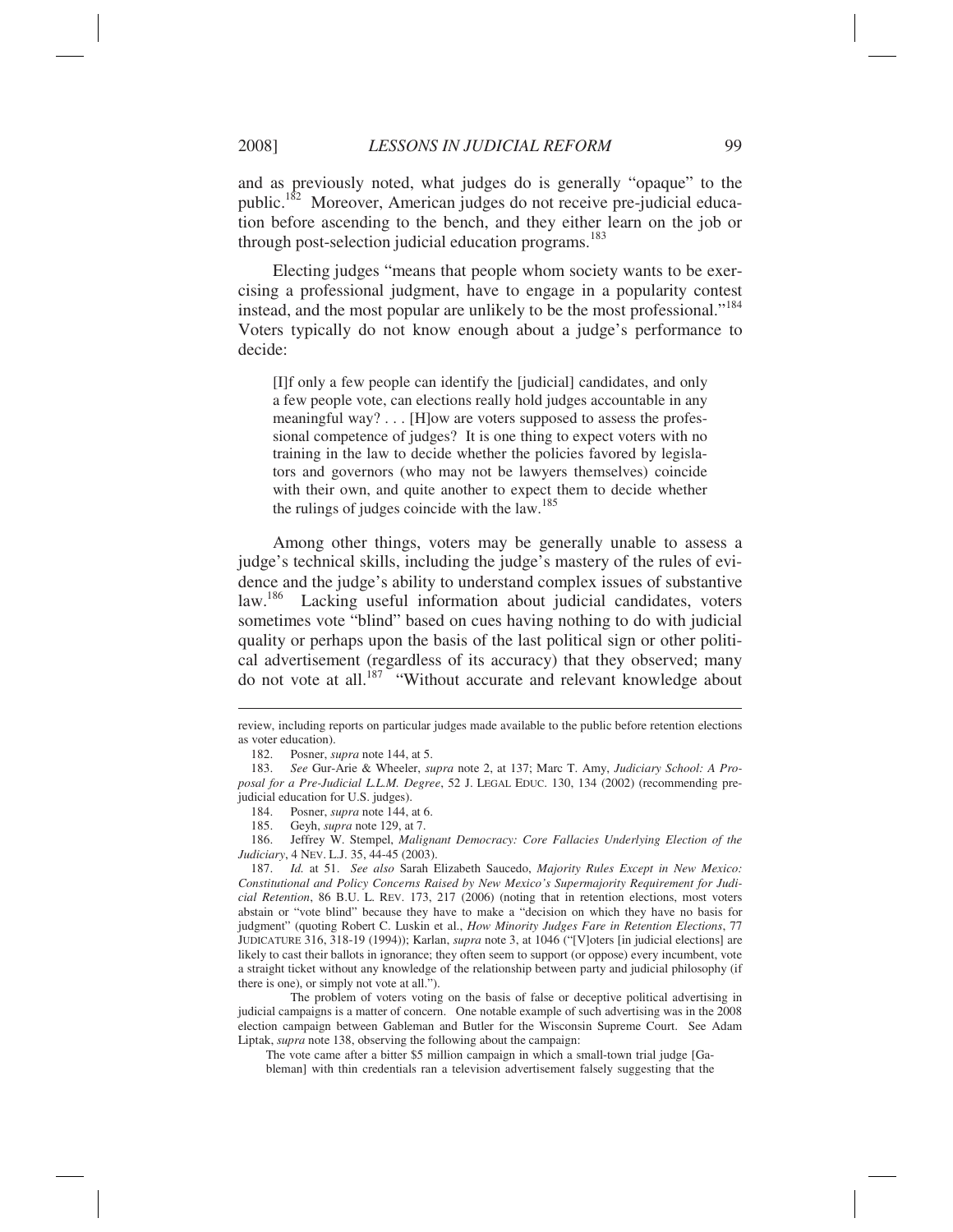the specific judges at issue, voters are prone to base their decisions on factors such as ethnicity, gender, name recognition, party affiliation, or length of time on the bench. Even worse, without information to inform their choices, a significant number of voters apparently cast a vote without any rationale at all."<sup>188</sup>

only black justice on the state Supreme Court [Butler] had helped free a black rapist. The challenger unseated the justice with 51 percent of the vote, and he will join the court in August.

. . . Judge Gableman's campaign ran a television advertisement juxtaposing the images of his opponent, Justice Louis B. Butler Jr., in judicial robes, with a photograph of Ruben Lee Mitchell, who had raped an 11-year-old girl. . . . "Butler found a loophole," the advertisement said. "Mitchell went on to molest another child. Can Wisconsin families feel safe with Louis Butler on the Supreme Court?"

Justice Butler had represented Mr. Mitchell as a lawyer 20 years before and had persuaded two appeals courts that his rape trial had been flawed. But the state Supreme Court ruled that the error was harmless, and it did not release the defendant, as the advertisement implied. Instead, Mr. Mitchell served out his full term and only then went on to commit another crime.

[Former Justice Butler noted that] "people ought to be looking at judges' ability to analyze and interpret the law, their legal training, their experience level and, most importantly, their impartiality. []They should not be making decisions based on ads filled with lies, deception, falsehood and race-baiting. The system is broken, and that robs the public of their right to be informed."

 Part of the section relating to the problems of judicial elections, particularly the lack of voter knowledge, is taken from Norman L. Greene, *Appointive Selection of Judges, Limited Jurisdiction Courts with Non-Lawyer Judiciaries, and Judicial Independence*, 43 CT. REVIEW 80 (2007).<br>188. INST. FOR THE ADVANCEMENT OF THE AM. LEGAL SYS.. SHARED EXPECTATION

INST. FOR THE ADVANCEMENT OF THE AM. LEGAL SYS., SHARED EXPECTATIONS, JUDICIAL ACCOUNTABILITY IN CONTEXT 15 (2006) [hereinafter SHARED EXPECTATIONS] (footnotes omitted) *available at* http://www.du.edu/legalinstitute/form-shared-expect.html (registration required). *See also id.* at 3 ("As a consequence, voters tend to vote based on cues unrelated to a judge's performance, such as ethnicity or party affiliation, where that information is available.").

 The importance of a judicial candidate's name recognition was reaffirmed in the West Virginia Supreme Court election of 2008, where an advertisement connecting the candidate's name to "ketchup" was concededly helpful in the candidate's success. *See* Justin D. Anderson, *"Ketchup" spot left its mark on voters deciding Supreme Court race*, CHARLESTON DAILY MAIL, Nov. 7, 2008, *available at* http://dailymail.com/News/statenews/200811070217:

It was a short, simple television ad, meant to familiarize voters with the candidate's uncommon last name. And it was arguably the cleverest and most entertaining ad of the whole election season. [Menis] Ketchum believes it was that ad, and later a sequel, that got him elected [in 2008] to one of two seats coming open on the [West Virginia] Supreme Court by a surprisingly wide margin. "I worked hard, I worked continuously," Ketchum said. "I never stopped. I met a lot of people. But I think the ketchup ad elected me."

 Party affiliation determined the results in 2008 trial court elections in Harris County, Texas, where 22 out of 26 Republican judges were replaced by Democratic judges. *See* Mike Tolson, *Sweep revises debate on election of judges: Straight-ticket ballots contributed to multiple defeats at the courthouse*, HOUSTON CHRON., Nov. 8, 2008, *available* http://www.chron.com/disp/story.mpl/front/6102615.html (describing, among other things, the Democratic sweeps or near sweeps in Dallas County in 2006 and in Harris County in 2008). Texas Supreme Court Chief Justice Wallace Jefferson took the opportunity to comment on the uninformed electorate in judicial elections:

This is a strange way to select those who guard our legal rights . . . . It is time to decide whether partisan election is the best means to ensure judicial competence. It has become clear that in judicial elections, the public (particularly in urban areas) cannot cast informed votes due to the sheer number of candidates on the ballot.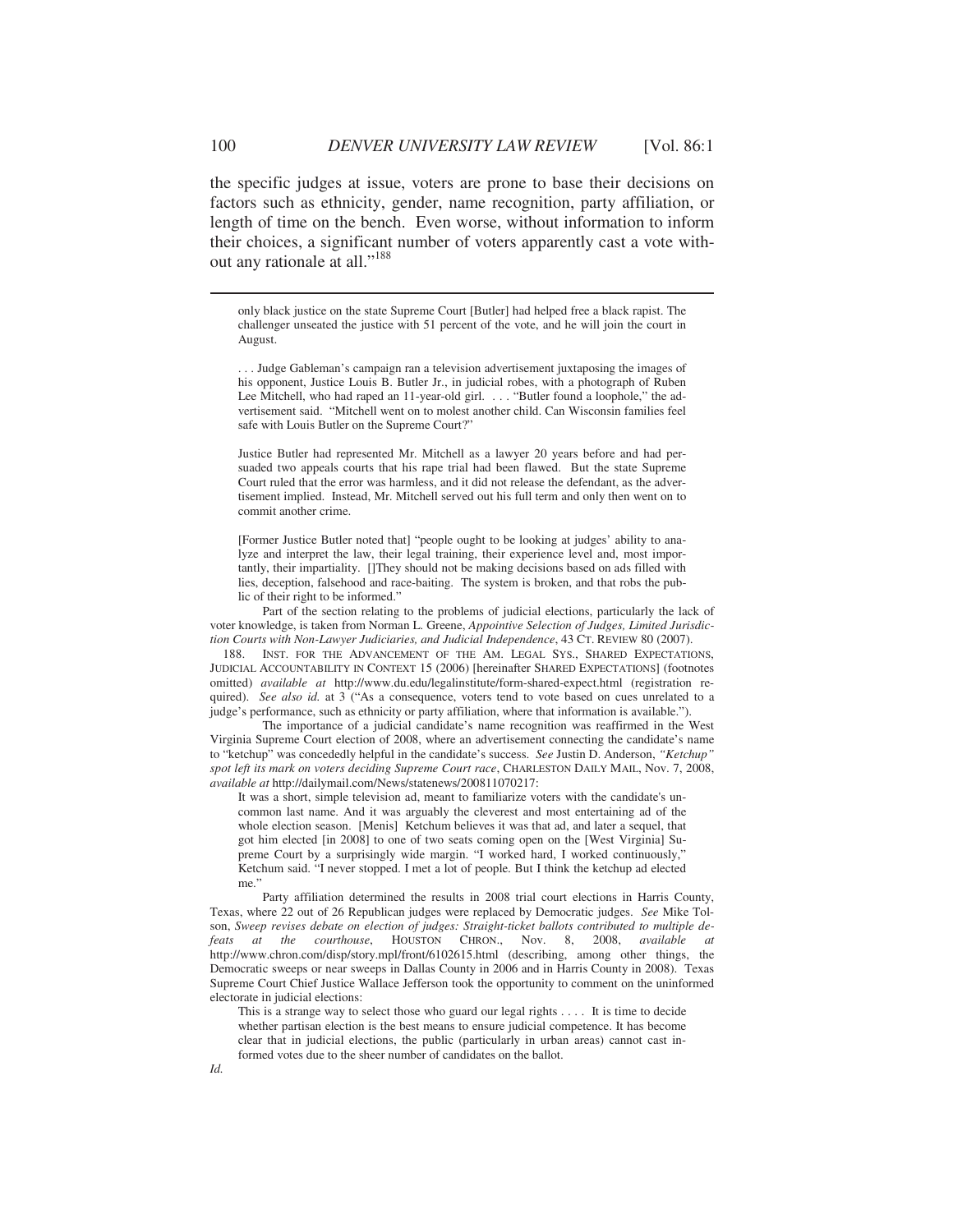Also, the amount of money required to run a campaign and the political nature of the election process may discourage qualified candidates from running. Would-be judges just may not want to go "through all of that":

[E]lecting judges greatly narrows the field of selection. Most people do not have the skills or personality to be a campaigning candidate. Nor is there any correlation between the skills of a judge and the skills of a political candidate. So we lose a lot of people who would be excellent judges but would be total flops as political candidates. And that is certainly bad.<sup>189</sup>

In contrast, seeking a judgeship in an appointment system does not entail the same costs as in an election system: all that is needed is filling out an application and interviewing.<sup>190</sup> The relative simplicity of the process may encourage those qualified persons unlikely to excel in the political arena to apply.

None of these considerations—lack of screening, disincentives to run because of the need for political involvement, or lack of voter knowledge and insight—pertains to a well-designed appointment system. In such an appointment system, screening of the candidate according to established criteria, including knowledge of the law and temperament, is not only commonplace but required.<sup>191</sup> Although adopting the federal system of appointment is rarely suggested for the state courts (and the federal system has its own flaws), federal judicial candidates typically are screened by the senators who suggest them, the presidents who appoint them, and the senate which confirms them. While some may question the suitability of certain appointment systems, what makes a good appointive system was the subject of a recent symposium and could be studied further. $192$ 

 <sup>189.</sup> Posner, *supra* note 144, at 6.

 <sup>190.</sup> City of New York Mayor's Advisory Committee on the Judiciary, Judicial Application, http://www.nyc.gov/html/acj/html/application/judicial\_application.shtml (last visited October 27, 2008). *Cf.* Sharon E. Grubin & John M. Walker, *Report of the Second Circuit Task Force on Gender, Racial, and Ethnic Fairness in the Courts*, 1997 ANN. SURV. AM. L. 11, 56 (1997) (appointment system for federal magistrate judge system.).

 <sup>191.</sup> *See, e.g.*, *id.* at 52-53 (federal bankruptcy court judges); Greene, *supra* note 171. *But see* Stephanie K. Seymour, *The Judicial Appointment Process: How Broken is It?*, 39 TULSA L. REV. 691, 693-97 (2004) (overview of federal judicial appointment for federal district and circuit court judges during various past administrations, focusing on problems with the system of appointment).

 <sup>192.</sup> *See Symposium on Rethinking Judicial Selection: A Critical Appraisal of Appointive Selection for State Court Judges*, 34 FORDHAM URB. L.J. 1 (2007). My model judicial appointment legislation, which is part of the symposium, appears at Greene, *supra* note 171. *Compare* JOSHUA C. HALL & RUSSELL S. SOBEL, IS THE 'MISSOURI PLAN' GOOD FOR MISSOURI? THE ECONOMICS OF JUDICIAL SELECTION, SHOW-ME-INSTITUTE (May 21, 2008), http://showmeinstitute.org/docLib/20080515\_smi\_study\_15.pdf. HALL & SOBEL overlooks this symposium in its discussion on the supposedly little work done on the differences among appointive systems. *See id.* at 9 ("While there has been a tremendous amount of research about the differences between elected and appointed systems, there has been almost no empirical work about the differences among appointive systems."). Some defenses of judicial elections suggest that since appoint-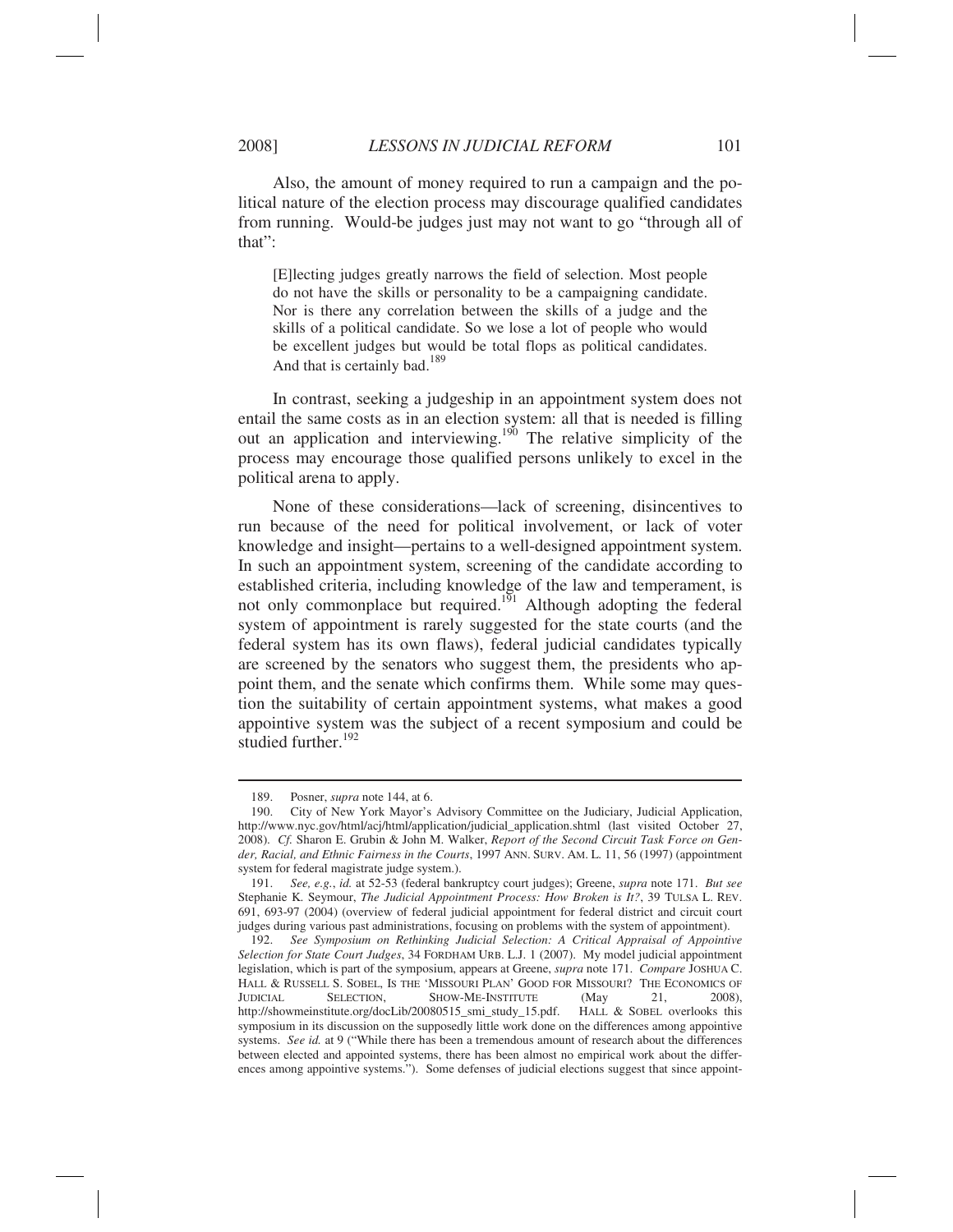This does not mean that elected judges are never highly qualified and that appointed judges are always highly qualified. Furthermore, "[t]he quality of the elective judiciary, or of any given elected judge, does not validate the deficiencies of the election system. Good judges can emerge from poor selection systems. Even a monarch, dictator, or a political boss can be capable of selecting a good judge from time to time, but that does not mean that we wish to have our judges selected by such persons."193 But it does suggest that the system for selecting judges by election is not conducive to identifying the best qualified judges because it does not require screening and depends on fund-raising or campaigning, which have little to do with judicial ability.

This article is well aware of the difficulty in measuring quality and applying the test of quality to each individual judge.<sup>194</sup> An empirical or quantitative comparison would be a major undertaking. The study would have to isolate agreed criteria of quality; the criteria would not only have to be valid but measurable; and the study would need to take account of the different types of elections and appointment systems. All appointment systems are not the same, and for a study to be useful, it would have to include the precise system being studied; and that may or may not be a system that is even in place in any given state.<sup>195</sup> From a structural standpoint, however, all commission-based appointment systems should involve screening of judicial aspirants, and that gives the system an advantage over any electoral system, if the screening is properly done.196

ive systems may have problems, states should stay with the flawed elective systems that they have; or they engage in rhetorical praise of the so-called benefits of the democratic electoral process used to select judges. *See. e.g.*, Norman L. Greene, *Reflections on the Appointment and Election of State Court Judges: A Response to* Adumbrations on Judicial Campaign Speech *and a Model for a Response to Similar Advocacy Articles*, 43 IDAHO L. REV. 601, 612-14, 622-23 (2007); *cf.* Stempel, *supra* note 186, at 44 (noting not every office needs to be elected in a democracy, and wellfunctioning appointive systems may be substituted for elective systems).

 <sup>193.</sup> Greene, *supra* note 149, at 954 n.26.

 <sup>194.</sup> *See* Greene, *supra* note 192, at 613-14.

 <sup>195.</sup> *Id.* Even if the appointment system were only a model and not yet in effect, the study might evaluate whether such a model was conducive to selecting qualified judges. The issue is not merely what results appointment systems have achieved in selecting qualified judges in the past but what they may be designed to achieve in the future. By way of comparison, in order to evaluate the likelihood of an appointive system achieving diversity, one might consider analyzing the extent to which past comparable appointive systems have done so. But it is also necessary to consider how appointment systems may be designed so as to maximize the chances of achieving diversity in the future. *See e.g.,* Leo M. Romero, *Enhancing Diversity in an Appointive System of Selecting Judges*, 34 FORDHAM URB. L.J. 485 (2007); *see also id.* at 487 ("Ensuring diversity is most likely to occur when the law establishing the appointive system, whether in a constitution or statute, includes language that mandates consideration of diversity.").

 <sup>196.</sup> The author acknowledges that many of our elected judges may be excellent judges and that the criticism of the election system is not intended to be a criticism of any of those selected by it. He trusts that this is obvious regardless whether the criticism of the election system is in this article or coming from Justice O'Connor, who was both elected and appointed to the bench, herself.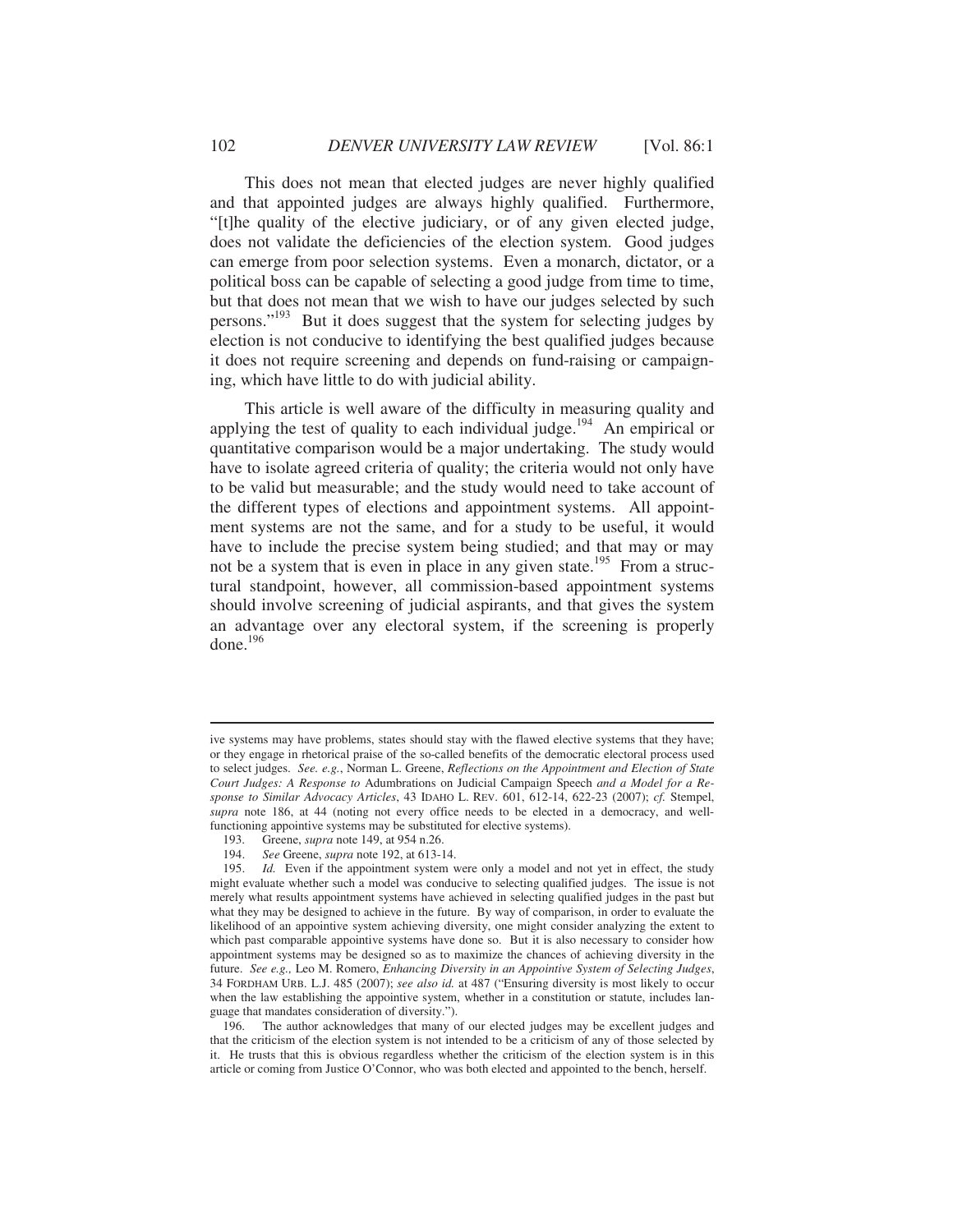#### *C. The Economic Consequences of Judicial Elections*

Although research is ongoing, considerable international development experience teaches that the presence of the rule of law is linked to economic progress, and its failures to the reverse. Thus, if judicial elections are or lead to rule of law violations, economic setbacks may be anticipated in the United States where they occur.<sup>197</sup> Litigants and potential litigants—business and non-business interest groups<sup>198</sup> and policymakers—may consider the evidence, and if the potential consequences are unacceptable, consider how to respond.

The economic consequences of domestic rule of law violations may appear in various ways. For example, if the judicial systems of some states or municipalities are presumed to be unfair, few businesses may wish to locate or sell there, unless, perhaps, the risk is worth it. That hurts businesses by depriving them of potential profits, and it injures the localities by depriving them of tax revenues, jobs, and otherwise available goods and services. In addition, foreign direct investment may be discouraged in those localities. After all, based on international experience, it is questionable whether companies would wish to invest where they could not rely on a judicial system which fairly judged and respected contracts.<sup>199</sup> Foreign investment is desirable in the United States

 198. These other interest groups would cover those historically called trial lawyers or plaintiffs groups, although businesses may equally be plaintiffs as well as defendants. All Americans have a stake in our economy and business, whether through stock ownership, pensions, jobs, bank accounts, and other things too numerous to mention. *See e.g.*, Paul Krugman, *A Slow-Mo Meltdown*, N.Y. TIMES, Apr. 4, 2008, *available at* http://www.nytimes.com/2008/08/04/opinion /04krugman.html?scp=1&sq=economic%20meltdown%20and%20very%20scary%20things&st=cse.

See DAM, *supra* note 62, at 94 ("Better courts reduce the risks firms face, and so increase the firms 'willingness to invest more.'") (citation to World Bank report omitted). The author acknowledges the comments made by Sheila K. Davidson, General Counsel of New York Life; Mary C. McQueen, President and CEO of the National Center for State Courts; and Thomas J. Sabatino, General Counsel of Schering-Plough Corporation, all of whom were panelists at the conference which the author organized at Fordham Law School on April 8, 2008 entitled *Enhancing Judicial Independence, Accountability, and Selection for the State Court Judiciary: A Program for Reform*. See Albertsen & Reddick, *supra* note 151, at 81-82 for an extensive account of the conference.

 Justices Sandra Day O'Connor and Stephen Breyer also made remarks at the conference, where four panels were presented on topics related to judicial reform. The conference was sponsored by the Sandra Day O'Connor Project on the State of the Judiciary (www.law.georgetown.edu/judiciary) and many other organizations, including bar associations, law schools, and court reform organizations. Press coverage or references to the conference included Adam Liptak, *supra* note 138. Other press coverage included Dorothy Samuels, *supra* note 156;

 <sup>197.</sup> Whether states with elected judiciaries are poorer than states with non-elective judiciaries or whether they are poorer than they would otherwise be if they had commission-based appointed judiciaries is beyond the scope of this article. Similarly outside the scope is determining if they are poorer, the reason is the fact that the judges were elected and for no other reason.

HALL & SOBEL, *supra* note 192, considers some economic literature with an international focus relating to legal systems and economic development, without extensive analysis of the subject or discussion of the rule of law; however, it concludes that there is a "positive relationship between legal quality and [economic] growth." *Id.* at 3. The authors contend that "[j]udicial independence is critical to a well-functioning legal system, and the quality of a state's judicial system is an important determinant of economic growth." *Id.* (footnote omitted). After taking "as given the existence of a positive relationship between legal quality and growth," they note that "the interesting question here is how judicial selection influences legal quality." *Id.*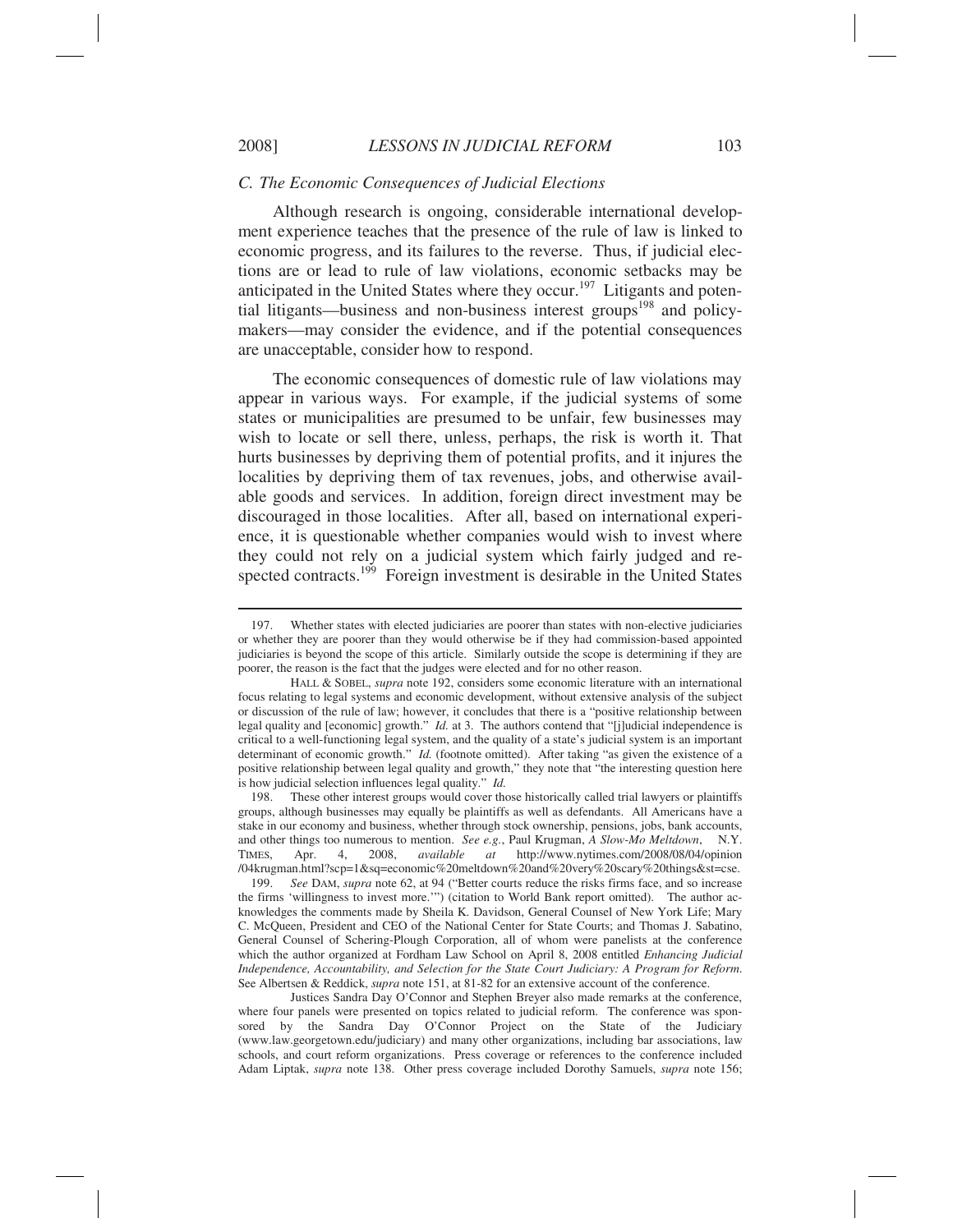as well as internationally.<sup>200</sup> Company employees may even be disadvantaged if they have personal cases to bring before the courts, and an unfair or otherwise substandard judiciary may make it difficult to attract and maintain such employees. Such effects have been collectively recognized, as follows:

When entrepreneurs decide where to open a new business, expand operations, or market a new product, they weigh the comparative costs and benefits of different locations. The tax structure, education level of local workers, transportation networks, technological capabilities of area universities, and weather are all factors that are assessed. Another factor is the state's legal system. Is it a secure legal system that is fair and predictable? Does it protect private property rights and render timely court decisions? If the answer is yes, the state will attract entrepreneurs and capital, foster competition, and experience faster economic growth as a result.<sup>201</sup>

 200. *See* Frank Lavin, Remarks of Frank Lavin Under Secretary of Commerce for International Trade at the American Business Group of Abu Dhabi, Abu Dhabi, United Arab Emirates, (Mar. 12, 2007) (transcript *available at* 2007) (transcript *available at*

http://www.commerce.gov/opa/press/Secretary\_Gutierrez/2007\_Releases/March/03\_12\_07\_Lavin\_ UAE\_Spch.pdf):

Perhaps alone among the major economies, the United States has not had a federal government program to attract or retain inward foreign investment. All other major world economies have mechanisms such as investment boards and investment promotion activities to encourage FDI [*i.e.*, foreign direct investment].…I am pleased to inform you that the U.S. Government last week launched the Invest in America initiative to facilitate foreign direct investment into the United States.

*See also* JAMES K. JACKSON, FOREIGN DIRECT INVESTMENT IN THE UNITED STATES: AN ECONOMIC ANALYSIS (Aug. 15, 2008), http://fpc.state.gov/documents/organization/109490.pdf; U.S. Dept. of State Fact Sheet, How Foreign Direct Investment Benefits the United States (March 13, 2006), http://www.state.gov/r/pa/prs/ps/2006/63041.htm (among other things, considering the extent of foreign direct investment in the United States).

 201. LAWRENCE J. MCQUILLAN & HOVANNES ABRAMYAN, U.S. TORT LIABILITY INDEX: 2008 REPORT 53 (Pacific Research Inst. 2008). *See also* HALL & SOBEL, *supra* note 192 (relating quality of courts to economic growth and finding higher quality courts in states using commission-based appointments relying on the U.S. Chamber of Commerce's Institute for Legal Reform's State Liability Systems Ranking Study). Hall & Sobel noted:

Judicial independence is critical to a well-functioning legal system, and the quality of a state's judicial system is an important determinant of economic growth. States with highly regarded legal systems better protect and define property and contract rights, providing the proper foundation for entrepreneurial activity and economic growth. Bad court systems, on the other hand, can impede economic development by creating uncertainty, driving up the costs of doing business (such as liability insurance or worker compensation), and infringing on the liberties that underpin a free and prosperous market economy.

Dirk Olin, Judicial Reports: Judicial Abacus (April 9, 2008), http://www.judicialreports.com /2008/04/judicial\_abacus-print.html; and Maggie Barron, O'Connor & Breyer on Judicial Independence (April 9, 2008), http://www.brennancenter.org/blog/archives/oconnorbreyer\_ on\_judicial\_independence/.

This was the seventh conference sponsored by the Sandra Day O'Connor Project: three were at Georgetown Law Center in 2006, 2007, and 2008, and three others were held in 2007 in Dallas at Southern Methodist University's Dedman School of Law; Chicago at Loyola School of Law; and Atlanta at Emory School of Law. The author of this article was a speaker at the Dallas conference in 2007.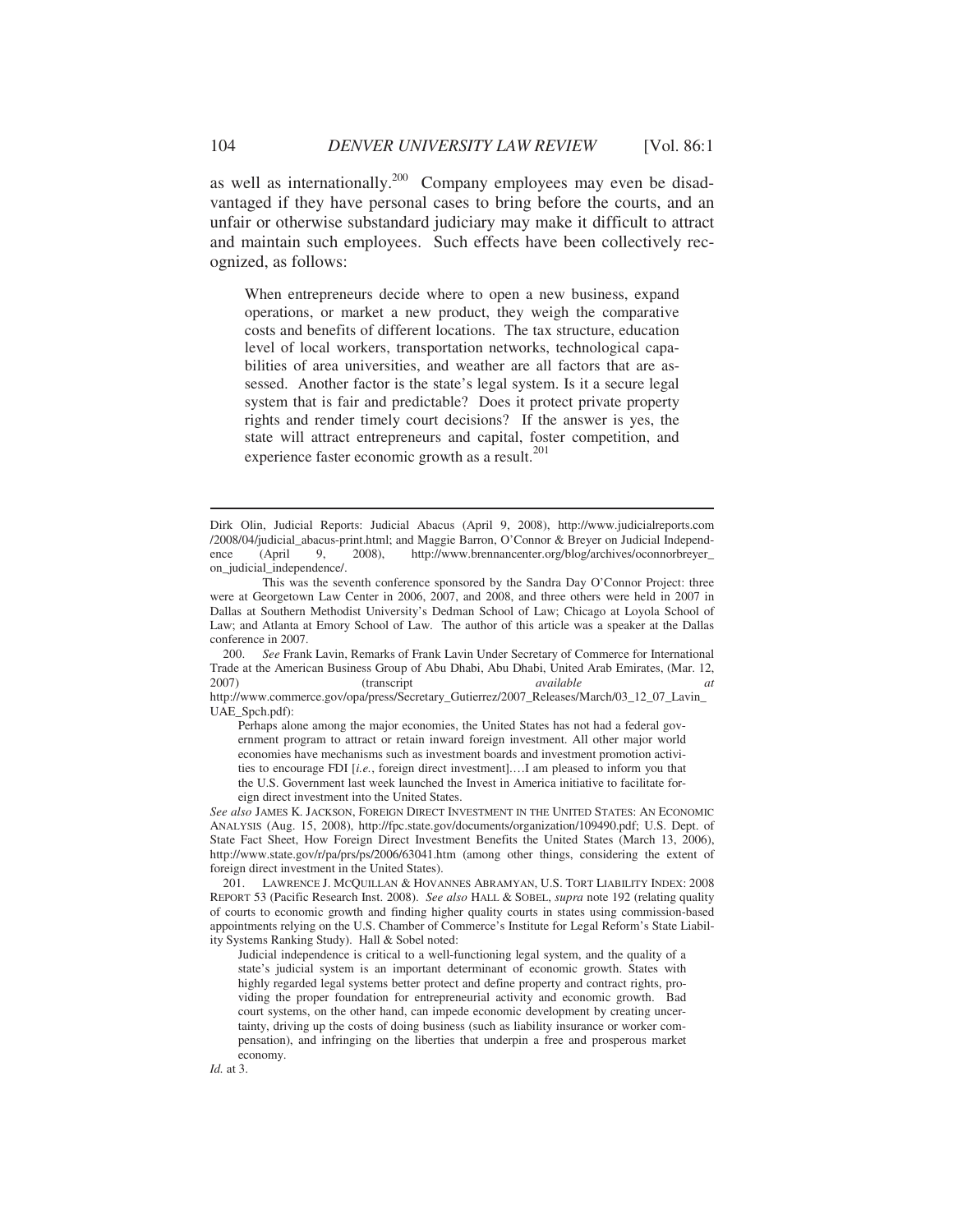$\overline{a}$ 

Businesses may also be "more likely to incorporate in states with a higher quality judicial system."<sup>202</sup> This likewise has economic consequences.

 Business litigants may or should accept the risk that the courts will be impartial and they will sometimes lose. But no litigant would or should have to accept the risk that it is likely to lose unfairly most if not all the time.<sup>203</sup> Fairness and impartiality add predictability to the dispute resolution and corporate planning process. But judicial elections—as rule of law violations—result in unpredictability. Roughly the same facts may lead to different results in different jurisdictions for various reasons, including the influence of cash and local electorates and varying and inconsistent rules on judicial recusal under which judges who receive campaign funds from a litigant may (or may not) disqualify themselves from cases.204 It is a common concern that judges make or appear to make decisions that are favored by their campaign contributors and local electorates rather than based on the law and the facts; indeed, the danger of state courts adhering to the whims of the local electorate is a concern even apart from campaign contributions. All this interferes with the ability of businesses and others to plan their transactions and forecast risk.<sup>205</sup>

 <sup>202.</sup> Marcel Kahan, *The Demand for Corporate Law: Statutory Flexibility, Judicial Quality, or Takeover Protection*, 22 J.L. ECON. & ORG. 340, 348-49, 363 (2006) (using the U.S. Chamber of Commerce's 2001 State Liability Ranking Study as its indicator of state court quality). *See also* Albertsen & Reddick, *supra* note 151, at 82 (panelist notes that "corporations, when they are considering branching out to other states, often take into account the reputation of the courts in these states for fairly and reliably resolving disputes").

 <sup>203.</sup> A study on how much business is not being done in a state because of an unfair judicial system if properly conceived might be useful. Questions to be asked as part of that study might be similar to those discussed earlier, such as whether a particular company or companies did or will investigate a country's legal system before deciding whether or not to invest there. *See* discussion *supra* Part I.C.2.a entitled Recognizing Causation Controversies (citing Perry-Kessaris, *supra* note 71, at 688). Designing such a study, however, is beyond the scope of this article. Furthermore, policymakers undoubtedly need to make decisions in advance of such a study.

 <sup>204.</sup> *See* Caperton v. A.T. Massey Coal Co., No. 33350, 2008 WL 918444, at \*31-51 (W. Va. July 28, 2008) (Benjamin, Acting C.J., concurring) (citing extensive authority to the effect that campaign contributions from a party or his attorney do not mandate disqualification), *cert. granted*, 77 U.S.L.W. 3051 (U.S. Nov. 14, 2008) (No. 08-22); JAMES SAMPLE, DAVID POZEN & MICHAEL YOUNG, FAIR COURTS: SETTING RECUSAL STANDARDS 18-20 (2008), http://www.ajs.org/ethics/pdfs/Brennancenterrecusalreport.pdf. The American Bar Association's Standing Commission on Judicial Independence has an ongoing project on judicial disqualification, and a draft report for discussion purposes only is available; AMERICAN BAR ASSOCIATION STANDING COMMITTEE ON JUDICIAL INDEPENDENCE, REPORT OF THE JUDICIAL DISQUALIFICATION<br>PROJECT (Sept. 2008). http://www.abanet.org/iudind/pdf/JDP PROJECT (Sept. 2008), http://www.abanet.org/judind/pdf/JDP\_ DRAFT\_FOR\_DISCUSSION\_PURPOSES\_9-08.pdf (last visited Nov. 12, 2008) (on file with author and *Denver University Law Review)*.

 <sup>205.</sup> The combination of judicial elections and some other element of unfairness, such as the absence of a right to appeal to a higher court from an adverse trial court judgment, may be a combustible mixture. Yet that occurs in West Virginia where judges are elected, and the losing party has no automatic right to any appeal from a judgment. In a recent case in West Virginia, the Governor stepped in to petition the Supreme Court to review a multi-million dollar trial verdict so that the losing party, DuPont, would have some appellate review. The prevailing party argued that the procedure was fair despite no appeal and that the first and only decision was sufficient:

Attorney Brian Barr said … trial Judge Thomas Bedell already reviewed the punitive damages for propriety during and after trial. Had Bedell found the amount excessive or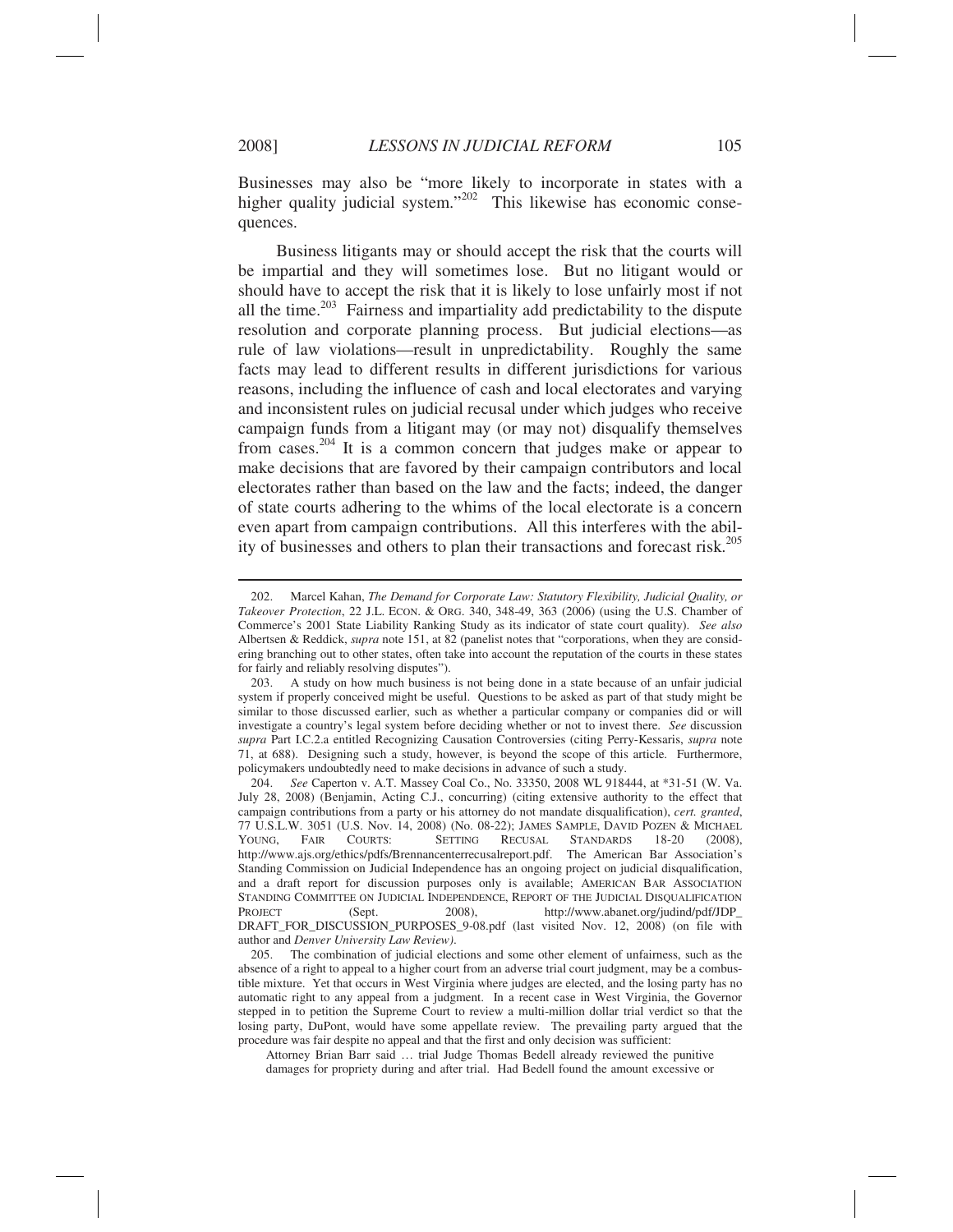According to Justice Stephen Breyer, the public's loss of confidence in the judiciary from the campaigning and fund-raising alone may have a negative economic impact on business.<sup>206</sup>

## *D. Some Observations on Judicial Selection Reform*

## 1. Considering Judicial Election Reform

Reforming the state court judicial election process may involve changing it as well as replacing it. Although various commentators suggest such reforms if elimination of judicial elections is impractical in the short term, some recognize that these are limited remedies for a flawed system.<sup>207</sup> The types of change available for state court judicial elections vary in potency and address various deficiencies in the election process.<sup>208</sup> These include creating private campaign conduct committees to discourage inappropriate activities;<sup>209</sup> increasing the filing and disclosure of campaign contributions; improving voter education on specific candidates (such as through preparing and making voter guides widely available); lengthening judicial terms to reduce the number of elections; increasing qualifications for judicial office (including using screening committees, where possible); and instituting nonpartisan elections (which is not recommended). $^{210}$ 

Heightened recusal standards and public financing of campaigns might reduce the incentive or need to contribute to judicial campaigns

unfounded, "The court could have taken the punitive damages away," Barr said. "The whole idea that DuPont has not had a review at all is senseless," Barr added, accusing DuPont of stalling. "All DuPont is trying to do right now is protect its money." Only West Virginia and Virginia give their appeals courts complete discretion on whether to hear most civil cases, the governor's brief argued. The rest grant the kind of automatic appeals that West Virginia lacks.

Lawrence Messina, *Manchin Seeks Review of Appeal in Du Pont Lawsuit*, CHARLESTON GAZETTE, July 3, 2008, *available at* http://www.wvgazette.com/News/200807020756. *See also* John O'Brien, *DuPont appeal accepted by W.Va. SC*, THE WEST VIRGINIA RECORD, Sept. 25, 2008, *available at* http://wvrecord.com/news/contentview.asp?c=215028.

 <sup>206.</sup> *Frontline*, *supra* note 148. Justice Breyer noted:

It [*i.e.*, raising money for judicial election campaigns and campaign advertisements] demeans the process. We all know there are other countries where, for various reasons, the public lacks confidence in the judiciary…And where those things have happened, I think there have been bad results for the people who live in the country, not just for the judges, not just for the lawyers, but for the ordinary man and woman who lives in the country. There tends not to be a method of fairly resolving disputes. *And that means that it's harder to develop businesses*. It's harder to just live an ordinary life in a fair way and it's harder to protect liberty.

*Id.* (emphasis added).

 <sup>207.</sup> *See* ABA COMM'N ON THE 21ST CENTURY JUDICIARY, JUSTICE IN JEOPARDY 74-81 (2003), http://www.abanet.org/judind/jeopardy/pdf/report.pdf [hereinafter ABA COMM'N].

 <sup>208.</sup> *See id.* at 70-86 (2003) (detailing various options for election reform).

 <sup>209.</sup> *See* Al Cross & William H. Fortune, *Kentucky 2006 Judicial Elections*, 55 DRAKE L. REV. 637, 642-51 (2007) (describing, among other things, the Kentucky Judicial Campaign Conduct Committee). *See also id.* at 651 ("While the [Kentucky Judicial Campaign Conduct Committee] cannot claim a great impact on Kentucky's 2006 judicial elections, the authors of this article believe that the committee played a positive role.").

 <sup>210.</sup> *See* ABA COMM'N, *supra* note 207, 74-82.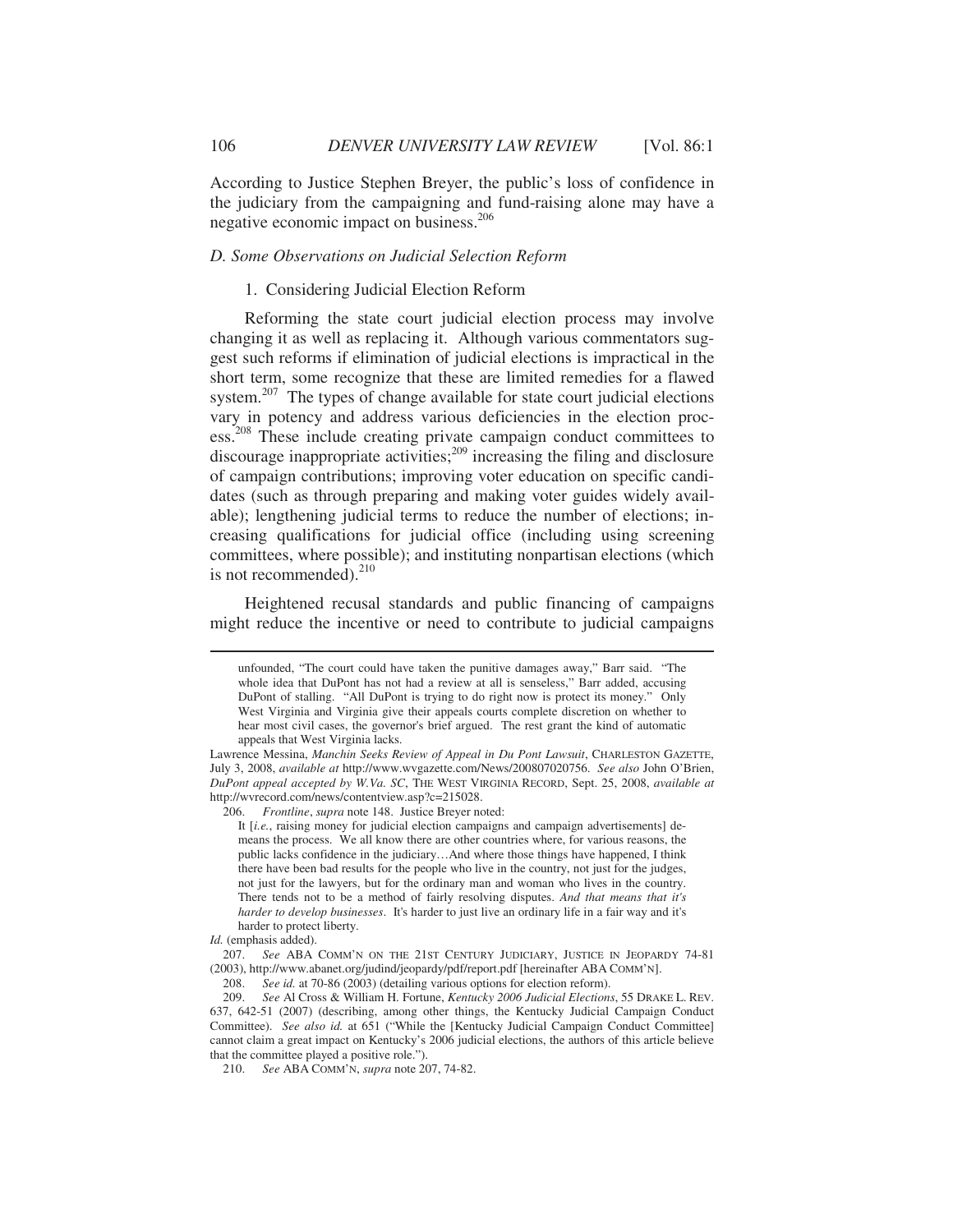and therefore might do the most to eliminate cash from the courtroom.<sup>211</sup> The lack of knowledge of candidates by voters may be partly addressed by voter education, such as voter guides, depending on the content and accessibility of the guide to voters.<sup>212</sup> Although campaign conduct committees may have some effect in counteracting unfair judicial campaign conduct, the committees have no power to stop such conduct.<sup>213</sup>

Screening of judicial candidates, whether by bar or governmental committees, is limited and voluntary, and a poor rating does not bar a candidate from running for election.<sup>214</sup> Nonpartisan elections appear to be a poor device, since without party labels, voter knowledge of candidates will be further depleted, leaving the voters to rely on name recognition, demographic factors, or nothing at all on which to base their choice.<sup>215</sup>

In sum, while limited election reform is available, it may not cure the rule of law violations set forth in this article. Based upon international learning in the rule of law field and domestic experience, whether such reforms are sufficient is doubtful. Hazarding a cliché, one might view this as rearranging the deck chairs on the Titanic, or otherwise stated, futile.

 <sup>211.</sup> *See generally* SAMPLE ET AL., *supra* note 204 ("[C]urrent recusal doctrine makes it extremely difficult to disqualify a judge for having received contributions from a litigant or her lawyer, even though there is ample evidence to suggest that these contributions create not only the appearance of bias but also actual bias in judicial decision-making.") (footnotes omitted). Stricter recusal standards may be necessary not merely in light of the receipt of campaign contributions but also in connection with things which have been said in judicial campaigns. *See also* Thomas R. Phillips & Karlene Dunn Poll, *Free Speech for Judges and Fair Appeals for Litigants: Judicial Recusal in a Post-White World*, 55 DRAKE L. REV. 691, 707-20 (2007) (focusing on recusal in view of campaign statements made by candidates).

 <sup>212.</sup> Greene, *supra* note 149, at 602. The utility of the voter's guide will vary, among other things, depending on the relevance of the information to judicial performance; the adequacy of the mechanisms used to collect the information; how effectively the information is conveyed to the voters; and whether the voters are motivated to review the information.

Nothing could be done to remove the incentive on elected courts to favor local voters in cases where the parties before the court are not all local voters, especially since the judge's future position depends on the good opinion of the voters. Although a judge will not be able to tell whether a local voter had voted for her in the past, every local voter is a potential voter for the judge, and every non-local voter is not a potential voter.

 <sup>213.</sup> Cross & Fortune, *supra* note 209, at 643. Despite such committees, false and misleading attack advertisements may still deceive the public into voting for the judge who is the beneficiary of the attack against her opponent.

 <sup>214.</sup> For an example of governmental screening, see Rules of the Chief Admin Judge, *supra* note 179. A New York commission had previously recommended state sponsored screening of candidates for election. *See* COMM'N TO PROMOTE PUBLIC CONFIDENCE IN JUDICIAL ELECTIONS, REPORT TO THE CHIEF JUDGE OF THE STATE OF NEW YORK 15-26 (2004), *available at* http://law.fordham.edu/commission /judicialelections/images/jud-freport.pdf.

 <sup>215.</sup> Anthony Champagne, *Tort Reform and Judicial Selection*, 38 LOY. L.A. L. REV. 1483, 1513-14 (2005). See also Tolson, *supra* note 188, stating that:

Texas is one of only four states that uses partisan elected races for all of its state courts. Some states opt for nonpartisan races, but [former Texas Supreme Court Chief Justice Tom] Phillips and others say removing the label does not eliminate many of the problems of partisan races, including the involvement of special-interest groups, the need to raise money and curry votes, and the lack of voter knowledge of judicial candidates.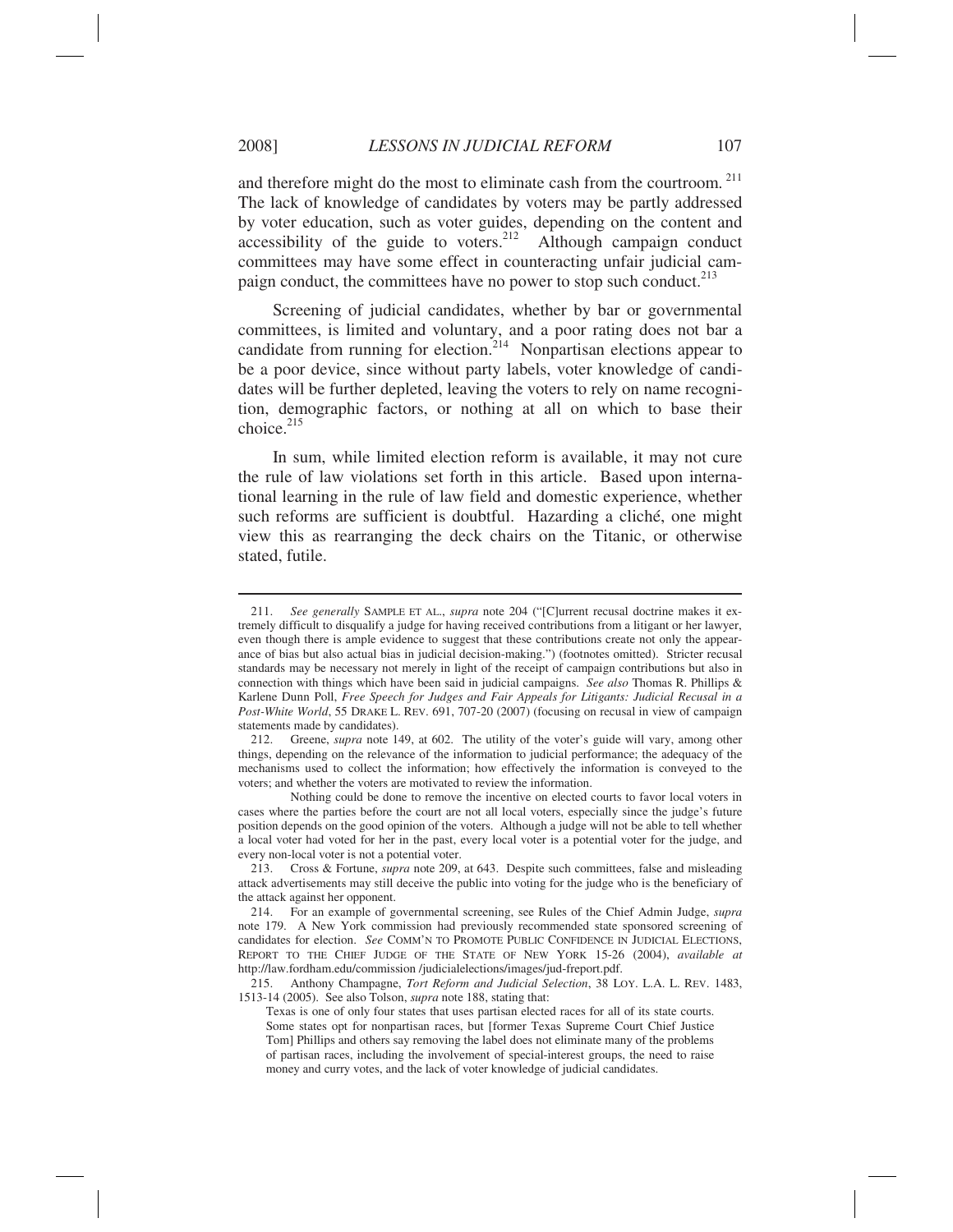## 2. Commission-Based Appointments: Already an American Institution

There is an important difference between American judicial selection reform and international rule of law reform. Since Americans are reforming their own system, the risk of a bad, improper or ill-fitting rule of law reform is less likely. In addition, the proposed reform is not alien to Americans; rather, it is very much an American institution. Commission-based appointive systems are in effect in various states already; they were first established in Missouri in  $1940$ ;<sup>216</sup> and Americans have experience with them. There is no need to deal with the problem of a strange or inhospitable institution in the nature of an unreceptive transplant moving from one country to another which may be a concern in international development work.<sup>217</sup> Nor should cost be an issue as in the case of international reform. The change to a commission-based appointment system may even be less costly than an election system since it will eliminate campaign money-raising and campaigning itself.<sup>218</sup> Moreover, the appointment system which is to replace an election system should be a model system which may be the same as or superior to other appointment systems now or previously in place. $2^{19}$ 

One requirement for reform applies to both developing nations and the United States: a political will for change. As stated with respect to developing nations:

Rule-of-law reform will succeed only if it gets at the fundamental problem of leaders who refuse to be ruled by the rule of law. . . . Even the new generation of politicians arising out of the political transitions of recent years are reluctant to support reforms that create competing centers of authority beyond their control.<sup>220</sup>

 <sup>216.</sup> Rachel P. Caufield, *How the Pickers Pick: Finding a Set of Best Practices for Judicial Nominating Commissions*, 34 FORDHAM URB. L.J. 163, 170 (2007).

 <sup>217.</sup> *See* Daniel Berkowitz, Katharina Pistor & Jean-Francois Richard, *The Transplant Effect*, 51 AM. J. COMP. L. 163, 167-68 (2003); Haggard et al., *supra* note 27, at 221 ("[N]otwithstanding the passion of the development policy community for spreading judicial best practice, caution should be exercised in the introduction of an alien legal system.").

 <sup>218.</sup> *See, e.g.*, Kelley Armitage, *Denial Ain't Just a River in Egypt: A Thorough Review of Judicial Elections, Merit Selection, and the Role of State Judges in Society*, 29 CAP. U.L. REV. 625, 647 (2002). Especially since there may be a cost-savings by eliminating judicial elections, there is no question of added costs to consider. Nor should there be the same concern of scarcity of resources that otherwise may be important when deciding on rule of law reforms in developing countries. The United States is not a "developing" country with the same resource concerns, at least not on the same scale. Developing countries may also need to choose between various rule of law reforms, such as between reforming their criminal law or commercial law, increasing their competency and efficiency, and enhancing the government's compliance with law. *See, e.g.*, Thomas Carothers, *The Rule-of-Law Revival*, *in* PROMOTING, *supra* note 10, at 7-8 (2006) (identifying type one, type two, and type three reforms). It is unlikely that any state in the United States would need to make the same choice between improving its criminal or civil law—which may well not need any substantial reform in any case—and reforming its judicial selection methods.

 <sup>219.</sup> *See* Greene, *supra* note 171, at 13-14.

 <sup>220.</sup> Carothers, *Steps Toward Knowledge*, *in* PROMOTING, *supra* note 10, at 4.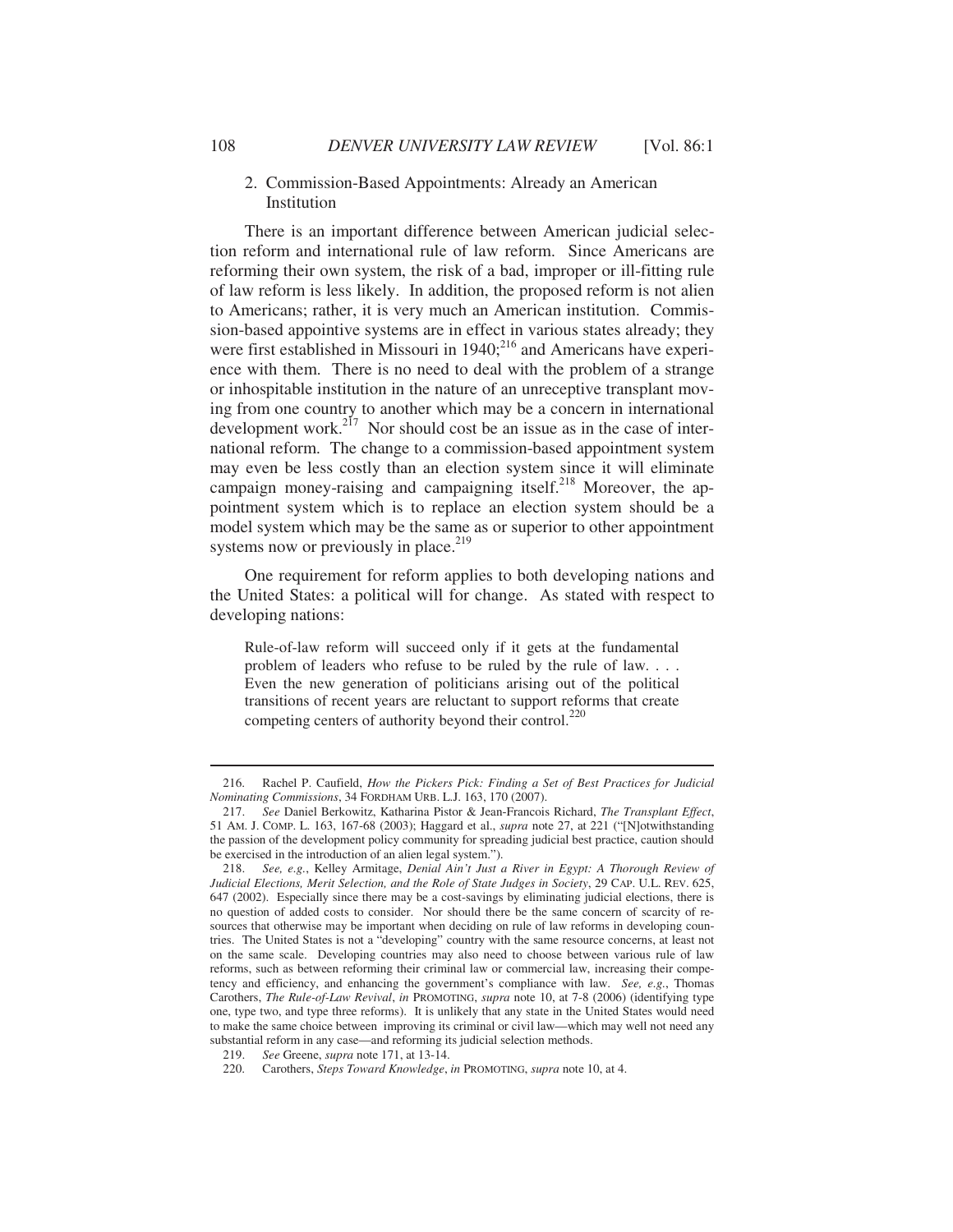It would be unfair to suggest that those who support judicial elections do so because they believe that judicial elections subvert the rule of law. Rather, one may only assume that the supporters share the same values that the opponents of elections do on judicial impartiality and fairness, but that they differ on the means to achieve them. However, in order to bring about change in the United States as well as abroad, a political will to accomplish it is needed. $221$ 

# *E. Reflections on the Money Race in State Judicial Elections: What to Do in the Meantime and the Next Steps*

The argument that special interest groups should cease the money race in judicial elections is a difficult one to make, especially since some groups think that campaign spending brings at least short-term benefits.222 However, those benefits seem to be offset by substantial costs,

 <sup>221.</sup> *See* Charles Gardner Geyh, *Why Judicial Elections Stink*, 64 OHIO ST. L.J. 43, 73 (2003) ("To gain traction with the public, judicial selection must achieve the status of a movement. . . . [and capitalize] on catalyzing events that galvanize public opinion and give [the] movement focus and drive."). In most states which have judicial elections, the requirement is in their constitutions, requiring a constitutional amendment in order to effectuate change. *See, e.g.*, Michael E. Solimine, *The False Promise of Judicial Elections in Ohio*, 30 CAP. U. L. REV. 559, 560 (2002). The 2008 judicial elections showed a positive trend toward expanding commission-based appointment systems in certain counties in Alabama (for vacancy appointments) and Missouri and retaining a commission-based appointment system in a county in Kansas. American Judicature Society, Voters in Four Jurisdictions Opt for Merit Selection on November 4 [2008], http://www.ajs.org/selection/sel\_voters.asp (last visited November 9, 2008).

 <sup>222.</sup> Olson, *supra* note 138. Olson is a senior fellow at The Manhattan Institute who has written favorably about tort reform and against excessive litigation in the United States. *See* Manhattan Institute for Policy Research, Walter Olson, http://www.manhattan-institute.org/html/olson.htm. The 2008 elections showed some of the polarization noted by Olson, including in the Michigan Supreme Court race in which incumbent Cliff Taylor was defeated. *See* Zachary Gorchow, *Hathaway pulls off an upset in Michigan Supreme Court race*, DET. FREE PRESS, Nov. 5, 2008, *available a*t http://www.freep.com/article/20081105/NEWS15/811050449?imw=Y ("Business interests and Republicans said Taylor and his fellow conservatives have taken a more literal interpretation of the law that has created a better climate to do business in Michigan. But Democrats and plaintiffs' attorneys said Taylor has been part of a majority that has overturned years of precedent and stacked the deck against individuals trying to sue businesses and government."). An advertisement in the Michigan Supreme Court campaign made a contested charge that Taylor had slept on a case. Justice at Stake, Attack Ad Targets "Sleeping Judge", Oct. 24, 2008, available at at Stake, *Attack Ad Targets "Sleeping Judge"*, Oct. 24, 2008, *available at* http://www.justiceatstake.org/ThisWeek/24Oct08.htm#article2. The fact that the sleeping charge may have been untrue raises the possibility that voters may not merely have voted without knowledge of the candidates but on the basis of false information concerning the candidates. *See also* Dawson Bell, *Balance Tilts on State Supreme Court*, DET. FREE PRESS, Nov. 6, 2008, *available at* http://www.freep.com/article/20081106/NEWS15/811060419/1215/NEWS15 (although Taylor denied the charge, "[t]he sleeping judge ad, coupled with multiple phone, mail and in-person voter contacts from party and interest group activists, appeared to have been particularly effective."). Attack advertisements likewise beset Taylor's opponent. *See* Ben Timmins, *Michigan Chief Justice Loses in Nation's "Dirtiest Campaign"*, http://www.gavelgrab.org/?p=701 (last visited Nov. 11, 2008) ("Ads by the state Republican Party and the Michigan Chamber of Commerce portrayed Hathaway as soft on terrorism and sexual predators, while serving as a County Circuit Court Judge.").

In 2008, Mississippi's Supreme Court judicial elections reportedly ranked "among the nastiest in modern state history--this time with third-parties slinging the mud." Jerry Mitchell, *Third party mud prompts cries for election reform*s, THE CLARION-LEDGER, Nov. 9, 2008, *available at* http://www.clarionledger.com/article/20081109/NEWS/811090363/1001/RSS01. *See also id.*  (third-party advertisements in 2008 Mississippi Supreme Court elections unfairly attack candidates, including, among other things, by an advertisement accusing candidate of supporting baby-killers;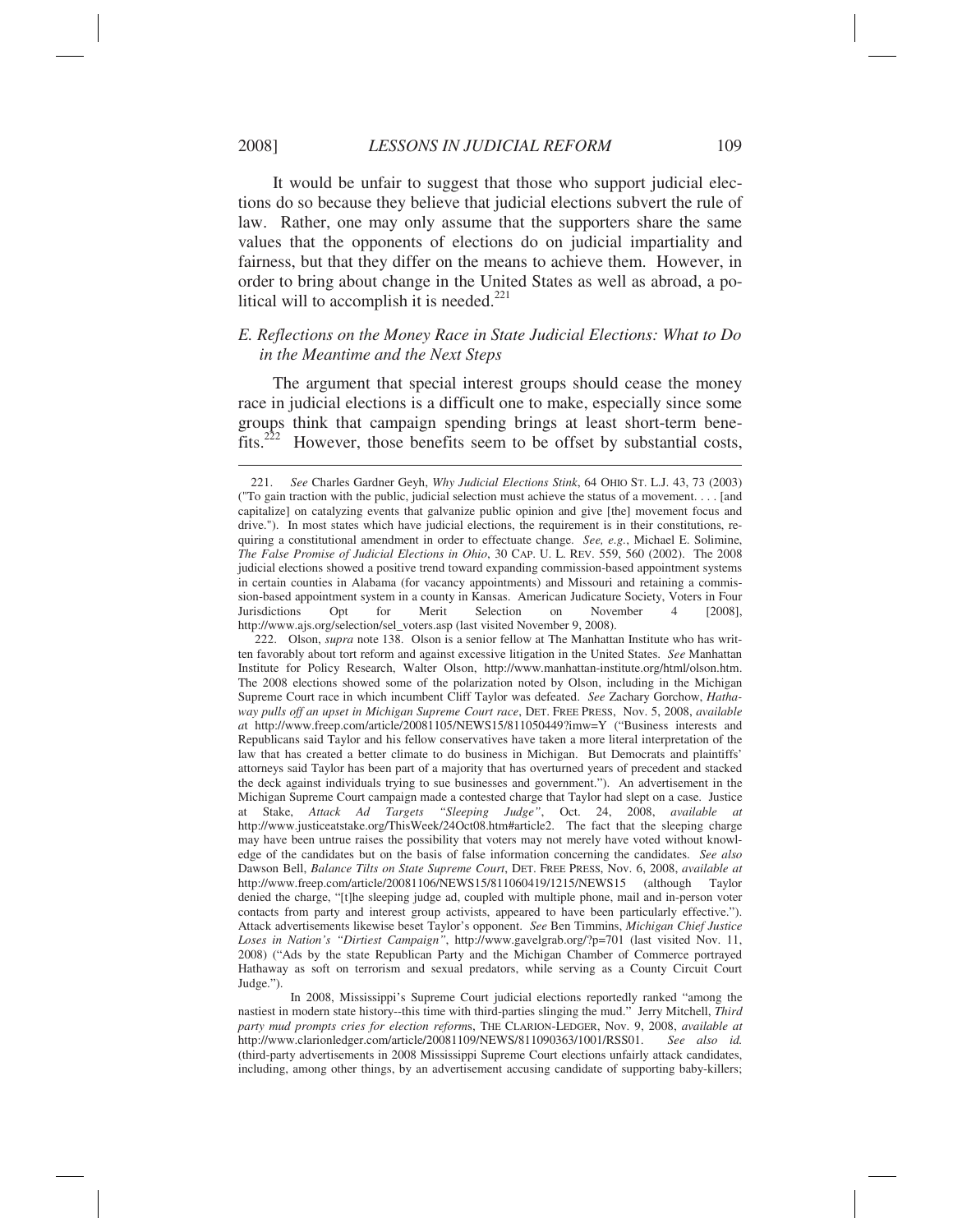and today's prevailing party in judicial elections may be tomorrow's loser. As a commentator noted in observing pro-business gains in judicial elections:

[I]t is a mistake to observe a tide that has been sweeping out to sea, and conclude that it will continue to sweep out indefinitely. It is hard to deny that the substantive improvement in some of these courts has been bought at a cost of politicization and polarization which inevitably invites the other side to respond in kind when its day comes. $223$ 

Justice Stephen Breyer expressed a similar thought in an interview regarding the structural damage to democracy threatened by election battles over the courts:

 Some negative reactions express the concern that commission-based appointment systems may be unfair. Among other things, they contend that commissions are dominated by elites or other special interests, are unaccountable to any elected officials, and operate in secret; some prefer the views of at least some elected judges as well. See Dan Pero, A Dissent to Olson's Dissent, The American Courthouse, http://americancourthouse.com/2008/07/17/a-dissent-to-olsons-dissent.html (July 17, 2008), noting how "rule of law judges"—which the author uses synonymously with judges supporting a particular point of view as opposed to "rule of law" in its traditional sense—have had great success recently in winning elections. *See also* Kathy Barks Hoffman, *Ever-More-Expensive Court Races Heading Higher*, Assoc. Press, August 24, 2008, *available at* http://www.mlive.com/news/index.ssf/2008/08/evermoreexpensive\_court\_races.html, describing Pero's position as follows: "Dan Pero, head of the American Justice Partnership, makes no bones about the fact that his group wants to get more business-friendly judges on state courts." But the use of the phrase "rule of law" to describe judges as pre-committed to any class of litigants, pro-business or otherwise—rather than to characterize them as dedicated to the notions of independence, impartiality and accountability—violates the phrase's generally accepted meaning.

 Also, the Pero argument, like others of the same sort, focuses on perceived flaws in certain commission-based appointment systems; relies on words with connotations intended to be negative, such as trial lawyers, unaccountable, secret and elite to characterize them; overlooks or minimizes the flaws in judicial election systems, including the influence of money and lack of screening of candidates; ignores the world-wide peculiarity of the system of electing judges, with judges being appointed essentially everywhere else; and disregards the development and variability of commission-based appointment systems. *See e.g.*, *Symposium on Rethinking Judicial Selection: A Critical Appraisal of Appointive Selection for State Court Judges*, 34 FORDHAM URB. L.J. 1 (2007) (including my model judicial appointment legislation, Greene, *supra* note 171, at 21-34). *See also* Statement of Gordon L. Doerfer, Regarding Recent Attacks on Merit Selection Systems, American Judicature Society (Aug. 28, 2008), http://www.ajs.org/ajs/ajs\_whatsnew-statement.asp:

The composition and selection of nominating commissions is different in each state . . . . A blanket condemnation of judicial nominating commissions is irresponsible and misleading. Thirty-three states use merit selection to choose some or all of their judges. [T]he vast majority of merit selection systems operate without political controversy and promote public confidence in the judges who are selected.

no disclosure required by third-parties of source of contributions to such advertisements under Mississippi law).<br>223. Olson, *supra* note 138.

 <sup>223.</sup> Olson, *supra* note 138. *But see* posting of Walter Olson to PointofLaw.com, http://www.pointoflaw.com/archives/2008/07/judicial-elections-some-reacti.php (July 17, 2008, 23:59 EST) (providing links to some positive and negative reactions to the prior Olson article). For a positive reaction, see, for example, posting of Dale Carpenter to The Volokh Conspiracy, http://www.volokh.com/posts/1216311330.shtml (July 17, 2008 23:15 EST) ("Olson makes a good argument and provides some evidence that, on the whole, business interests are better served by a merit system where the judges themselves are more likely to understand the law and try to apply it in a principled way."). For Dale Carpenter's website, see Dale Carpenter's Faculty Profile, University of Minnesota Law, http://www.law.umn.edu/facultyprofiles/carpenterd.html (last visited Oct. 14, 2008).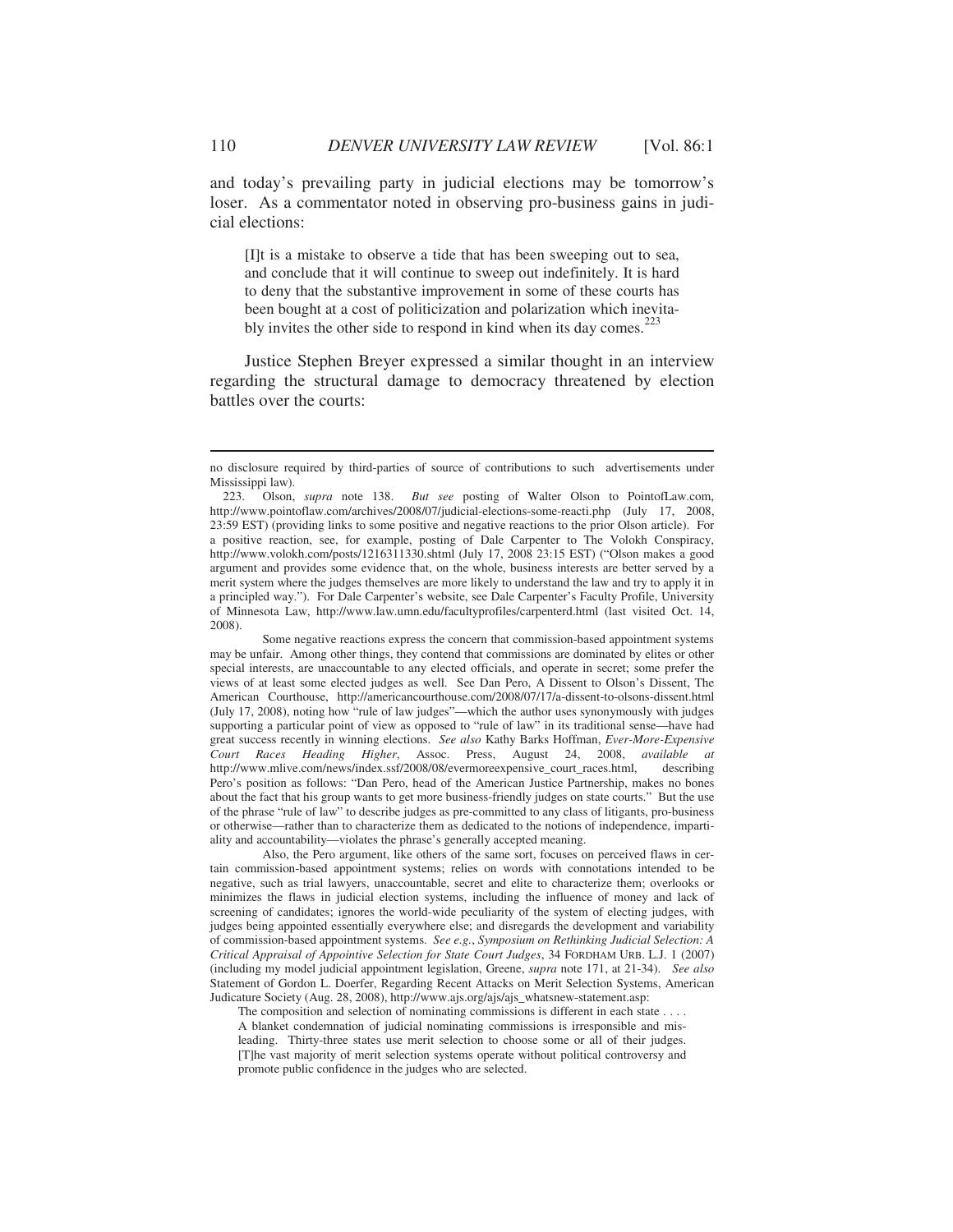[I]f you have one group of people doing it, you'll get another group of people doing it. And if you have A contributing to . . . affect a court one way, you'll have B trying the other way. And you'll have C yet a third way and pretty soon you'll have a clash of political interests. Now, that's fine for a legislature. I mean that's one kind of a problem. But if you have that in the court system, you will then destroy confidence that the judges are deciding things on the merits . . . . And as I said our liberties are connected with that. $224$ 

By accepting less control over judges now, and agreeing to impartiality rather than judges aligned with one's current preferences, even powerful interest groups may mitigate their losses when they fall out of power. $225$ 

One might wonder how the world was able to stop the missile race which was theoretically harder or more dangerous. Although the competitors did not unilaterally disarm, they certainly explored the options for ending the race while maintaining their defenses. While expecting unilateral disarmament by either side in the judicial election wars may be unrealistic, all concerned should consider whether there is a better way than the uniquely American mode of electing state court judges and how it may be implemented. In addition, campaign contributors should further consider the importance of the rule of law, how dangerous this continued conduct may be for the rule of law, and whether they should continue to support this practice.

Therefore, while not asking any special interest group to cease their spending on judicial elections, this article suggests that all those involved investigate and support alternatives, including individuals and groups who are working for them. Such alternatives potentially include the election reforms mentioned above but, most importantly, the end of judicial elections and the development and use of well-designed commissionbased judicial appointment systems to replace them.<sup>226</sup> In the meantime, questions remain over what is happening to the rule of law in the United States; how severely is our democracy being damaged; what is the financial cost to our economy; and who is being affected and how.

 <sup>224.</sup> *Frontline*, *supra* note 148.

 <sup>225.</sup> *See* J. Mark Ramseyer, *The Puzzling (In)dependence of Courts: A Comparative Approach*, 23 J. LEGAL STUD. 721, 741-43 (1994). Judicial independence is part of a trade which political parties are willing to make depending on their view as to whether they believe that they will have to cede political power at some future time. Parties expecting to lose political power at some point are more willing to accept independent judges than those expecting never to lose. *Id.*

 <sup>226.</sup> An additional alternative is public funding of judicial elections; however, for reasons stated in this article and elsewhere, that reform would still not remove many problems with judicial elections. *See* Charles Gardner Geyh, *Publicly Financed Judicial Elections: An Overview*, 34 LOY. L.A. L. REV. 1467, 1478-80 (2001).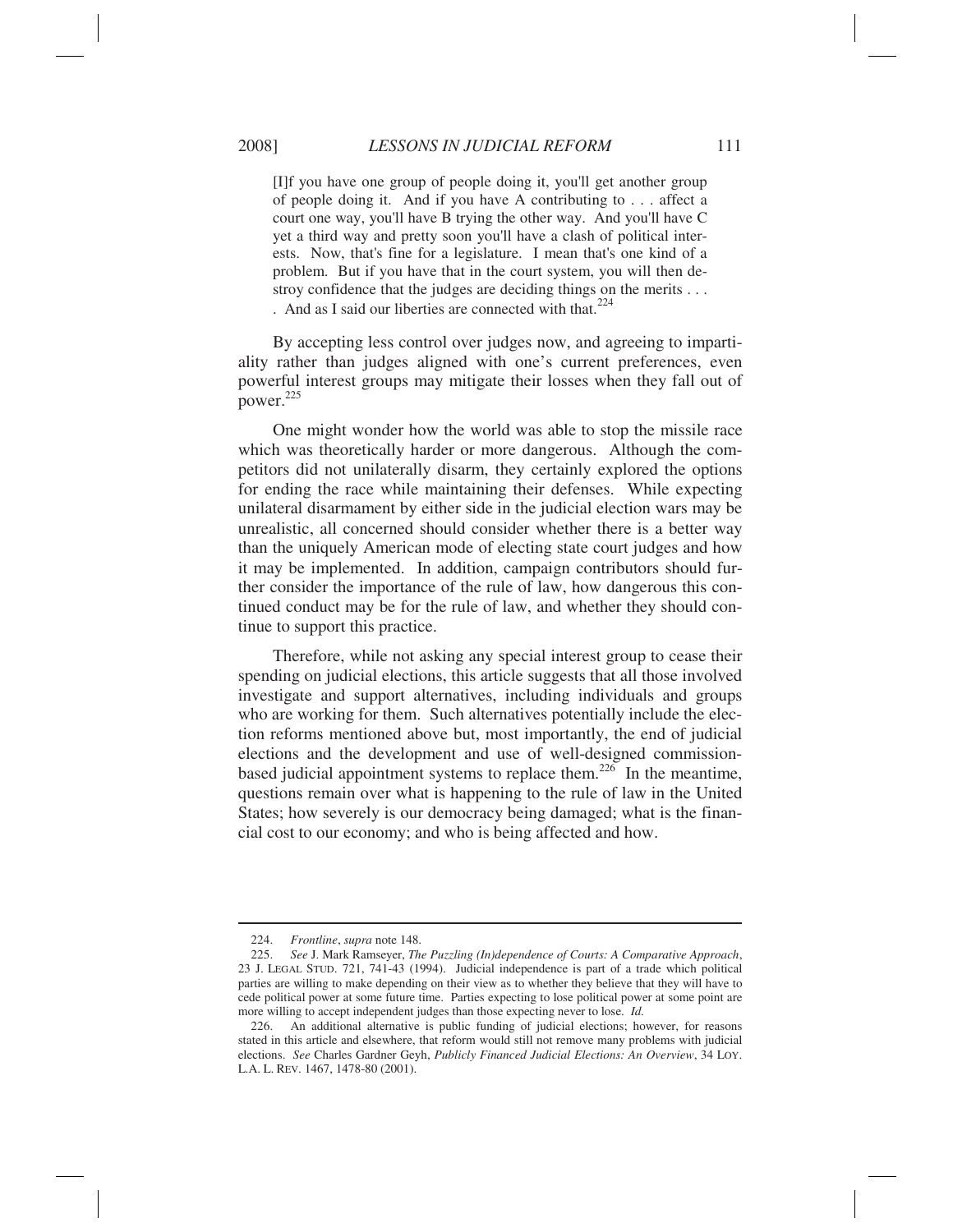#### CONCLUSION AND OUTLOOK

*The laws are upheld, and access to justice is provided, by competent, independent, and ethical law enforcement officials, attorneys or representatives, and judges who are of sufficient number, have adequate resources, and reflect the makeup of the communities they serve.*  $^{227}$ 

This article seeks to shift the dialogue in the judicial selection debate to the rule of law and economic development and take the lessons learned from the international development sphere home. Thus it begins this conclusion by quoting a key definition by the World Justice Project of the rule of law.

Analyzing judicial elections through the lens of the rule of law raises substantial concern that judicial elections are threatening or causing violations of the rule of law.228 At a minimum, judicial elections and the rule of law are difficult to reconcile;<sup>229</sup> however, the better view is that they are irreconcilable.<sup>230</sup> If judges are favoring or appearing to favor campaign contributors or local voters, they are disregarding key components of the rule of law, including fairness, impartiality, independence, and accountability. Also, "to live under the rule of law is not to be subject to the unpredictable vagaries of other individuals;"<sup>231</sup> and if judges are subject to the preferences of campaign contributors and local voters, litigants and potential litigants are in that very unpredictable position. Nor do elections maximize the selection of qualified judges, let alone the selection of judges for their understanding of the rule of law. There is no appropriate screening mechanism for those purposes.

If one were to compare the U.S. judicial system to that of developing countries, despite its flaws, the American system may come out better overall. "Every lawyer in a developed country can point to numerous shortcomings in his own country. Yet judiciaries in developing countries frequently fall far short of developed country standards."<sup>232</sup> But that is

 <sup>227.</sup> The World Justice Project, Rule of Law Index, *supra* note 51 (stating the World Justice Project's four principles of the rule of law).

 <sup>228.</sup> By suggesting that the rule of law be applied to the United States, the article in essence is suggesting that the telescope be turned backward to determine whether rule of law violations are occurring in the United States as well as internationally and to assess whether the United States economy is being undermined as well.

 <sup>229.</sup> N.Y. State Bd. of Elections v. Lopez Torres, 128 S. Ct. 791, 803 (2008) (Kennedy, J., concurring).

 <sup>230.</sup> *See* e-mail from Simon R. Conté, Director, Research & Program Development, American Bar Association Rule of Law Initiative, to author (July 16, 2008, 10:44 EST) (on file with author and *Denver University Law Review*). *See e.g.*, Kleinfeld, *supra* note 10, at 53 ("The highly political process of judicial choice in the United States would never be permitted by reformers elsewhere."). *See also* Burnett, *supra* note 127, at 281-82.

 <sup>231.</sup> TAMANAHA, *supra* note 29, at 122.

 <sup>232.</sup> DAM, *supra* note 62, at 96. *See also* Daniel Kaufmann, *Illinois Governor Blagojevich: sign of endemic corruption in the US?*, The Kaufmann Governance Post, http://thekaufmannpost.net/illinois-governor-blagojevich-sign-of-endemic-corruption-in-the-

us/#more-505 (Dec. 11, 2008) (last visited Jan. 5, 2009) ("Granted, the US in general is not a model for the world in terms of control of corruption. Countries like New Zealand and the Nordics are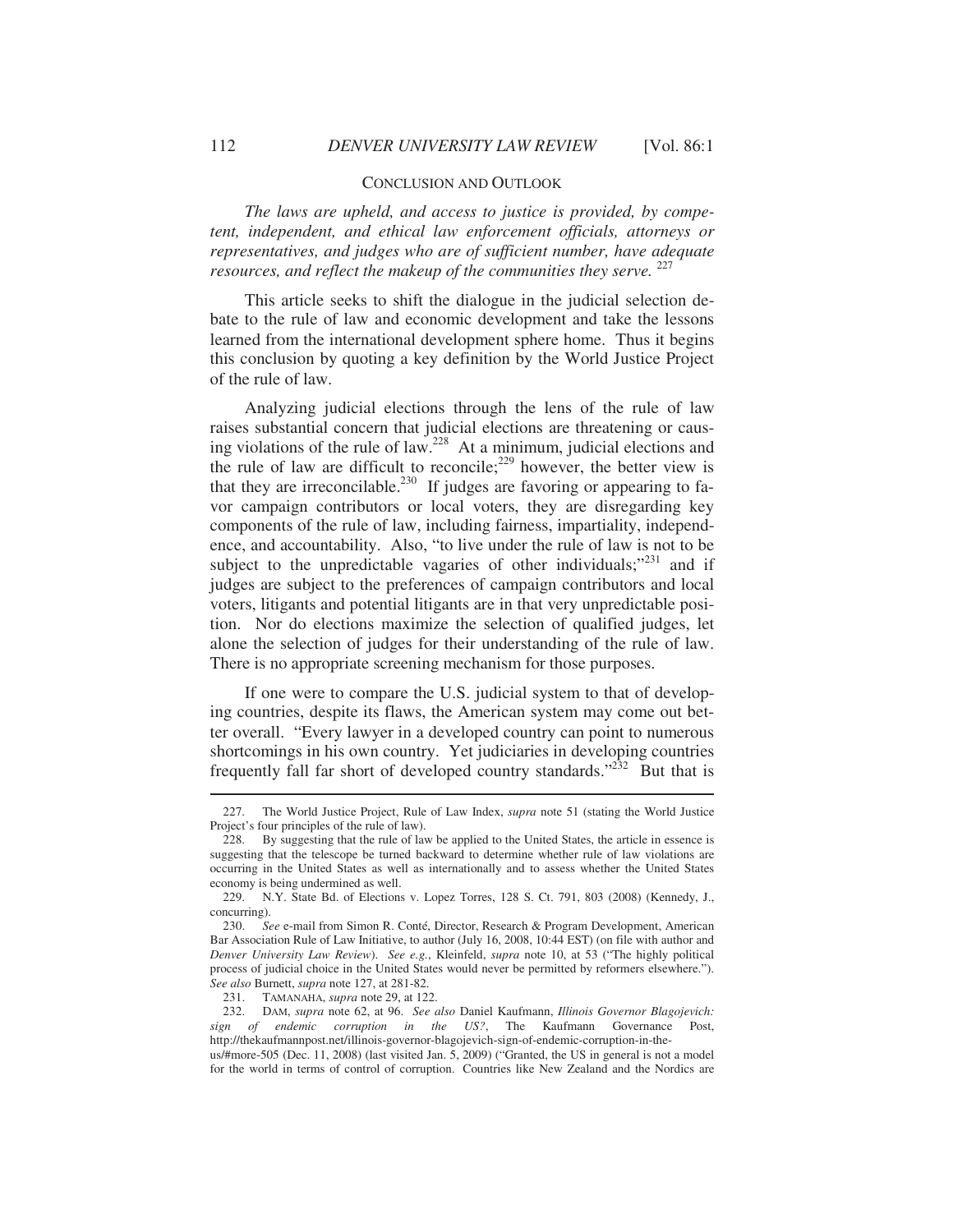$\overline{a}$ 

little solace for an American litigant damaged in a case where the rule of law has failed. The economic damage may be widespread or just in particular states or courts. But for the company or other litigants involved in an unfair decision—its workers and its shareholders, or their families—a repair will come too late.<sup>233</sup>

Policymakers spend billions of dollars on rule of law reforms internationally because they believe, among other things, that the rule of law and economic development are related. The strength of the connection is open to discussion. But even those raising questions are reluctant to deny any relationship and call for the expenditures to stop. The international financial commitment, its rationale, and international learning overall are too substantial to ignore.

Finally, the rule of law is not something that is only applicable to other countries but rather is fully applicable to the United States.234 It is risky to assume that Americans are the only people in the world who abide by the rule of law; indeed, this assumption overlooks much of our past and present history and ignores critiques from respected sources. American-based or sponsored organizations are trying to uphold the rule of law worldwide; yet if they do not uphold the rule of law in the United States, this may be a proverbial case in which the shoemaker's children have no shoes. $^{235}$ 

Americans should carefully consider whether state court judicial elections violate the rule of law; if so, whether they may disregard the relationship at home between the rule of law and economic development; and whether the violation mandates an end to judicial elections. This article submits that the case has been made; that further study of the available options and next steps should be undertaken; and that the way

closer to being a model of integrity instead. There are 18 countries rating better than the US in controlling corruption according to the Worldwide Governance Indicators. Yet there are about 190 countries rating worse.").

 <sup>233.</sup> The focus of this article is on the economic effects of rule of law violations, rather than violations of individual rights. The rule of law concerns reflected in this article, however—*e.g.*, lack of judicial independence—would also apply to individual rights. *See* Theodor Mearon, *Judicial Independence and Impartiality in International Criminal Tribunals*, 99 AM. J. INT'L L. 359, 359-60 (2005):

Judicial independence is also instrumental in the protection of individual rights. Such rights may be enshrined in the country's constitution or laws, but an authority, such as the courts, must be empowered to review, independently and impartially, citizens' complaints and, if necessary, order that infringed rights be vindicated. To do so effectively, judges must be assured that, irrespective of their ruling, no unpleasant repercussions will be visited on them in terms of threats of dismissal, demotion, or even salary diminution.

 <sup>234.</sup> *See, e.g.*, World Justice Project, Domestic Mainstreaming of the Rule of Law, *supra* note 5.

 <sup>235.</sup> *See* The Shoemaker's Children, MICE Website, http://mice.org/blog/about/theshoemakers-children/ ("[T]he phrase, 'The shoemaker's children has no shoes' . . . [m]eans . . . . [w]hatever a person's skill or talent, those closest to her or him rarely benefit. The proverb appeared in John Heywood's book of proverbs in 1546. It was used by Robert Burton (1577-1640) in 'The Anatomy of Melancholy' (1621-51).").